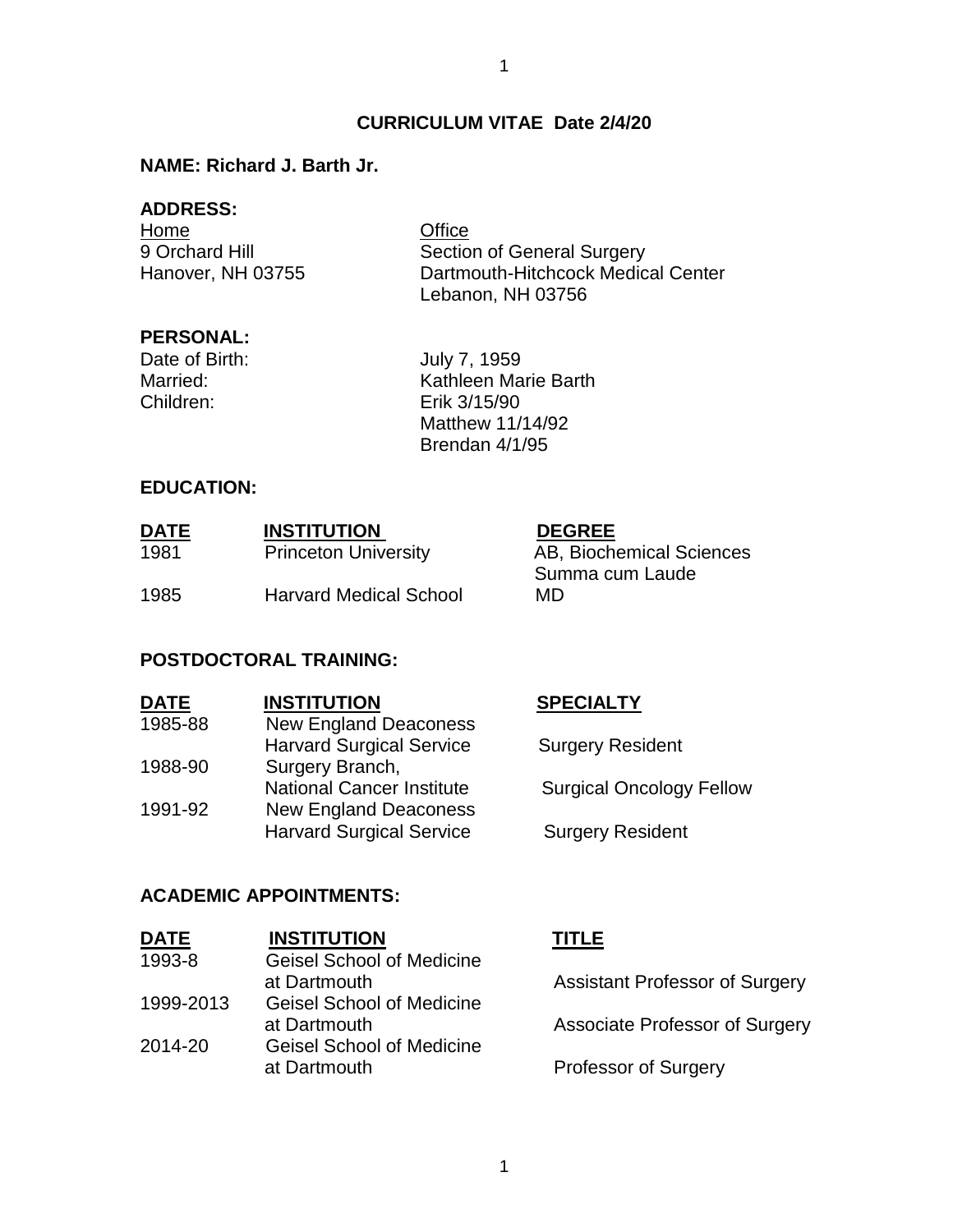# **INSTITUTIONAL LEADERSHIP ROLES:**

## **Department of Surgery, Dartmouth-Hitchcock Medical Center**

| 2003-20                             | <b>Chief, Section of General Surgery</b>                             |  |
|-------------------------------------|----------------------------------------------------------------------|--|
| 2002-15                             | Chief, Division of Surgical Oncology                                 |  |
| <b>Norris Cotton Cancer Center:</b> |                                                                      |  |
| 2018                                | Director, Strategic Planning Committee                               |  |
| 2014-15                             | Director, Melanoma Oncology Program                                  |  |
| 2002-9                              | Co-Director, Immunology and<br>Cancer Immunotherapy Research Program |  |
| 2002-4                              | <b>Chairman, Clinical Cancer Care Committee</b>                      |  |
| 1996-2004                           | Director, Gastrointestinal Oncology Program                          |  |

### **LICENSURE AND CERTIFICATION:**

| <b>DATE</b> | <b>LICENSURE/CERTIFICATION</b>          |
|-------------|-----------------------------------------|
| 1992        | Medical license, New Hampshire 8817     |
| 1994        | Certified, American Board of Surgery    |
| 2004, 2014  | Re-certified, American Board of Surgery |

# **HOSPITAL/CLINIC APPOINTMENTS:**

| <b>DATES</b> | <b>INSTITUTION</b>                 | <b>POSITION</b>       |
|--------------|------------------------------------|-----------------------|
| 1993-2020    | Dartmouth-Hitchcock Medical Center | <b>Clinical Staff</b> |

# **TEACHING ACTIVITIES:**

# **A. UNDERGRADUATE MEDICAL EDUCATION:**

- 1993-2020 Clinical Faculty, Geisel School of Medicine at Dartmouth Core Clerkship in Surgery
- 1993-2020 Clinical Faculty, Geisel School of Medicine at Dartmouth Advanced Clerkship in Surgical Oncology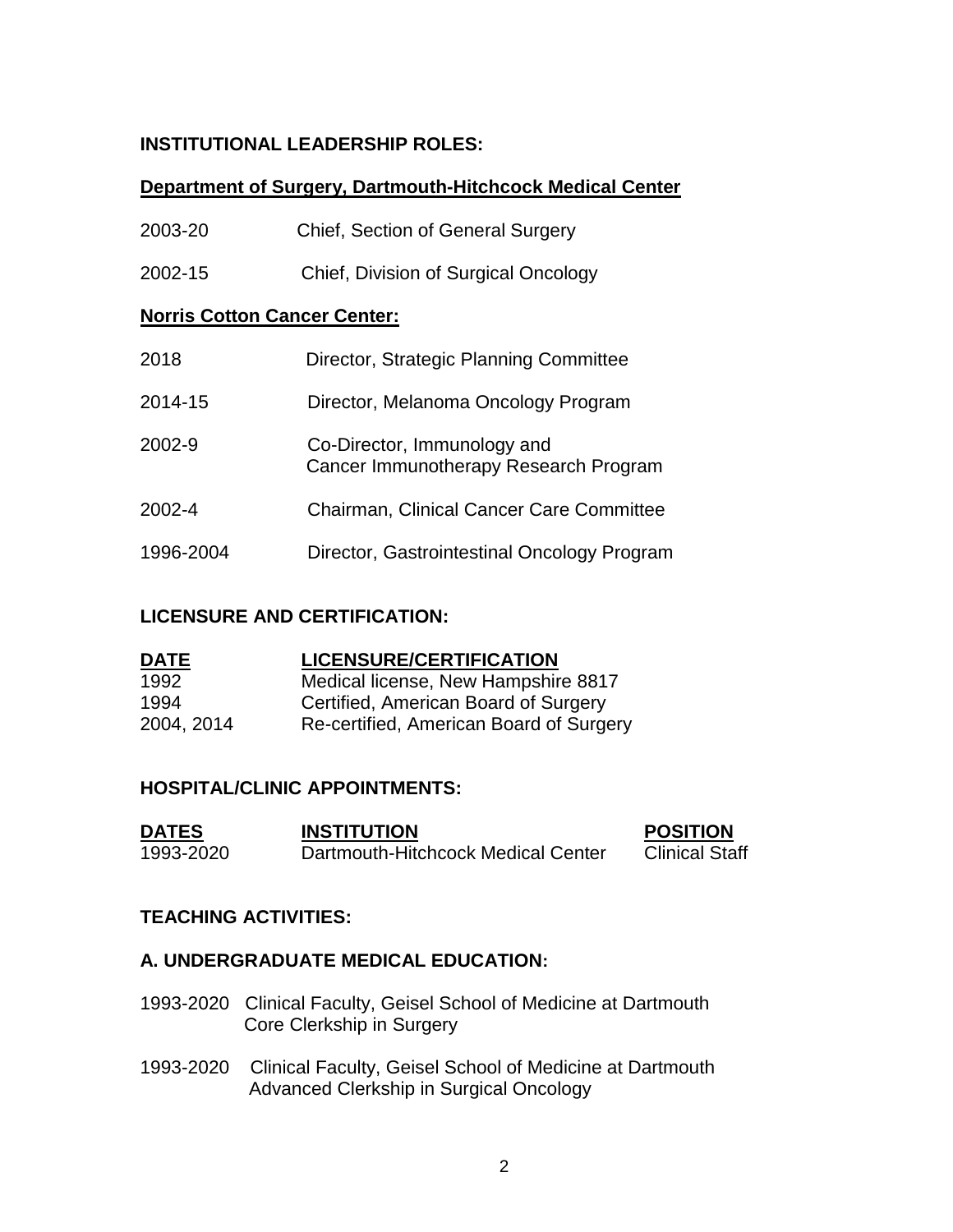1999-2001, 2019 Lecturer, Geisel School of Medicine at Dartmouth Oncology course: Breast cancer

2018-20 Lecturer, Geisel School of Medicine "On Doctoring" course, Doctor-patient relationship, life threatening illness

1996-2020 Lecturer, Geisel School of Medicine at Dartmouth Scientific Basis of Medicine, GI block: Appendicitis, Diverticulitis, Acute abdominal conditions

## **B. GRADUATE MEDICAL EDUCATION:**

1994-2020 Surgery resident teaching of the art and science of surgery, daily 1995-2020 Surgical Oncology Rounds, weekly surgery resident conference

## **C. UNDERGRADUATE COLLEGE:**

2011 Lecturer, Dartmouth College course, Intermediate Biomedical Engineering, "Techniques in Liver Surgery" 2018-20 Lecturer, ENGS 5. Healthcare and Biotechnology in the 21<sup>st</sup> century.

### **D. CONTINUING MEDICAL EDUCATION:**

2008 Certifying Examiner, American Board of Surgery

#### **STUDENT/FELLOW ADVISING/MENTORING:**

Research trainees:

| Brook Byrd, BS                                 |
|------------------------------------------------|
| Ravinder Kang, MD                              |
| Chris Louie, BS                                |
| Kristina Mathis, BS                            |
| Christina Angeles, MD                          |
| Michelle McMahon, BS                           |
| Ryland Stucke, MD                              |
| Khushboo Jhala, BS                             |
| Rebecca Grad, Yong Jeon, Hee Sun Kim, Tuck FYP |
| John Trujillo, Shawn Ahmad, Tuck FYP           |
| David Qian, MD, PhD                            |
| Austin Schenk, MD, PhD                         |
| Maureen Hill, MD                               |
| Matthew Pallone, PhD                           |
| Bryan Payne Stanifer, MD                       |
| Edmund Tsui, BS                                |
|                                                |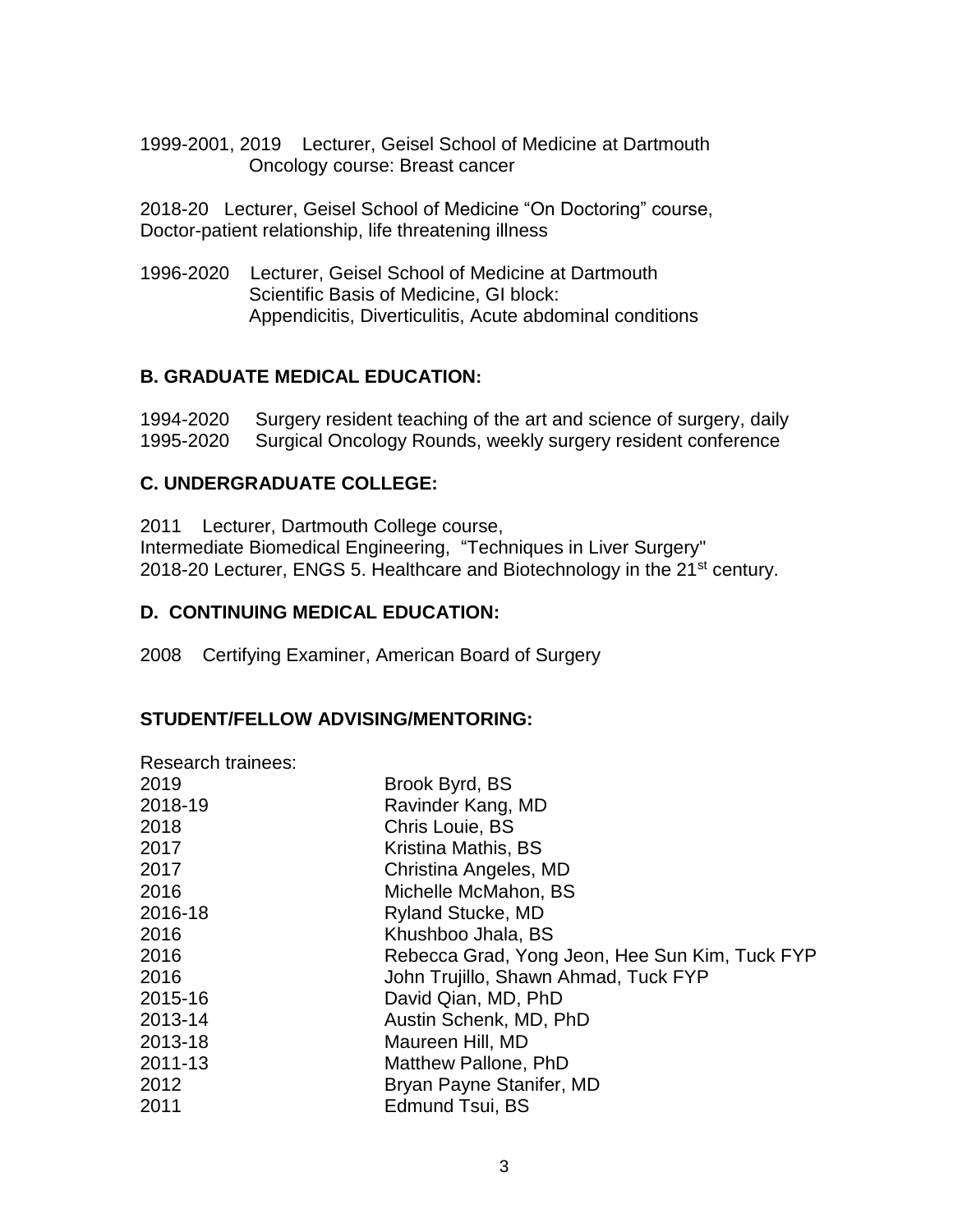| 2010<br>2008<br>2007<br>2003-4<br>2000-1<br>2000-1<br>1999-2000<br>1998-2000<br>1998<br>1997<br>1997<br>1996-7<br>1995 | Justin Reeves, MD<br>Sarah Greer, MD<br>John Gorechlad, MD<br>Elsa Valsdottir, MD<br>Cheryl Guyre, PhD<br>Christopher Alessi, MD<br>Glen Gibson, MD<br>Laura Lambert, MD<br>Thomas Schwaab, BS<br>Matthew Mackey, PhD<br>James Feeney, BS<br>Patrick Ting, MD<br>Teresa Martuscello, BS |
|------------------------------------------------------------------------------------------------------------------------|-----------------------------------------------------------------------------------------------------------------------------------------------------------------------------------------------------------------------------------------------------------------------------------------|
|                                                                                                                        |                                                                                                                                                                                                                                                                                         |
|                                                                                                                        |                                                                                                                                                                                                                                                                                         |
| 1994-5                                                                                                                 | Benjamin Camp, MD                                                                                                                                                                                                                                                                       |
| 1993-4                                                                                                                 | Sonya Dyhrman, BS                                                                                                                                                                                                                                                                       |
|                                                                                                                        |                                                                                                                                                                                                                                                                                         |

#### **RESEARCH FUNDING:**

#### **A. Current**

1. 2R44CA210810-02 Breast Cancer Locator Phase 2 SBIR grant to CairnSurgical, Inc. Co-investigator, 0.1 FTE \$2,000,000 8/1/17-12/31/20 *This grant supports the clinical and business development of the Breast Cancer Locator.*

2. R01CA192803 Optical Scatter Imaging (Paulsen, PI) Co-investigator, 0.05 FTE \$391,000 8/1/19-8/1/20 *This grant supports a clinical trial to evaluate the combination of detection of differential*  light scattering properties of tumor cells and micro-CT to evaluate breast tumor *specimen margins.*

3. Norris Cotton Cancer Center Developmental Grant " A prospective study of partial breast adjuvant radiation therapy after resection of borderline and malignant phyllodes tumors". Co-Principal Investigator with Dr. Lesley Jarvis \$50,000 1/1/14- 1/1/21.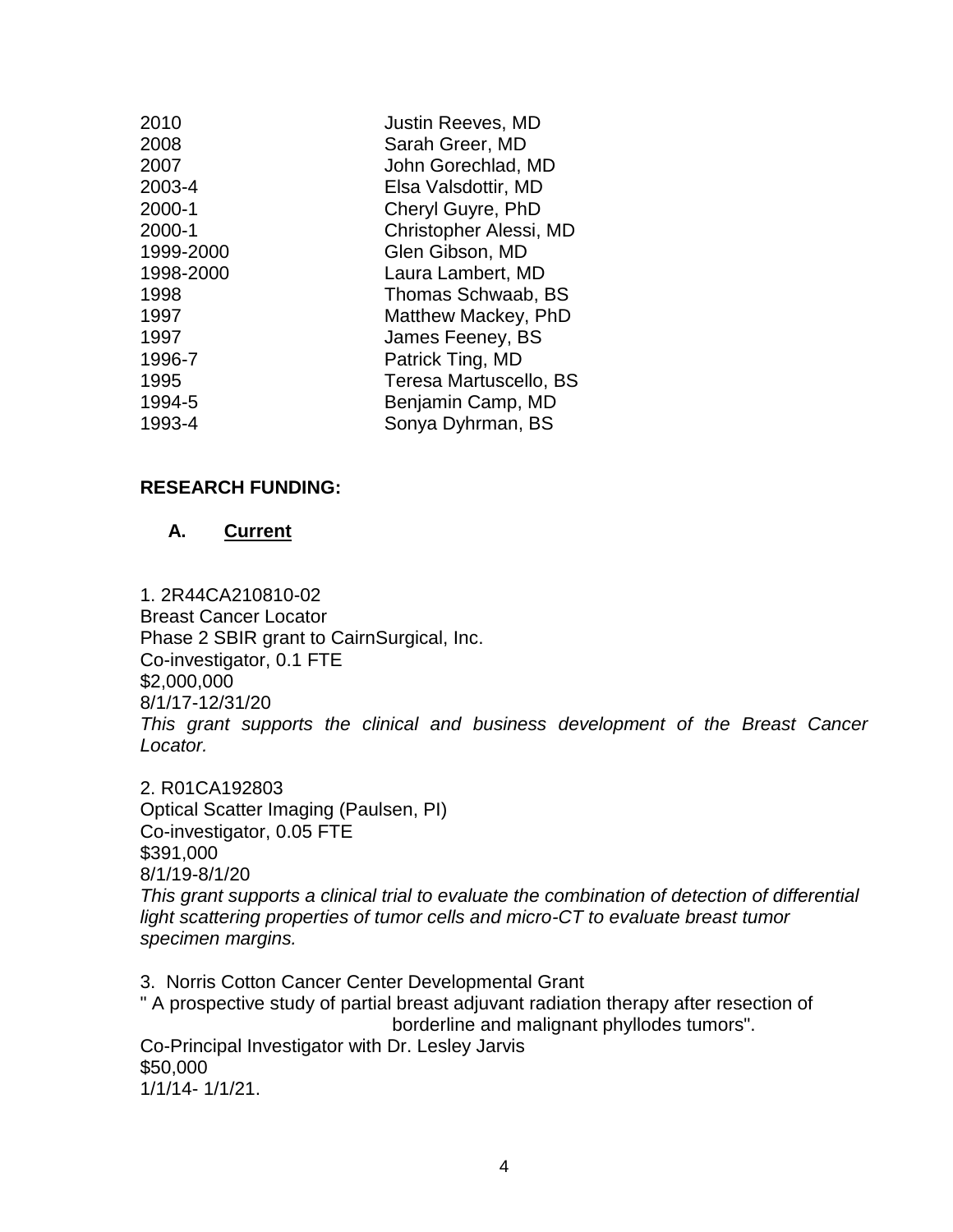## **B. Past**

1. American Cancer Society Institutional Research Grant, IRG 1571 . "Effects of interleukin-10 on the murine anti-tumor immune response". Principal investigator \$18,300 6/93 - 6/94.

2. Hitchcock Foundation Research Grant 250-186. "Cytokine gene expression in human colon and breast cancer in situ". Principal investigator \$6500 6/94 - 6/95.

3. American Cancer Society Career Development Award. "Cytokine production in situ by lymphocytes in human malignancies". Principal investigator \$90,000 7/95 - 6/98.

4. Association for Surgical Education Grant. "Can behavioral intervention improve communication skills in surgical residents". Principal investigator \$3500 11/95- 11/96.

5. Norris Cotton Cancer Center Interactive Pilot Project Grant. "Evaluation of immune deficits in freshly isolated tumor infiltrating lymphocytes". Co-investigator \$25,000 6/96 - 6/97.

6. Hitchcock Foundation research grant. "Studies of the route of administration of dendritic cell vaccines", Co-investigator, mentor to Laura Lambert, MD \$15,000 7/99-7/00.

7. National Cancer Institute 1R29CA776612-01 , "Mechanisms underlying CD40L's role in tumor immunity". Principal investigator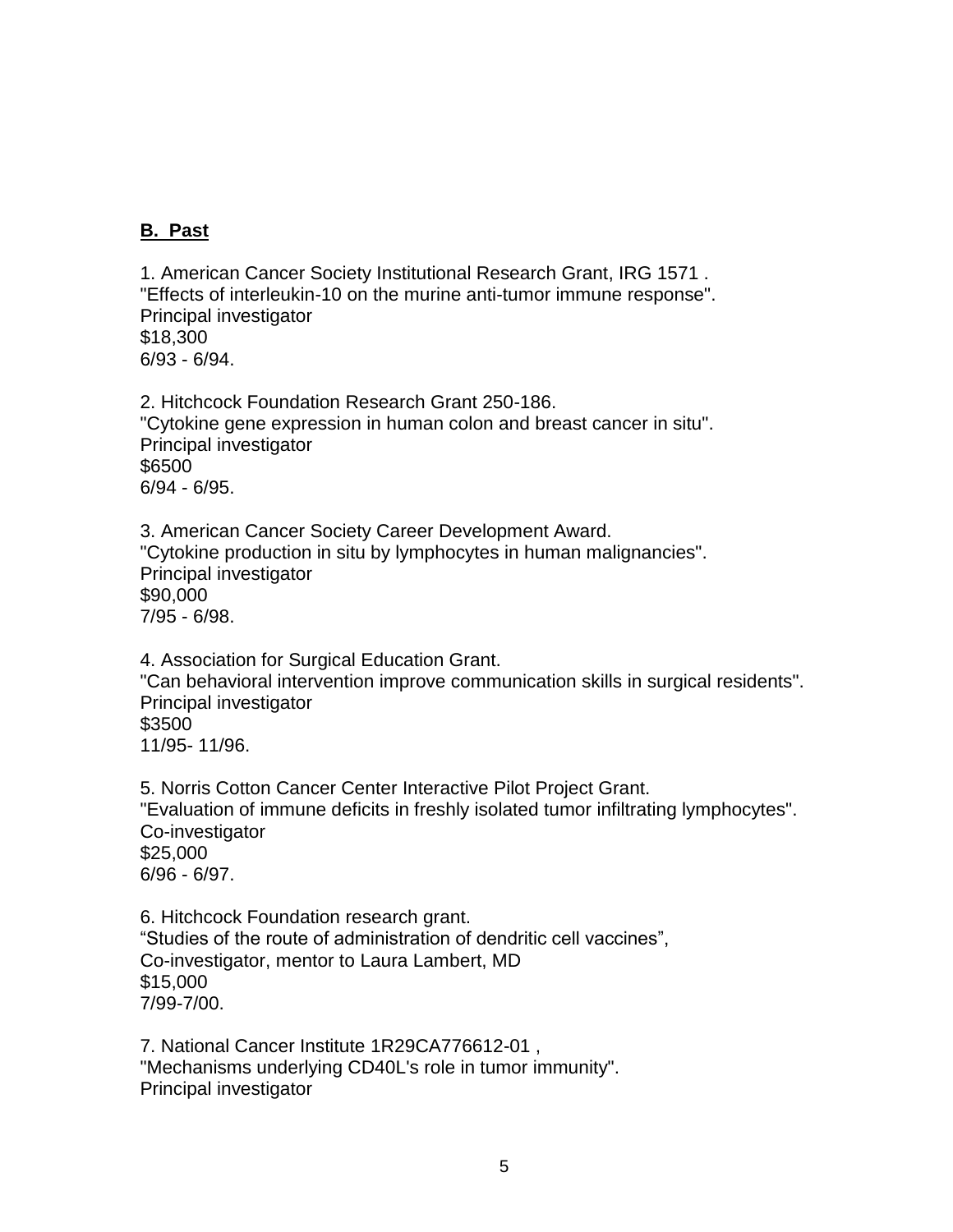\$350,000 7/98-7/2004.

8. Center of Biological Research Excellence (COBRE) P20 RR16437 (William Green,PI) "A trial of a CD40 activated dendritic cell vaccine in patients with resected colorectal

cancer".

Principal Investigator, Project 5 \$168,000 per year 9/30/01- 12/31/04.

9. National Institutes of Health 2 PO1 CA080139-06A1 (Paulsen, Keith, PI) "Alternative Breast Cancer Imaging Modalities" Co-investigator, 5-10% effort 9/05-2011.

10. 2 P30 CA023108-27 (Israel, Mark A., P.I. Norris Cotton Cancer Center Support Grant Co-Director, Immunotherapy Research Program 10% effort \$1,828,696 Total Award 12/1/2003-12/1/2009.

11. Norris Cotton Cancer Center Research Grant.

"A pilot study of US guided cryoablation of small unifocal invasive ductal breast cancer using MRI to evaluate tumor viability and immunologic assays to identify and characterize a cryoablation induced immune response." Principal Investigator \$20,000 5/07-5/08.

12. Dartmouth Center for Clinical and Translational Science Grant. "A study to evaluate the use of supine MRI images in breast conserving surgery". Principal Investigator \$34,599 6/10-6/11.

13. Norris Cotton Cancer Center Developmental Grant "Preclinical studies to determine the combinatorial efficacy of VISTA-blockade and DC vaccines in animal tumor models",

Co-Principal Investigator with Dr. Lili Wang \$50,000 1/1/14-1/1/15.

14. Synergy Clinician Entrepreneur Fellowship Bringing a new device to improve the accuracy of surgery for non-palpable breast cancer to the market.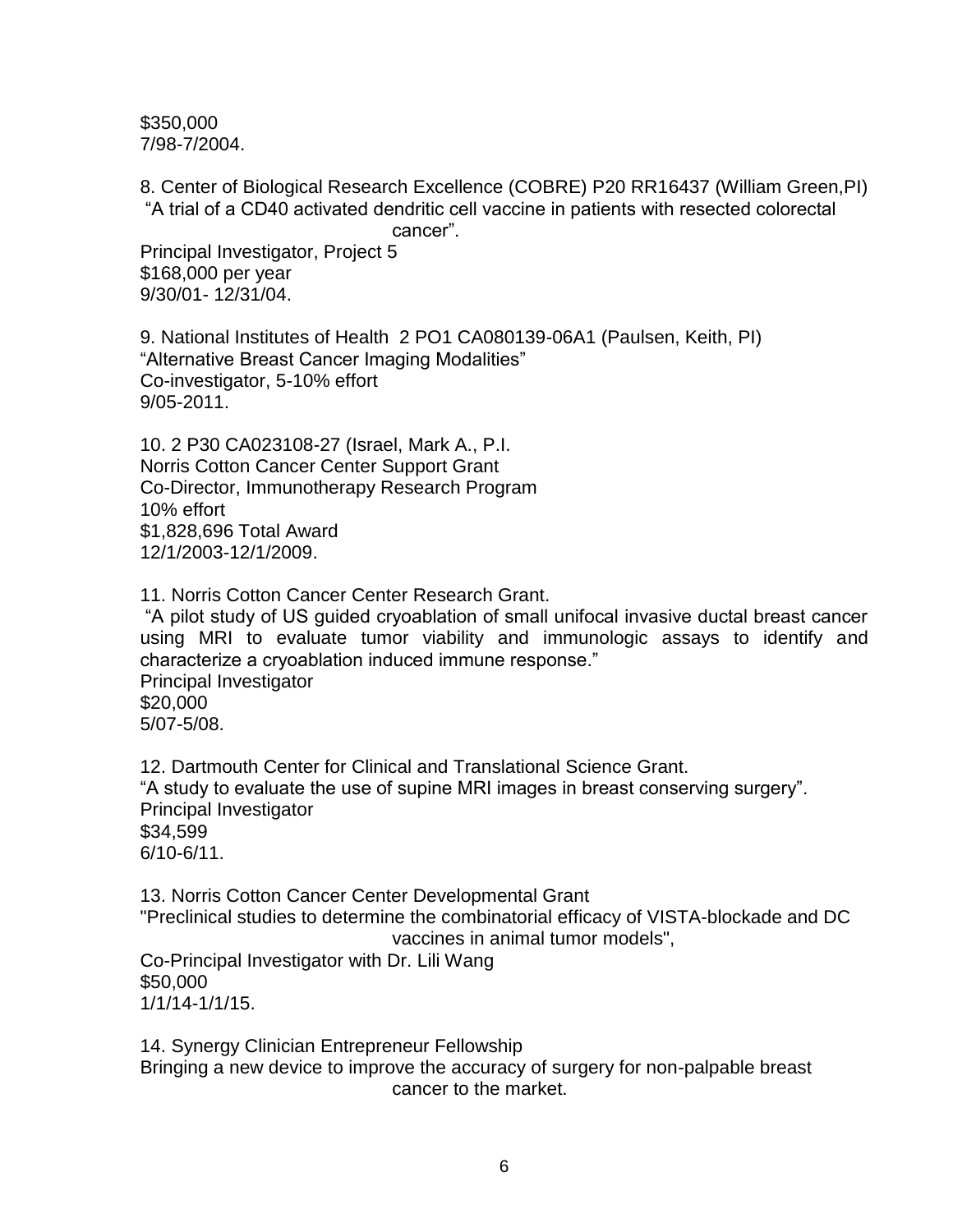Principal Investigator 0.2 FTE 9/1/15-4/1/17.

15. R43 CA210810 Breast Cancer Locator Phase 1 SBIR grant to CairnSurgical, LLC Co-investigator. \$167,669, 7/1/16-7/1/17. *This grant is assisting with development of the technical aspects of the Breast Cancer Locator*

16. Norris Cotton Cancer Center Clinical Trial Grant "A Randomized Phase II Study of the Effect of a Low Calorie Diet on Patients Undergoing Liver Resection". Principal Investigator \$100,000 2/12-12/17. *This grant supported a randomized prospective clinical trial evaluating the effect of a low calorie low fat diet on bleeding during liver surgery.* 

17. 1.R21 CA182956-01 NCI research grant. "Image guided surgery in non-palpable breast cancer with coregistered supine MRI". Principal Investigator \$786,477. 9/1/14-7/1/18. *This grant supported a randomized prospective clinical trial of a new method of breast conserving surgery using supine MRI guidance compared to standard of care*  18. R01 CA214062 Targeting VISTA eradicates large established PD-1/CTLA-4 resistant tumors

Co-investigator 0.05 FTE

4/1/17-4/1/19

*This grant supports work to elucidate the prognostic importance of the checkpoint inhibitor VISTA in human colorectal cancer.*

19. Department of Defense Breast Cancer Research Program W81XWH-14-1-0356 Non-invasive label-free detection of micrometastases in the lymphatics with ultrasoundguided photoacoustic imaging.

Co-investigator 0.05 FTE

1/1/17-9/1/18

*This grant supports a pilot study to use US guided photoacoustic imaging to localize breast cancer in axillary lymph nodes*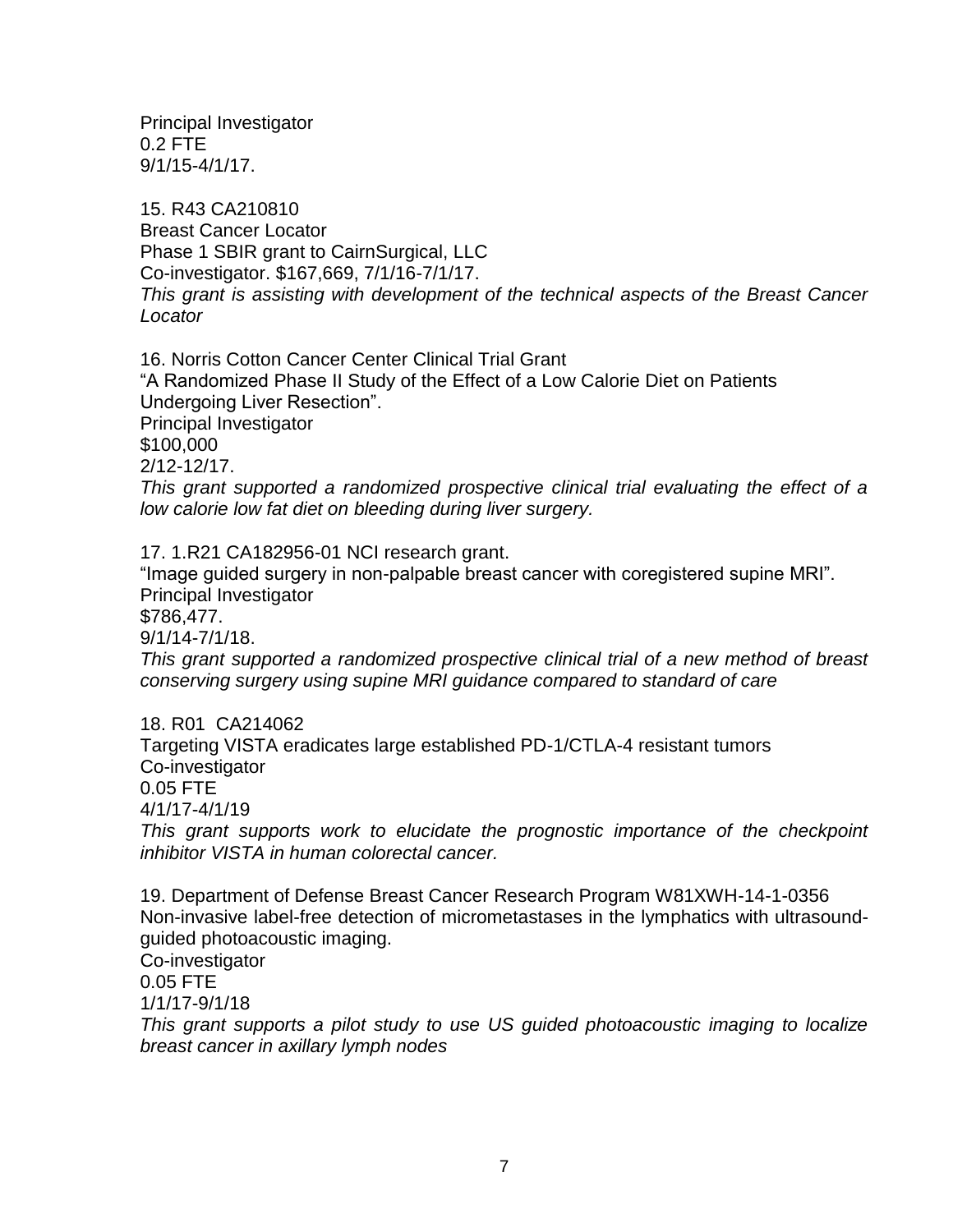### **XI. PROGRAM DEVELOPMENT:**

During the past 17 years my main administrative responsibilities have focused on the Section of General Surgery. As Section Chief, I have expanded our Section from 10 to 24 surgical faculty. I was chair of the search committees for many of these surgeons. I have successfully launched several initiatives. I initiated a Division of Colorectal Surgery 10 years ago which now has 3 busy full time colorectal surgeons and a physician's assistant. I expanded and transformed our Acute Care/Trauma Division to be available in-house 24/7 for urgent surgical patients. In addition, I initiated a mutually beneficial collaboration with four local community hospitals whereby DHMC general surgeons operate and provide care to patients at these local hospitals.

# **XII. ENTREPRENEURIAL ACTIVITIES:**

Patent: "Systems and methods for guiding tissue resection" International Application No. PCT/US2016/037043, filed June 10, 2016.

CairnSurgical, Inc. Co-founder, 2015. Chief Medical Officer 2015-20

# **XII. MAJOR COMMITTEE ASSIGNMENTS:**

#### **National**

| 2003    | NCI Program Project Grant Review team member,<br>Mt Sinai School of Medicine                                                                                                       |
|---------|------------------------------------------------------------------------------------------------------------------------------------------------------------------------------------|
| 2003, 6 | NCI Program Project Grant Review team member,<br>Univ. of Michigan                                                                                                                 |
| 2005    | Cancer Therapy Evaluation Program (CTEP)<br><b>Concept Review Committee</b>                                                                                                        |
| 2018    | Center for Disease Control (CDC) Special Panel on Opioid<br>Prescribing for Acute Pain, member                                                                                     |
| 2019    | <b>Expert presenter, Applying Clinical Practice Guidelines to</b><br>Prescribing Opioids for Acute Pain workshop. National<br>Academy of Medicine, Washington, DC February 4, 2019 |

**State**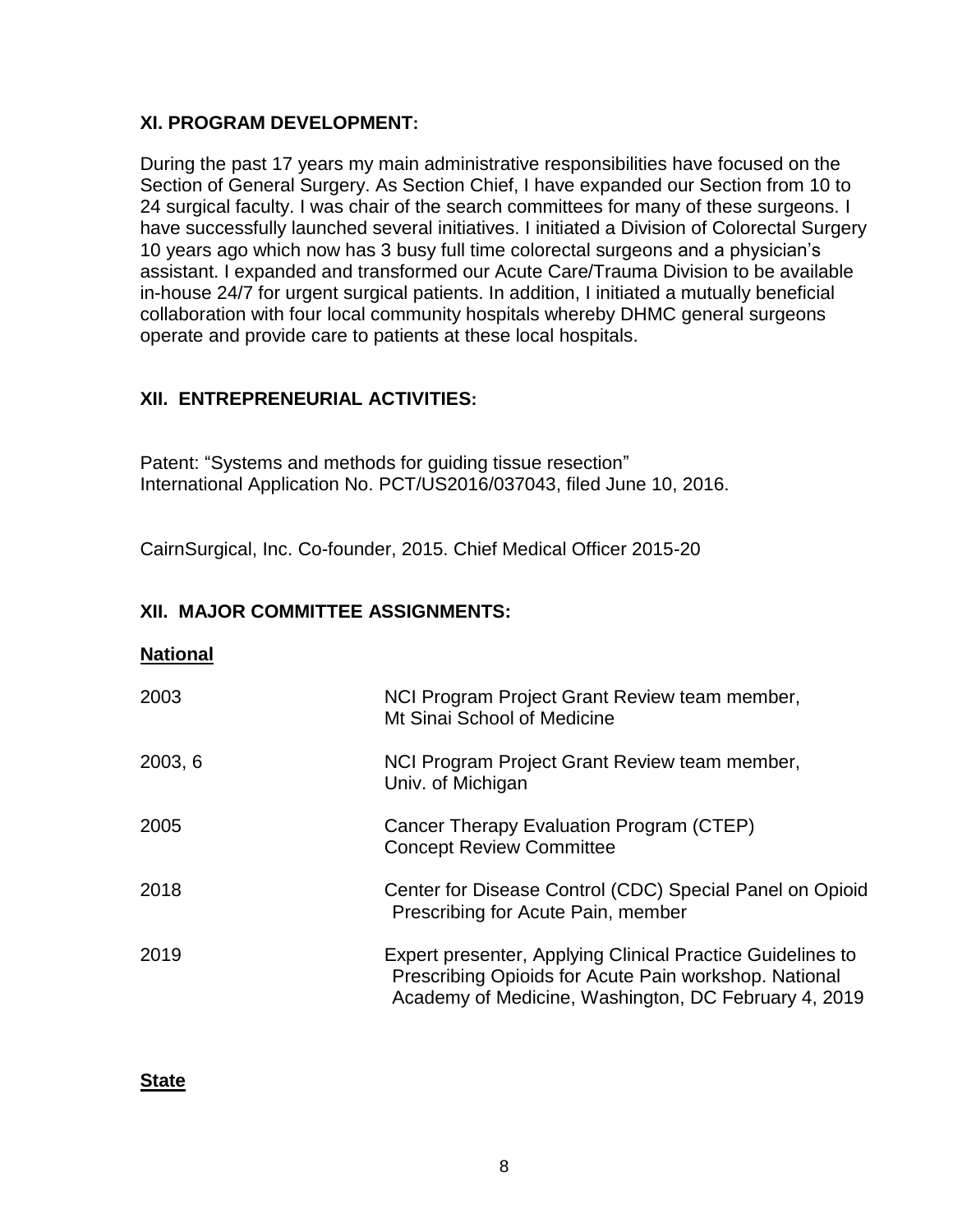2019-20 State of New Hampshire Opioid Prescribing Advisory Council

# **Institutional**

# **Norris Cotton Cancer Center:**

| 2018                | Director, Strategic Planning Committee                                                   |
|---------------------|------------------------------------------------------------------------------------------|
| 2014-5              | Director, Melanoma Oncology Program                                                      |
| 2002-9              | Co-Director, Immunology and<br>Cancer Immunotherapy Research Program                     |
| 2002-4<br>1999-2005 | <b>Chairman, Clinical Cancer Care Committee</b><br><b>Clinical Cancer Care Committee</b> |
| 2002-12             | <b>Executive Committee</b>                                                               |
| 1996-2004           | Director, Gastrointestinal Oncology Program                                              |
| 1993-2002           | <b>Clinical Cancer Research Committee</b>                                                |

# **Department of Surgery**

| <b>Chief, Section of General Surgery</b>     |
|----------------------------------------------|
| Chief, Division of Surgical Oncology         |
| <b>Chair of Search Committees:</b>           |
| <b>Surgical Oncology</b>                     |
| <b>Breast Surgery</b>                        |
| <b>Colorectal Surgery</b>                    |
| <b>Surgical Oncology</b>                     |
| <b>Dermatology Section Chief</b>             |
| Alice Peck Day/DHMC General Surgery          |
| New London Hospital/DHMC General Surgery     |
| Mount Ascutney Hospital/DHMC General Surgery |
| Acute Care Trauma Surgeon                    |
| <b>Surgical Oncology</b>                     |
| <b>Colorectal Surgery</b>                    |
| <b>Surgical Oncology</b>                     |
| <b>Surgical Oncology AP</b>                  |
|                                              |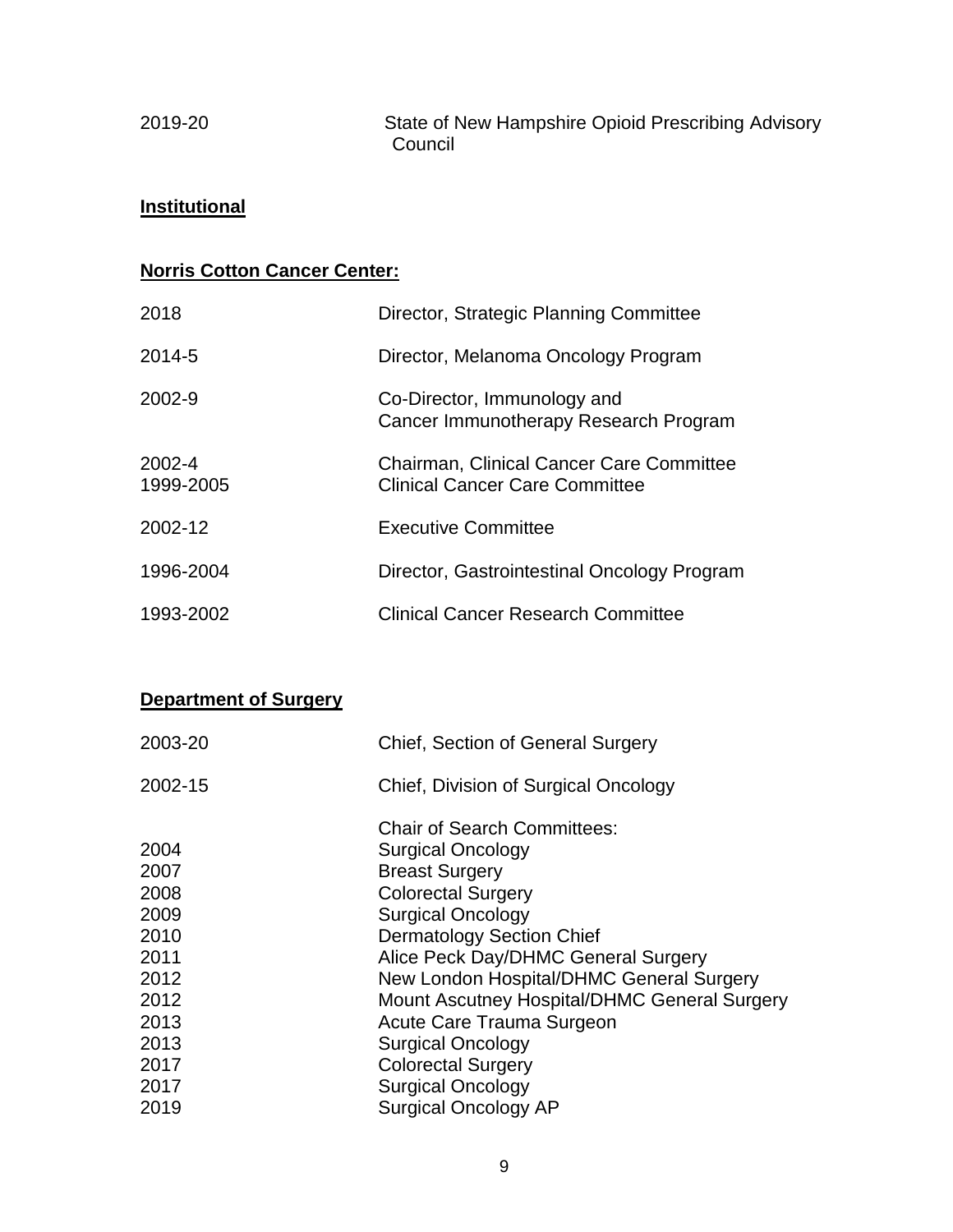| 2019      | <b>Surgical Oncology</b>                                       |
|-----------|----------------------------------------------------------------|
| 2014-16   | Chairman, Promoting Professionalism Committee                  |
| 2019      | Member, Dept. of Surgery Promotions Committee                  |
| 2015      | Member, DH Compensation Committee                              |
| 2015      | Member, Academic Council Committee on Academic<br>Compensation |
| 1994-2000 | <b>Residency Advisory Committee</b>                            |
| 1995-9    | <b>Surgery Advisory Committee on Education</b>                 |

# **Geisel School of Medicine at Dartmouth**

2017 Appointed by Provost of Dartmouth College to serve as a Research Misconduct Committee member

# **XIV. MEMBERSHIPS, OFFICE AND COMMITTEE ASSIGNMENTS IN PROFESSIONAL SOCIETIES:**

#### New England Surgical Society

| 2018-19            | President                                                                                       |
|--------------------|-------------------------------------------------------------------------------------------------|
| 2017-18            | President-elect                                                                                 |
| 2015-16            | <b>Vice President</b>                                                                           |
| 2009-15            | Recorder                                                                                        |
| 2003-20            | <b>Program Committee</b>                                                                        |
| 2008               | <b>Program Committee Chair</b>                                                                  |
| 2008-20            | <b>Executive Committee</b>                                                                      |
| 2012-15            | <b>Publication Committee Chair</b>                                                              |
| 2020               | <b>Nominating Committee</b>                                                                     |
| 2000-3             | New England Cancer Society, Executive Committee                                                 |
| 1998-2001          | Cancer and Leukemia Group B, Surgery Committee                                                  |
| <b>Memberships</b> |                                                                                                 |
|                    | Aesculapian Club                                                                                |
|                    | Alpha Omega Alpha                                                                               |
|                    | American Association for the Advancement of Science<br>American Association for Cancer Research |
|                    | American Society of Breast Surgeons                                                             |
|                    |                                                                                                 |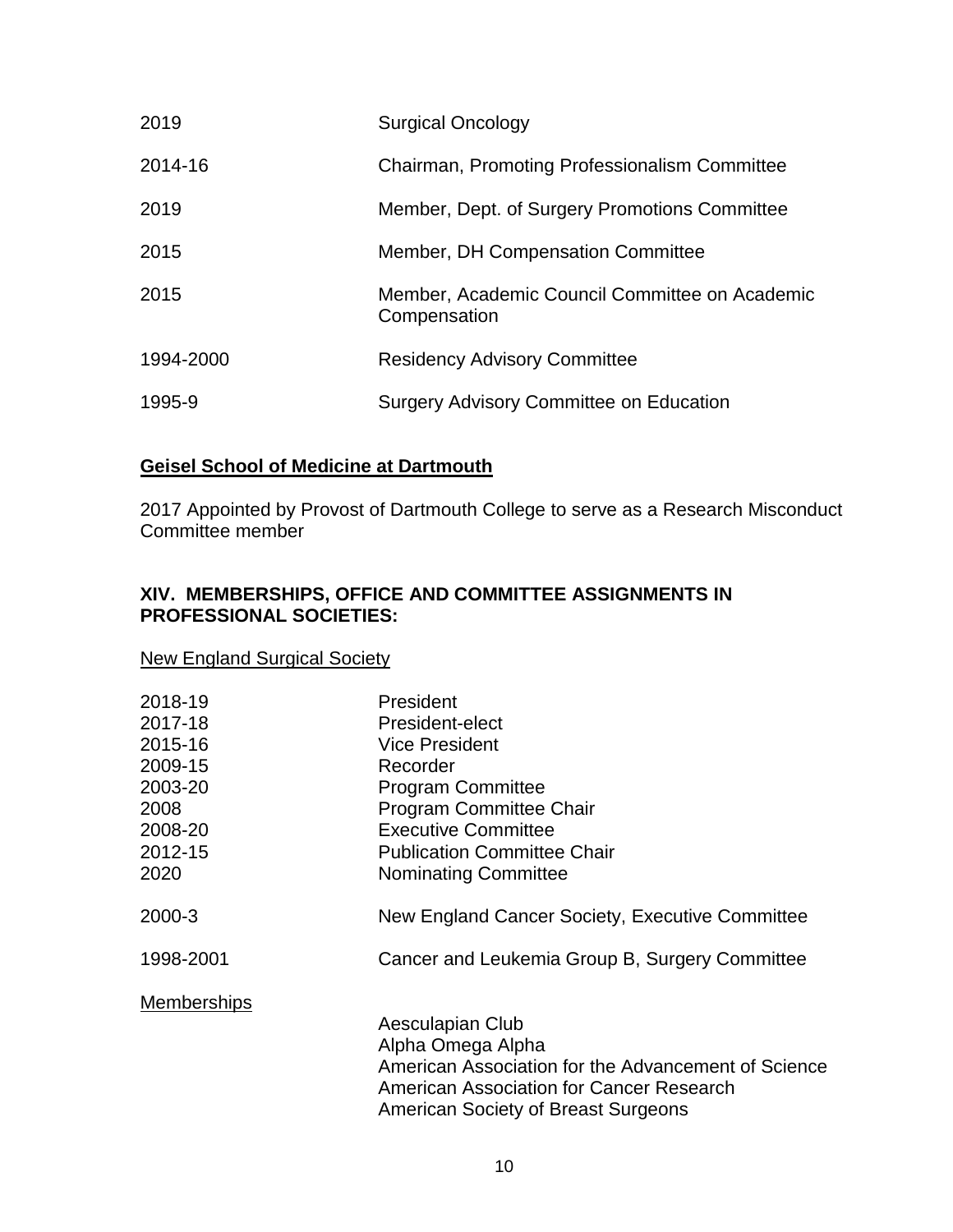American Surgical Association Association for Surgical Education Faculty of American College of Surgeons New England Surgical Society New Hampshire Medical Society Phi Beta Kappa Sigma Xi Society for Immunotherapy of Cancer Society of Surgical Oncology Society of University Surgeons

# **XV. EDITORIAL BOARDS:**

| 1997-2014 | Journal of Immunotherapy    |
|-----------|-----------------------------|
| 2003-9    | Annals of Surgical Oncology |

# **XVI. JOURNAL REVIEWER ACTIVITY:**

Multiple

# **XVII. AWARDS AND HONORS:**

| <b>Princeton University:</b>                   |                                                                            |
|------------------------------------------------|----------------------------------------------------------------------------|
| 1981                                           | Academic Excellence Award, Biochemical Sciences                            |
| 1980                                           | Leopold Schepp Foundation Scholarship                                      |
| 1978                                           | Class of 1883 English Prize                                                |
| 1978                                           | Freshman First Honor Prize (awarded to the student with                    |
|                                                | the highest GPA in the class after Freshman year)                          |
| Harvard Medical School:                        |                                                                            |
| 1992                                           | <b>Administrative Chief Resident</b><br>Deaconess-Harvard Surgical Service |
| <b>Geisel School of Medicine at Dartmouth:</b> |                                                                            |
| 1995                                           | American Cancer Society Career Development Award                           |
| 1998                                           | Surgery Chief Residents' Award for Teaching Excellence                     |
| 1998                                           | Alma Hass Milham Award                                                     |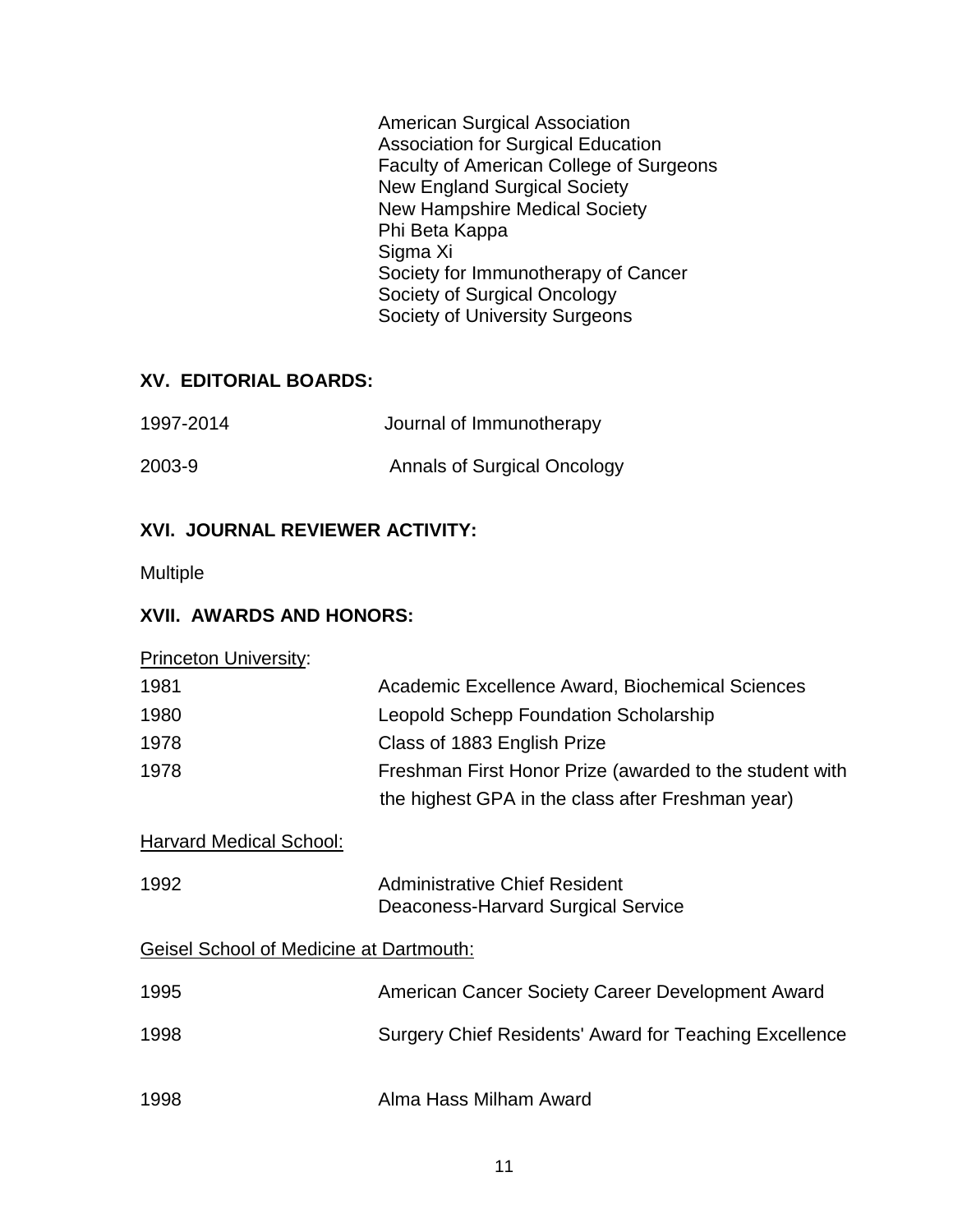|      | Awarded by the clinical faculty of Dartmouth Medical<br>School for clinical excellence and compassion in patient<br>care                                                                                                                                           |
|------|--------------------------------------------------------------------------------------------------------------------------------------------------------------------------------------------------------------------------------------------------------------------|
| 1999 | Alpha Omega Alpha<br>Elected by Dartmouth Medical students for strength<br>of character, academic accomplishment and dedication<br>to teaching                                                                                                                     |
| 1999 | Society of University Surgeons                                                                                                                                                                                                                                     |
| 2000 | Chairman's Award<br>Awarded by the surgical faculty of Dartmouth<br>Medical School for combining excellence in<br>clinical care, research and teaching                                                                                                             |
| 2001 | The Arthur Naitove Distinguished Teaching Award<br>Awarded by the residents in the Dept. of Surgery                                                                                                                                                                |
| 2002 | The Dartmouth-Mosenthal Surgical Fellowship<br>Awarded by Dartmouth Medical School students for<br>contributions to DMS as a surgeon, teacher, scholar<br>and friend                                                                                               |
| 2005 | Finalist, Leonard Tow Humanism in Medicine Award 2006                                                                                                                                                                                                              |
| 2005 | Mentor to Sarah Greer, MD, First Place Resident<br><b>Presentation Award, New England Surgery Society</b><br><b>Annual Meeting</b>                                                                                                                                 |
| 2006 | Dartmouth Medical School Excellence in Teaching Award<br>Awarded by medical students in the core surgery clerkship                                                                                                                                                 |
| 2008 | Leading Physician, Breast Surgery, NH Magazine                                                                                                                                                                                                                     |
| 2010 | My paper on adjuvant radiation therapy for phyllodes<br>tumors selected as one of the ten most influential papers<br>on breast cancer in 2009 at the American Society of<br><b>Breast Surgeons annual meeting</b>                                                  |
| 2012 | <b>Granite Tiger Award</b><br>In recognition of a Princeton alumnus who has made<br>outstanding contributions to the educational,<br>environmental, commercial, and/or political life of New<br>Hampshire and demonstrated lifelong devotion to the<br>University. |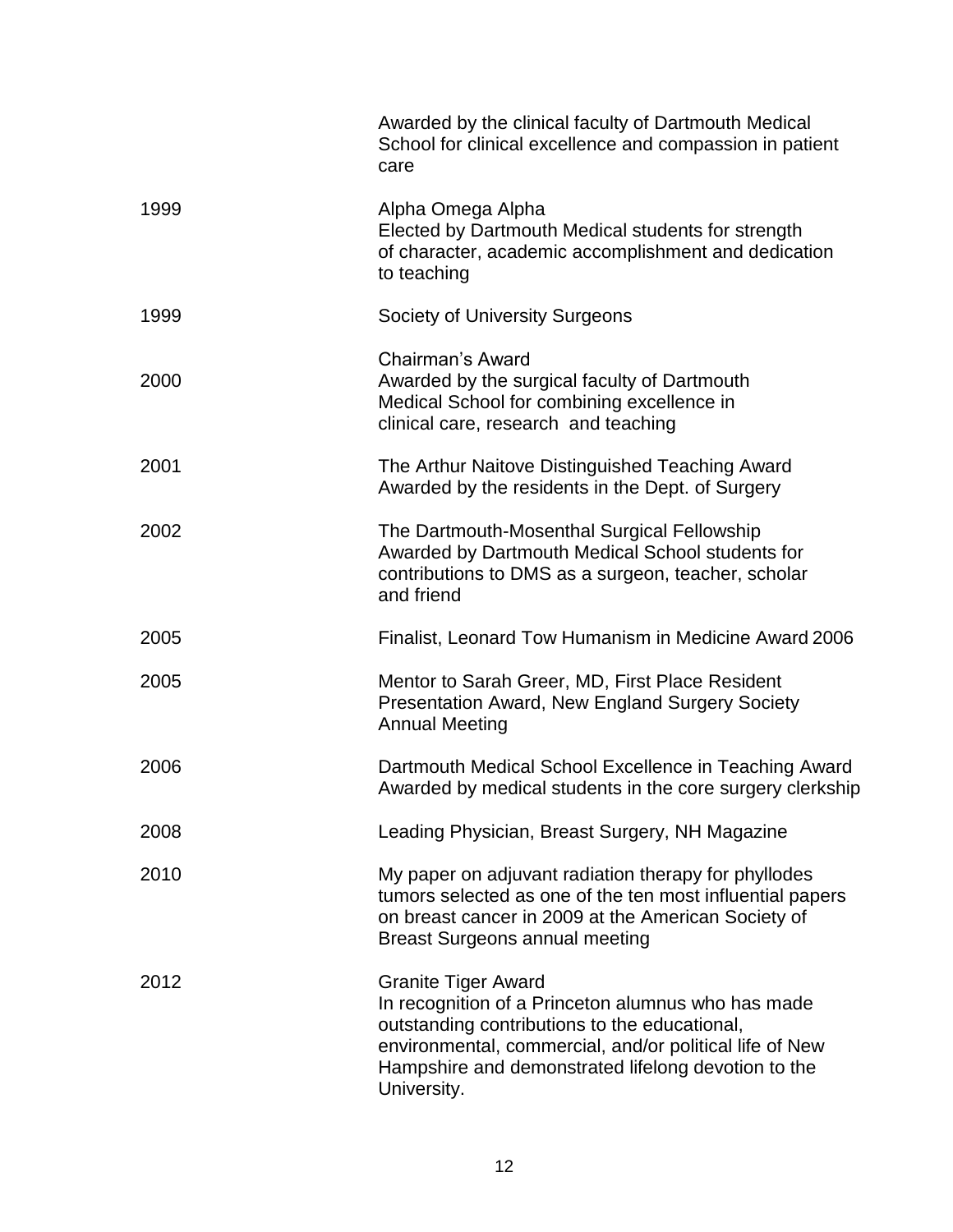| 2013      | Mentor to Bryan P. Stanifer, Best Poster Award,<br>New England Surgical Society Annual Meeting                           |
|-----------|--------------------------------------------------------------------------------------------------------------------------|
| 2014      | Nominee, Schwarz Center Compassionate Caregiver<br>Award                                                                 |
| 2014      | Mentor to Maureen Hill, MD, First Place Resident<br>Presentation Award, New England Surgical Society Annual<br>Meeting   |
| 2014      | Department of Surgery Care Path Award<br><b>Enhanced Recovery after Surgery</b>                                          |
| 2015      | Vice President, New England Surgical Society                                                                             |
| 2016      | Mentor to Maureen Hill, MD, Second Place Resident<br>Research Award, STARS symposium                                     |
| 2016      | Mentor to Maureen Hill, MD. Best Paper award, New<br><b>England Surgical Society Resident Research Day</b>               |
| 2016      | Currier Scholar, Norris Cotton Cancer Center<br>Awarded for patient accrual to investigator-initiated clinical<br>trials |
| 2016      | Award for Excellence, Norris Cotton Cancer Center                                                                        |
| 2017      | Mentor to Maureen Hill, MD First Place Resident Research<br>Award, STARS Symposium                                       |
| 2017      | Mentor to Maureen Hill, MD First Place Resident<br>Presentation Award, New England Surgical Society Annual<br>Meeting    |
| 2017-2019 | Top Doctor, General Surgery, NH Magazine                                                                                 |
| 2019      | American Surgical Association membership                                                                                 |

# **XVIII. BIBLIOGRAPHY:**

## **Original articles:**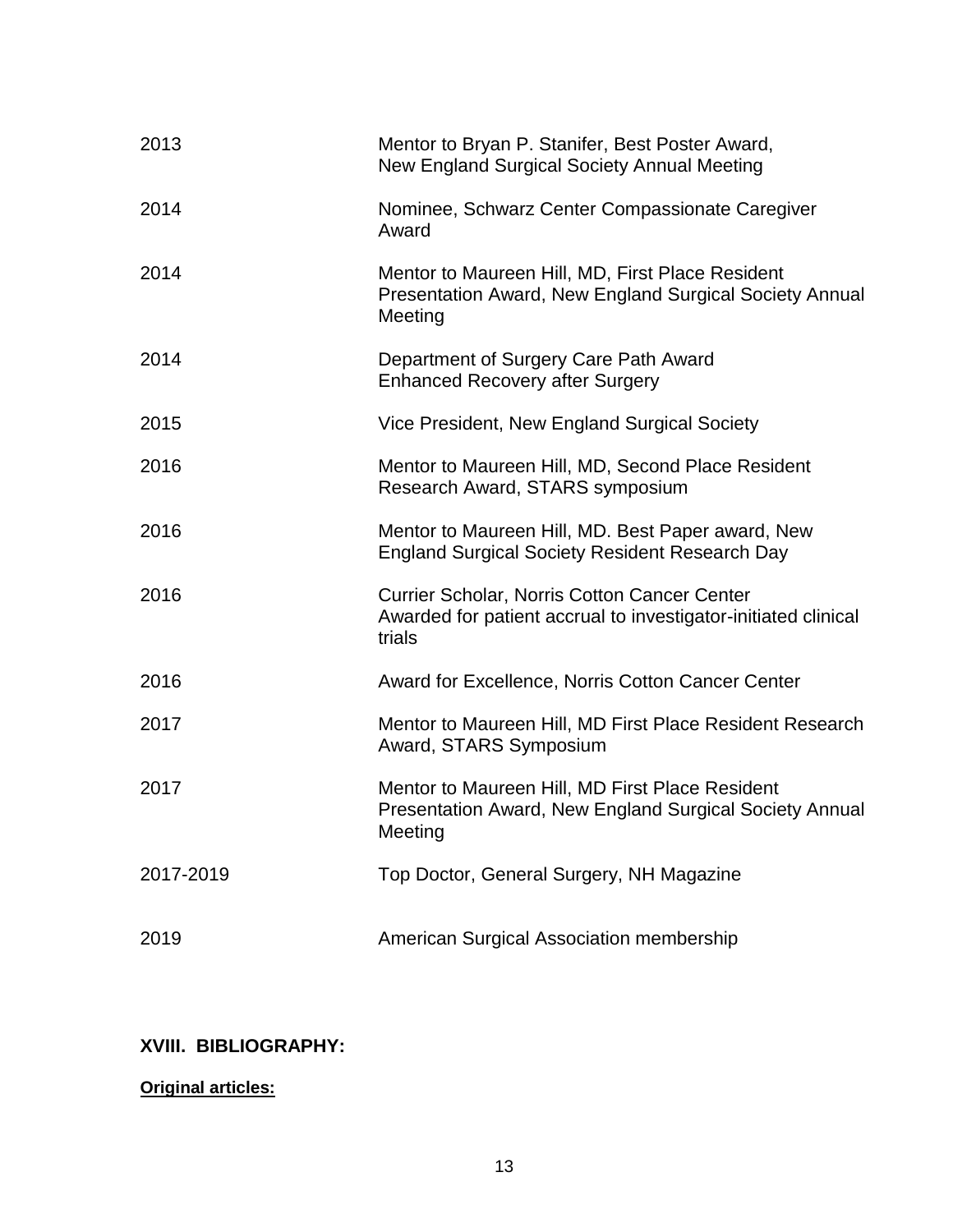- 1. **Barth RJ**. The health effects of diesel emissions. The Princeton Journal of Arts and Sciences 1982, 77-97.
- 2. **Barth RJ**, Mule JJ, Bock S, Rosenberg SA. Generation of rapidly proliferating tumor infiltrating lymphocytes with cytolytic specificity and therapeutic efficacy in mice. Surg Forum 1989, 431-432.
- 3. **Barth RJ**, Bock S, Mule JJ, Rosenberg SA. Unique murine tumor-associated antigens identified by tumor infiltrating lymphocytes. J Immunol 1990, 144:1531- 1537.
- 4. **Barth RJ**, Mule JJ, Speiss PJ, Rosenberg SA. Interferon gamma and tumor necrosis factor have a role in tumor regressions mediated by murine CD8+ tumor infiltrating lymphocytes. J Exp Med 1991, 173:647-658.
- 5. **Barth RJ**, Danforth DN, Venzon DJ, et al. Level of axillary involvement by lymph node metastases in breast cancer is not an independent predictor of survival. Arch Surg 1991, 126:574-577.
- 6. **Barth RJ**, Venzon DJ, Baker AR. The prognosis of melanoma patients with metastases to two or more lymph node areas. Ann Surg 1991, 214:125-130.
- 7. **Barth RJ**, Baker AR. Pedunculated lipoma of the thigh. Surg Rounds 1991, 14:449-450.
- 8. **Barth RJ**, Mule JJ, Asher AL, Sanda MG, Rosenberg SA. Unique murine tumorassociated antigens identified by tumor infiltrating lymphocytes: tumor specific secretion of interferon gamma and tumor necrosis factor. J Immunol Methods, 1991, 140:269-279.
- 9. Restifo N, Esquivel F, Asher A, Stotter H, **Barth RJ**, et al. Defective presentation of endogenous antigens by a murine sarcoma: implications for the failure of an anti-tumor immune response. J Immunol 1991, 147:1453-1459.
- 10. Kaiser CW, McAuliffe JD, **Barth RJ**, Lynch JD. Hypoprothrombinemia and hemorrhage in a surgical patient treated with Cefotetan. Arch Surg 1991, 126:524-525.
- 11. **Barth RJ**, Merino MJ, Solomon D, Yang JC, Baker AR. A prospective study of the value of core needle biopsy and fine needle aspiration in the diagnosis of soft tissue masses. Surgery 1992, 112:536-543.
- 12. Valone, F, Kaufman, P, Guyre, P, Lewis, L, Memoli, V, Ernstoff, M, Wells, W, **Barth, R,** Deo, Y, Fisher, J. Clinical trials of bispecific antibody MDX-210 in women with advanced breast or ovarian cancer that over-expresses HER-2/neu. J Hematother 1995, 4:471-5.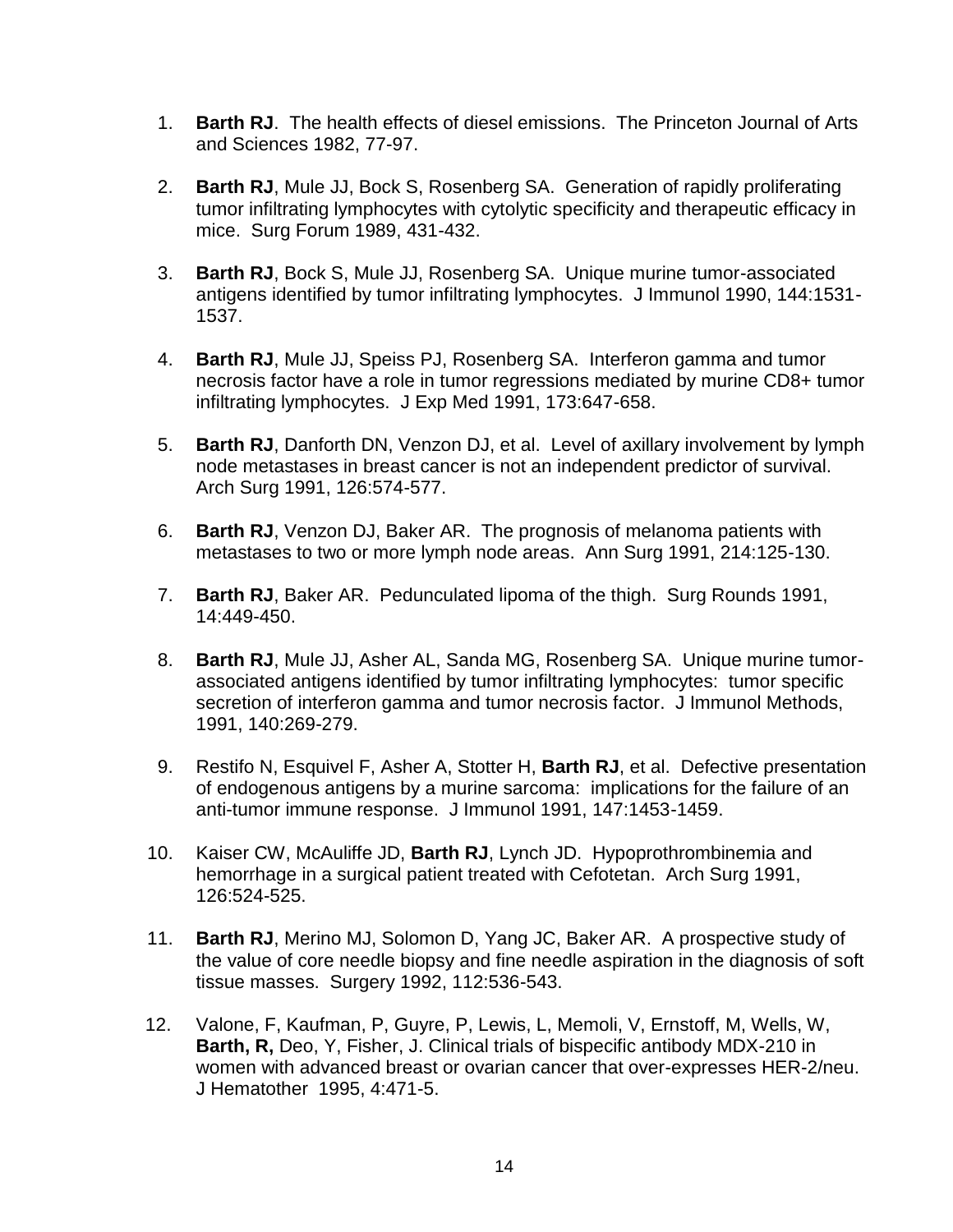- 13. Camp BJ, Dyhrman ST, Memoli VA, Mott LA and **Barth RJ**. In situ cytokine production by breast cancer tumor infiltrating lymphocytes. Annals of Surgical Oncology 1996, 3:176-84.
- 14. **Barth RJ**, Coppola MA and Green WR. The in vivo effects of locally secreted IL-10 on the murine anti-tumor immune response. Annals of Surgical Oncology 1996, 3: 381-6.
- 15. **Barth RJ**, Camp BJ, Martuscello T, Mott LA and Memoli VA. The cytokine microenvironment of human colon cancer: lymphocyte production of TNF and IL-4 predicts improved survival. Cancer 1996, 78:1168-78.
- 16. Steinthorsson G, Perry A and **Barth RJ**. Cutaneous fibrous histiocytoma with osteoclast-like giant cells. Annals of Plastic Surgery 1996, 37:217-9.
- 17. **Barth, RJ**, Rowland-Morin, PA, Mott, LA, and Burchard, KW. Communication effectiveness training improves surgical resident teaching ability. J. Amer. Coll. Surgeons 1997; 185: 516-19.
- 18. Mackey M, Gunn J, Ting P, Kikutani H, Dranoff G, Noelle R and **Barth RJ**. Protective immunity induced by tumor vaccines requires interaction between CD40 and its ligand, CD154. Cancer Research 1997, 57:2569-74.
- 19. **Barth RJ,** Burchard K, Tosteson A, Sutton J, Colacchio T, Henriques H, Howard R, Steadman S. Short-term outcome after mesh or Shouldice herniorrhaphy: a randomized, prospective study. Surgery 1998, 123:121-6.
- 20. Mackey M, Noelle R, **Barth RJ.** The role of CD40/CD154 interactions in the priming, differentiation and effector function of helper and cytolytic T cells. J Leukocyte Biology 1998, 63: 418-28.
- 21. Mackey M, Gunn J, Maliszewski C, Kikutani H, Noelle R, **Barth RJ**. Dendritic cells require maturation via CD40 in vivo to generate protective anti-tumor immunity, J. Immunology 1998, 161:2094-8.
- 22. **Barth RJ**. Histologic features predict local recurrence after breast conserving therapy of phyllodes tumors, Breast Cancer Research and Treatment 1999, 57:291-5.
- 23. **Barth RJ**, Schwaab T. Influence of the cytokine microenvironment on dendritic cell infiltration in colon cancer. Surg Forum 1999, 302-4.
- 24.Lambert L, Colacchio T, **Barth RJ**. Interval hepatic resection of colorectal metastases improves patient selection, Archives of Surgery 2000, 135:473-80.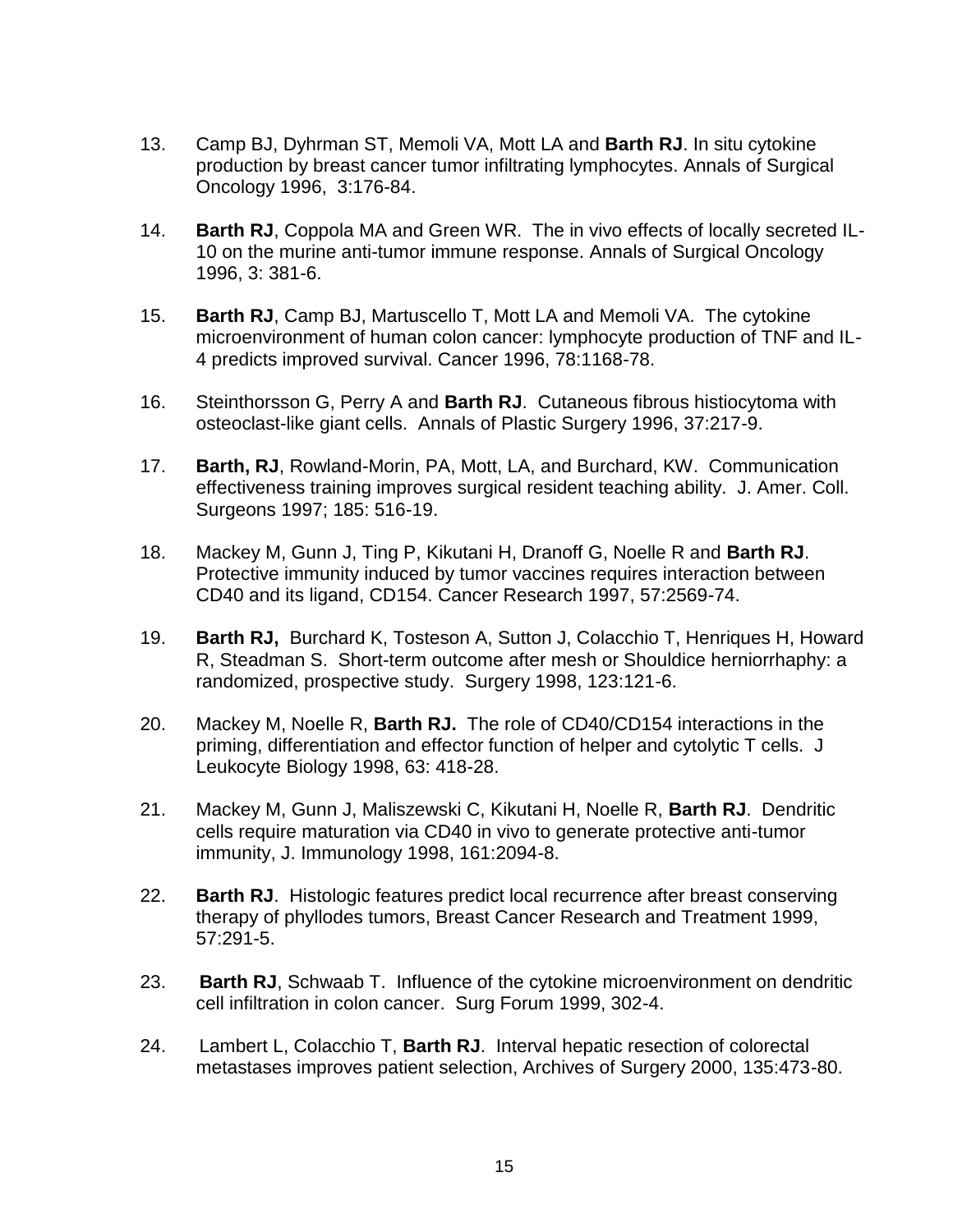- 25. Lambert L, Gibson G, **Barth RJ**. Intranodal immunization with a dendritic cell tumor vaccine is more effective than subcutaneous or intravenous routes, Surg Forum 2000.
- 26. Schwaab T, Weiss J, Schned A, **Barth RJ**. Influence of the cytokine microenvironment on dendritic cell infiltration in colon cancer, J Immunotherapy 2001, 24: 130-7.
- 27. Lambert L, Gibson G, Maloney M, Durell B, Noelle R, **Barth RJ**. Intranodal immunization with tumor lysate-pulsed dendritic cells enhances protective antitumor immunity, Cancer Res 2001, 61: 641-6.
- 28. Lambert L, Gibson G, Maloney M, **Barth RJ**. Equipotent generation of protective anti-tumor immunity by various methods of dendritic cell loading with whole cell tumor antigens, J Immunotherapy 2001, 24: 232-6.
- 29. Pipas J, Mitchell S, **Barth RJ**, Vera-Gimon R, Rathmann J, Meyer L, Wagman R, Lewis L, McDonnell C, Colacchio T, Perez R. A phase I study of twice weekly Gemcitabine and concomitant external beam radiation therapy in patients with adenocarcinoma of the pancreas, Int. J. Rad Onc Biol Physics 2001, 50: 1317- 22.
- 30. Gibson G, Lesnikoski B, Yoo J, Mott L, Cady B, **Barth RJ.** A comparison of ink directed and traditional whole cavity re-excision for breast lumpectomy specimens with positive margins, Annals of Surgical Oncology 2001, 8:693-704.
- 31. Guyre C, Fisher J, Waugh M, Wallace P, Tretter C, Ernstoff M, **Barth RJ**. Advantages of hydrophobic culture bags over flasks for the generation of monocyte-derived dendritic cells for clinical applications, J. Immunological Methods 2002, 262:85-94.
- 32. Frleta D, Lin J, Quezada S, Wade T, **Barth R**, Noelle R, Wade W. Differential maturation of in vitro and in vivo CD40-matured dendritic cells, J. Immunotherapy 2003, 26: 72-84.
- 33. Killoran T, Wells W, **Barth RJ**, Goodwin D. Leiomyosarcoma of the popliteal vein, Skeletal Radiology 2003, 32:174-8.
- 34. Ahonen C, Doxsee C, McGurran S, Riter T, Wade, W, **Barth RJ**, Vasilakos J, Noelle R and Kedl R. Adjuvant effects of combined TLR and CD40 Triggering on cell mediated immunity are dependent on type 1 IFN, J Exp Med 2004, 199: 775- 784.
- 35. **Barth RJ**, Gibson G, Carney P, Mott L, Becher R, Poplack S. Detection of breast cancer by screening mammography allows patients to be treated with less toxic therapy, Am J Roentgenology 2005, 184: 324-9.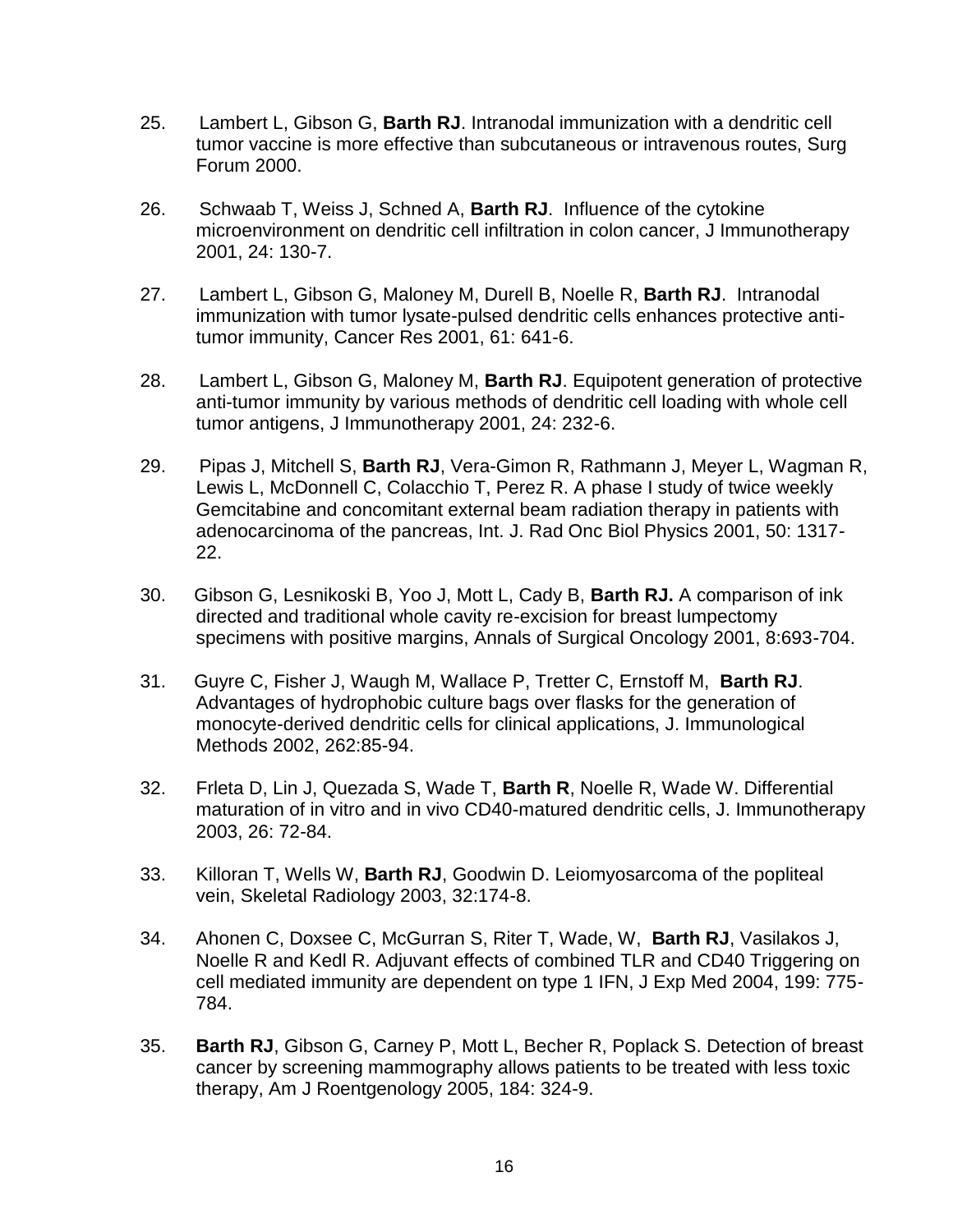- 36. Pipas, JM, **Barth RJ**, Zaki B, Tsapakos M, Bettmann M, Cates J, Suriawinata A, Ripple G, Sutton J, Gordon S, McDonnell C, Perez R, Redfield N, Meyer L, Marshal J, Cole B, Colacchio T. Docetaxel/gencitabine followed by Gemcitabine and external beam radiotherapy in patients with pancreatic adenocarcinoma, Ann Surg Onc 2005, 12: 1-10.
- 37. Siegel A, Alvarado M, **Barth RJ**, Brady M, Lewis J. Parameters in the prediction of the sensitivity of parathyroid scanning. Clin Nucl Med 2006; 31:679-82.
- 38. Ernstoff M, Crocenzi T, Seigne J, Crosby N, Cole B, Fisher J, Uhlenhake J, Mellinger D, Foster C, Farnham C, Mackay K, Szczepiorkowski Z, Webber S, Schned A, Harris R, Noelle R**, Barth R**, Heaney J. Developing a rational tumor vaccine therapy for renal cell carcinoma: immune yin and yang. Clinical Cancer Research 2007. 13: 733s-740s.
- 39. Valsdottir E and **Barth RJ.** Induction of humoral immune responses in colorectal cancer patients with a dendritic cell vaccine. Icelandic Med J 2007. 93:314.
- 40. Greer S, Pipas J, Sutton J, Zaki B, Tsapakos M, Colacchio T, Gibson J, Wiener, D, Ripple,G, **Barth RJ.** Effect of neoadjuvant therapy on local recurrence after resection of pancreatic adenocarcinoma. J Am Coll Surg 2008, 206: 451-7.
- 41. Gorechlad J, McCabe E, Higgins J, Likosky D, Lewis P, Rosenkranz K, **Barth RJ**. Screening for Recurrences in Patients Treated with Breast Conserving Surgery: Is there a Role for MRI? Annals of Surgical Oncology 2008, 15:1703-9.
- 42. Szafranska A, Doleshal M, Edmunds H, Gordon S, Luttges J, Mundingv J, **Barth R**, Gutmann E, Siriawinata A, Pipas M, Tannapfel A, Korc M, Hahn S, Labourier E, Tsongalis G. Analysis of microRNAs in pancreatic fine needle aspirates can classify benign and malignant tissues, Clinical Chemistry 2008, 54: 1716-24.
- 43. Collins E, Moore C, Clay K, Kearing S, O'Connor A, Llewellyn-Thomas H, **Barth R**, Sepucha K. Can women with early stage breast cancer make an informed decision for mastectomy?, J Clin Oncology 2009, 27:519-25.
- 44. Halter R, Zhou T, Meaney P, Hartov A, **Barth R,** Rosenkranz K, Wells W, Kogel C, Borsic A, Rizzo E, Paulsen K. Correlation of in vivo and ex vivo tissue dielectric propoerties to validate electromagnetic breast imaging: initial clinical experience. Physiological Measurement 2009, 30:S121-136.
- 45. Schwaab T, Crocenzi T, Seigne J, Crosby N, Cole B, Fisher J, Uhlenhake J, Mellinger D, Foster C, Carlson C, Mackay K, Szczepiorkowski Z, Webber S, Schned A, Harris R, **Barth R,** Schwarzer A, Heaney J, Noelle R, Ernstoff M**.**  Autologous Intranodal Dendritic Cell Vaccine with Aldesleukin and Inteferon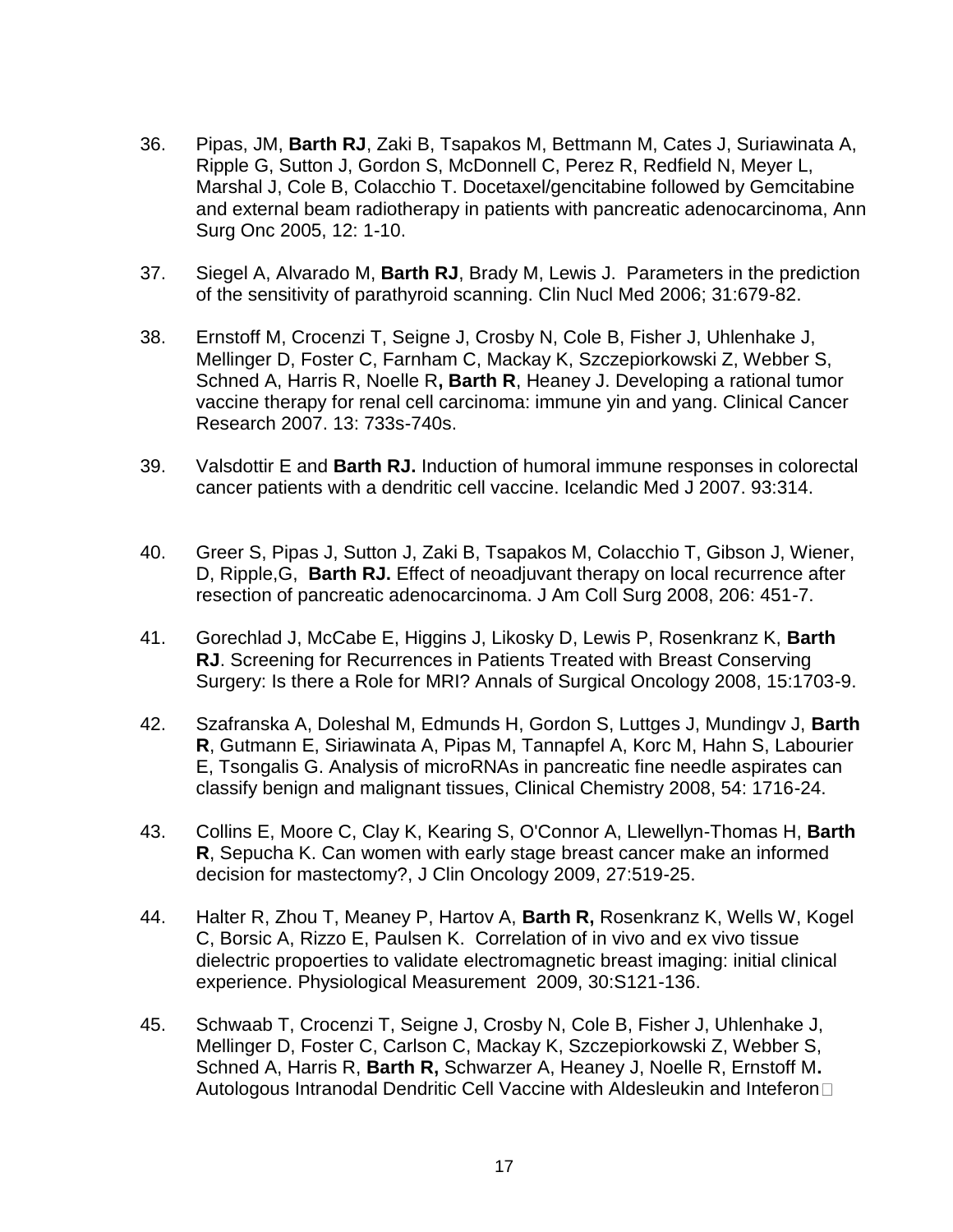Therapy in Metastatic Renal Cell Carcinoma Patients, Clinical Cancer Research 2009, 15:4986-92.

- 46. **Barth R,** Wells W, Mitchell S, Cole B. A prospective, multi-institutional study of adjuvant radiation therapy after resection of malignant phyllodes tumors, Ann Surg Onc 2009, 16: 2288-94.
- 47. Bauman, L, **Barth R,** Rosenkranz K**.** Breast conservation in women with multifocal-multicentric breast cancer: is it feasible?, Ann Surg Onc 2010, 17: S325-S329.
- 48. Wang, J, Jiang S, Li Z, diFlorio-Alexander R, **Barth R,** Kaufman P, Pogue B, Paulsen K. *In vivo* quantitative imaging of normal and cancerous breast tissue using broadband diffuse optical tomography, Medical Physics 2010, 37(7) 3715- 24.
- 49. **Barth R,** Fischer D, Wallace P, Channon J, Noelle R, Gui J, Ernstoff M. A randomized trial of ex vivo CD40L activation of a dendritic cell vaccine in colorectal cancer patients: tumor-specific immune responses are associated with improved survival, Clin Cancer Res 2010, 16:5548-56.
- 50. Gardner T, **Barth R,** Zaki B, Boulay B, McGowan M, Sutton J, Ripple G, Colacchio T, Smith K, Byock I, Call M, Suriawinata A, Tsapakos M, Mills J, Srivistava A, Stannard M, Gordon S, Pipas J. The effect of initiating a multidisciplinary care clinic on access and time to treatment in patients with pancreatic adenocarcinoma. J Onc Practice 2010, 6:288-292.
- 51. Davis, K, **Barth R**, Gui J, Dann E, Eisenberg B, Rosenkranz K. The use of MRI in the pre-operative planning for women with newly diagnosed DCIS: risk or benefit? Annals of Surgical Oncology 2012, 19: 3270-4.
- 52. Pipas J, Zaki B, McGowan M, Tsapakos M, Suriawinata A, Ripple G, Tsongalis G, Colachio T, Gordon S, Tarczewski S, Sutton J, Srivastava A, Smith K, Gardner T, Davis T, Korc M, MacKenzie T, **Barth R.** A phase II trial of cetuximab, twice-weekly gemcitabine, and intensity modulated radiotherapy in patients with pancreatic adenocarcinoma, Annals of Oncology 2012; 23: 2820-7.
- 53. Laughney A, Krishnashwamy v, Rizzo E, Schwab M, **Barth R**, Pogue B, Paulsen K, Wells W. Spectroscopic imaging distinguishes morphological patterns that inform pathology in tissues relevant to surgical margin assessment, Clinical Cancer Research 2012, 18: 6315-25.
- 54. Rosenkranz K, Tsui E, McCabe E, Gui J, Underhill K, **Barth R.** Increased rates of long term complications after MammoSite brachytherapy compared to whole breast radiation therapy, J Am Coll Surg 2013; 217: 497-502.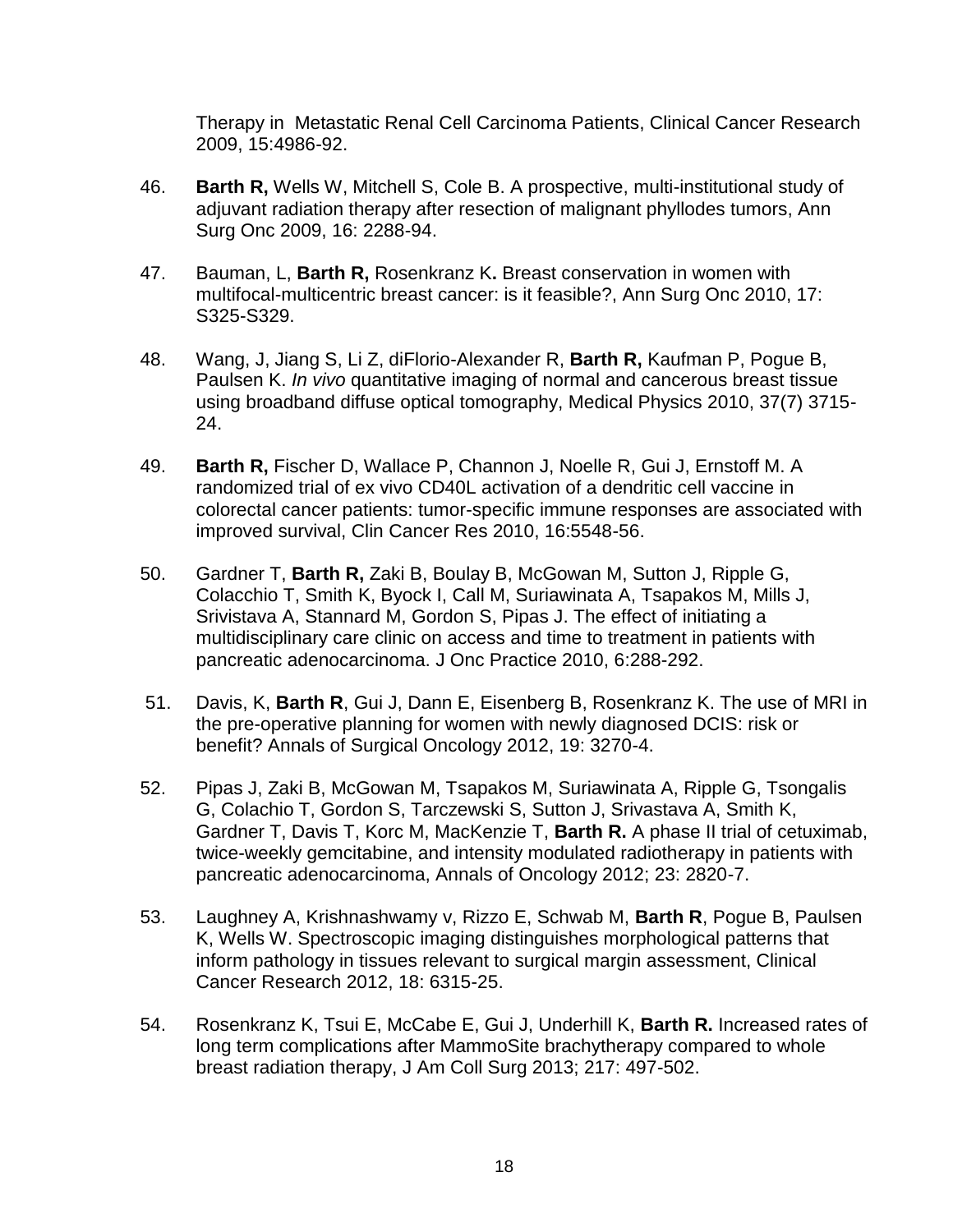- 55. Laughney A, Krishnashwamy V, Rice T, Cuccia D, **Barth R**, Tromberg B, Paulsen K, Pogue B, Wells W. System analysis of spatial frequency domain imaging for quantitative mapping of surgically resected breast tissues, J Biomed Optics 2013; 036012 1-11.
- 56. Laughney A, Krishnaswamy V, Rizzo E, Schwab M, **Barth R,** Cuccia D, Tromberg B, Paulsen K, Pogue B, Wells W. Spectral discrimination of breast pathologies in situ using spatial frequency domain imaging. Breast Cancer Research 2013; 15: R61.
- 57. McGowan M, Eisenberg B, Lewis L, Froehlich H, Wells W, Eastman A, Kuemmerle N, Rosenkranz K, **Barth R,** Schwartz G, Li Z, Tosteson T, Kinlaw W. A proof of principle clinical trial to determine whether conjugated linoleic acid modulates the lipogenic pathway in human breast cancer tissue. Breast Cancer Research and Treatment 2013; 138: 175-83.
- 58. Reeves, J, Ng D, Suriawinata A, Gui J, Mills J, **Barth R**. Short term preoperative diet modification decreases steatosis and steatohepatitis in patients undergoing hepatic resections. Surgery 2013; 154:1031-7.
- 59. Gardner, T, Pipas, J, Glass L, **Barth R**, Smith K, Colacchio T, Zaki B, Gordon S, Ripple G, Hourdequin K, Suriawinata A. Pancreatic cyst prevalence and the risk of mucin-producing adenocarcinoma in United States adults, Am J Gastroenterology 2013; 108: 1546-50.
- 60. Xue, Y, Abou Tayoun A, Abo K, Pipas, J, Gordon S, Gardner T, **Barth R**, Suriawinata A, Tsongalis G. MicroRNAs as diagnostic markers for pancreatic ductal adenocarcinoma and its precursor, pancreatic intraepithelial neoplasm, Cancer Genetics 2013; 206: 217-21.
- 61. **Barth R**. Margin negative breast conserving resection: adequate for benign phyllodes tumors, but inadequate therapy for borderline and malignant phyllodes tumors. Breast Can Res Treat. 2013; 142: 463-4.
- 62. Pallone M, Poplack S, Avutu, H, Paulsen K, **Barth R.** Supine breast MRI and 3D optical scanning: an approach to improve tumor localization for breast conserving surgery. Ann Surg Onc 2014; 21: 2203-8.
- 63. Krishnaswamy V, Elliott J, McClatchey D, **Barth R**, Wells W, Pogue B, Paulsen K. Structured light scatteroscopy. J Biomedical Optics 2014; 19: 070504, 1-4.
- 64. Liu X, Mody K, de Abreu F, Pipas J, Peterson J, Gallagher T, Suriawinata A, Ripple G, Hourdequin K, Smith K, **Barth R**, Colacchio T, Tsapakos M, Zaki B, Gardner T, Gordon S, Amos C, Wells W, Tsongalis G. Molecular profiling of appendiceal epithelial tumors using massively parallel sequencing to identify somatic mutations, Clinical Chemistry 2014; 60: 1004-11.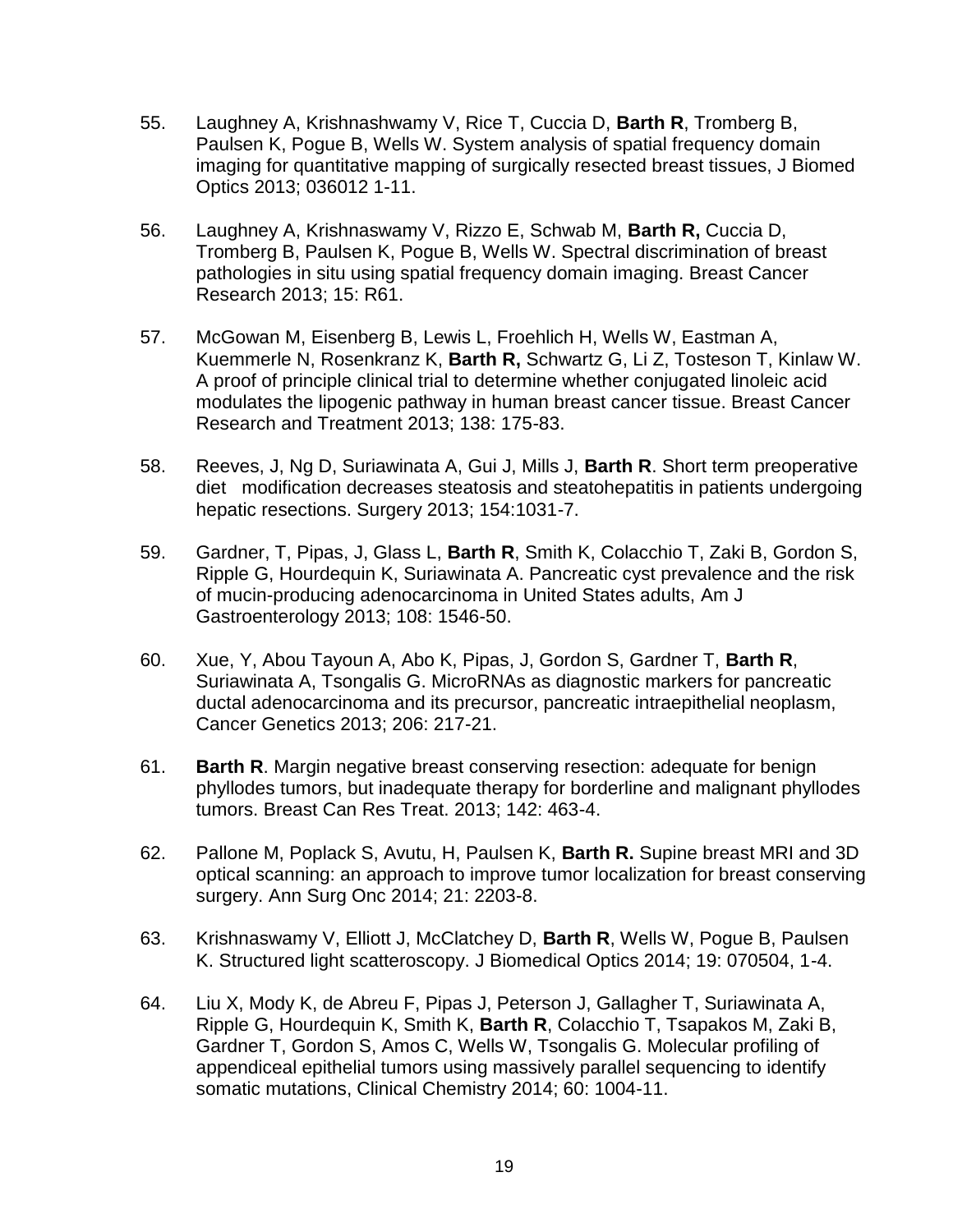- 65. Tichauer K, Samkoe K, Gunn J, Kanick S, Hoopes J, **Barth R**, Kaufman P, Hasan T, Pogue B. Quantitative imaging of cancer receptors in lymph nodes with a dial-tracer technique reveals microscopic burden level with macroscopic measurement. Nature Medicine 2014, 20: 1348-53.
- 66. Erkmen C, **Barth R,** Raman V. Case report: Successful treatment of recurrent chordoma and bilateral pulmonary metastases following an 11 year disease-free period. International Journal f Surgery Case Reports 2014; 5: 424-7.
- 67. Gardner T, Hessami N, Smith K, Ripple G, **Barth R**, Klibansky D, Colacchio T, Zaki B, Tsapakos M, Suriawinata A, Putra J, Tsongalis G, Mody K, Gordon S, Pipas J. The effect of neoadjuvant chemoradiation on pancreatic cancer associated diabetes mellitus. Pancreas 2014, 43:1018-21.
- 68. Dsouza A, Elliott J, Gunn J, **Barth R,** Samkoe K, Tichauer K, Pogue B. Nodal flow quantified with afferent vessel input function allows differentiation between normal and cancer bearing nodes. Biomedical Optics Express 2015; 6: 1304-17.
- 69. Poplack S, Levine G, Henry L, Marquart A, Wells W, Heinemann S, Snyder L, Coleman C, Tosteson T **Barth R**. A pilot study of ultrasound guided cryoablation of < 15 mm invasive ductal carcinoma with magnetic resonance imaging followup and subsequent surgical resection, Am J Roentgenology 2015, 204:1100-8.
- 70. Muller K, Tafe L, Wells W, **Barth R,** Marotti J. Benign phyllodes tumor of the breast recurring as a malignant phyllodes tumor and spindle cell metaplastic carcinoma, Human Pathol. 2015, 46: 327-33.
- 71. McClatchey D, Krishnaswamy V, Kanick S, Elliott J, Wells W, **Barth R,** Paulsen K, Pogue B. Molecular dyes used for surgical specimen margin orientation allow for intraoperative optical assessment during breast conserving surgery. Journal of Biomedical Optics 2015; 20: 040504.
- 72. Halter R, Hartov A, Poplack S, di\_Florio-alexander R, Wells W, Rosenkranz K, **Barth RJ**, Kaufman P, Paulsen K. Real-time electrical impedance variations in women with and without breast cancer. IEEE Transactions on Medical Imaging 2015; 34: 38-48.
- 73. Alloway R, Fischer D, Gardner T, Gordon S, **Barth R,** Colacchio T, Wood M, Kacsoh B, de Abreu F, Hamilton J, Choi J, Lange J, Peterson J, Padmanabhan V, Tomlinson C, Tsongalis G, Suriawinata A, Greene C, Sanchez Y, Smith K. Fine needle biopsy patient derived xenografts as tools for drug discovery and individualized therapy for pancreatic cancer, Oncotarget 2016; 7: 17087-102.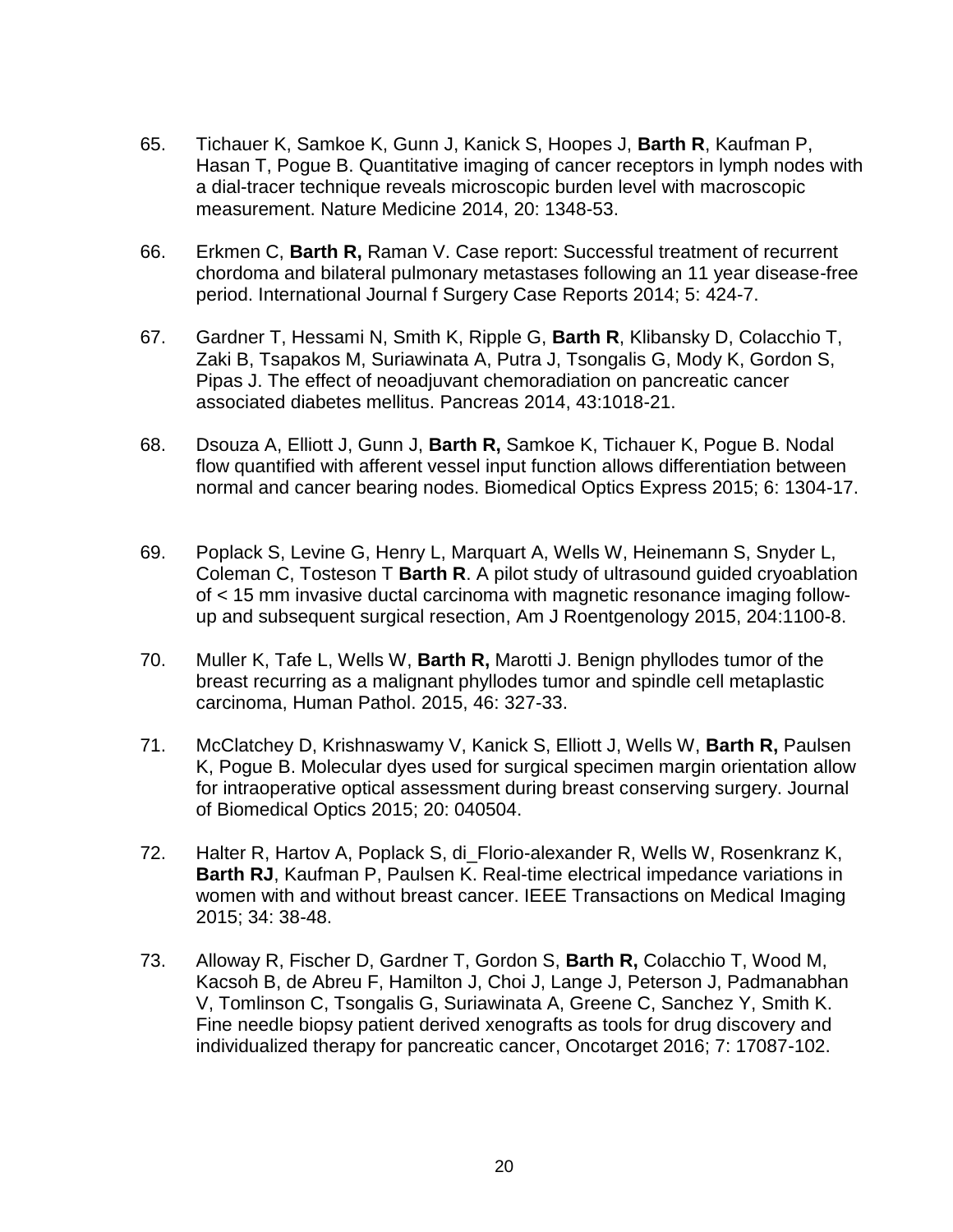- 74. Hill M, Holubar S, Garfield Legare C, Luurtsema C, **Barth R.** Peri-operative bundle decreases post-operative hepatic surgery infections, Ann Surg Onc 2015, 22:S1140-6.
- 75. Bean J, Hosford S, Symonds L, Owens P, Dillon L, Yang W, Schwartz G, Marotti J, Rosenkranz K, **Barth R**, Shee, K, Chen V, Agarwal V, Miller T. Characterization of the PI3K/mTor dual inhibitor P7170 and the CDK1/4/9 inhibitor P1446A-05 for the treatment of endocrine resistant ER+ breast cancer, Breast Cancer Res Treat. 2015, 149:69-79.
- 76. Louie, R, **Barth R,** Rosenkranz K. Complete blood counts, liver function tests and chest X-rays as routine screening in early stage breast cancer- value added or just cost?, Breast Cancer Res Treat. 2015; 154: 99-103.
- 77. Liu J, Yuan Y, Chen w, Putra J, Suriawinata A, Schenk A, Miller H, Guleria I, **Barth R**, Huang Y, Wang L. Immune checkpoint proteins VISTA and PD-1 nonredundantly regulate murine T cell responses, PNAS 2015; 112: 6682-7.
- 78. Gardner T, Byanova K, Pipas J, Ripple G, Spangler C, Klibansky D, Rockacy M, Levenick J, Smith K, Colacchio T, **Barth R**, Zaki B, Tsapakos M, Gordon S. Cost effectiveness and clinical efficacy of biliary stents in patients undergoing neoadjuvant therapy for pancreatic adenocarcinoma in a randomized controlled trial. Gastrointestinal Endoscopy 2016; 84: 460-6.
- 79. Qian D, Xiao X, Byun J, Suriawinata A, Her S, Amos C, **Barth R.** PI3K/Akt/mTOR signaling and plasma membrane proteins are implicated in responsiveness to adjuvant dendritic cell vaccination for metastatic colorectal cancer. Clin Cancer Research 2016, 23:399-406.
- 80. Hill M, McMahon M, Stucke R, **Barth R.** Wide variation and excessive dosage of opioid prescriptions for common general surgical procedures. Ann Surg 2017,265:709-14.
- 81. Faries, M, Thompson J, Cochran A, Andtbacka R, Mozzillo N, Zager J, Jahkola T, Bowles T, Testori A, Beitsch P, Hoekstra H, Moncrieff M, Ingvar C, Wouters M, Sabel M, Levine E, Agnese D, Henderson M, Dummer R, Rossi C, Neves R, Trocha S, Wright F, Byrd D, Matter M, Dillon L, Hsueh E, MacKenzie-Ross A, Johnson D, Terheyden P, Berger A, Huston T, Wayne J, Smithers M, Neuman H, Schneebaum S, Gershenwald J, Ariyan C, Desai D, Jacobs L, Lewis J, McMasters K, Gesierich A, Hersey P, Bines S, Sardi A, Kane J, **Barth R**, et al. Multicenter Selective Lymphadenectomy Trial (MSLT)-II: Completion Lymph Node Dissection versus Observation in Patients with Melanoma Sentinel Lymph Node Metastases. NEJM 2017, 376: 2211-22.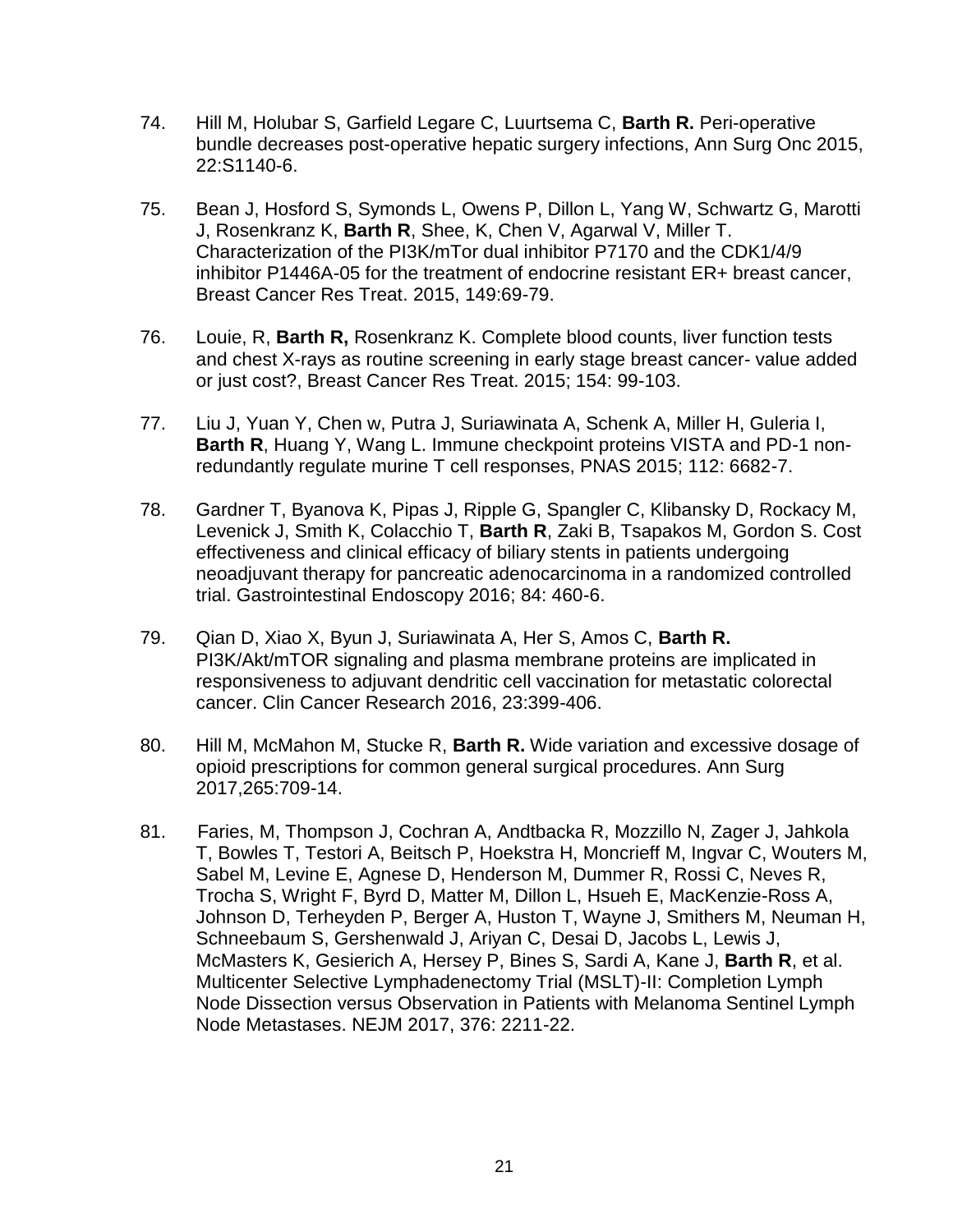- 82. Hill M, Beeman J, Jhala K, Holubar S, Rosenkranz K, **Barth R Jr**. Relationship of Breast MRI to Recurrence Rates in Patients Undergoing Breast-Conservation Treatment, Breast Cancer Res Treat 2017, 163: 615-22.
- 83. Hill M, Stucke R, McMahon M, Beeman J, **Barth R.** An educational intervention decreases opioid prescribing after general surgery operations. Ann Surg 2018, 267: 468-72.
- 84. **Barth R,** Krishnaswamy V, Paulsen K, Rooney T, Wells W, Rizzo E, Angeles C, Marotti J, Zuurbier R, Black C. A patient specific 3D printed form accurately transfers supine MRI-derived tumor localization information to guide breast conserving surgery. Ann Surg Onc 2017, 24:2950-6.
- 85. Nutter E, Weiss J, Marotti J, Eliassen M, **Barth R**, Goodrich M, Petersen C, Onega T. Personal history of proliferative breast disease with atypia and risk of multifocal breast cancer, Cancer 2018, 124: 1350-57.
- 86. Hill, M, Stucke R, Billmeier S, Kelly J, **Barth R**. A guideline for discharge opioid prescriptions after inpatient general surgical procedures. JACS 2018, 226: 996- 1003.
- 87. **Barth R**. Invited commentary to Fujii M et al. Post-discharge opioid prescribing and use after common surgical procedure. JACS 2018; 226: 1012-13.
- 88. Maloney B, McClatchey D, Paulsen K, Wells W, Pogue B, **Barth R**. Review of methods for intraoperative margin detection for breast conserving surgery. J. Biomed Optics 2018, 23: 1-19.
- 89. Stucke R, Kelly J, Mathis K, Hill M, **Barth R**. Impact on prescribing habits for elective surgical patients following mandatory prescription drug monitoring program use, JAMASurgery 2018, 153: 1105-1110.
- 90. **Barth R,** Mills J, Suriawinata A, Putra J, Tosteson T, Axelrod D, Freeman R, Whalen G, Lafemina J, Tarczewski S, Kinlaw, W. A short-term pre-operative diet decreases bleeding after partial hepatectomy: results from a multi-institutional randomized controlled trial. Annals of Surgery 2019, 269: 48-52.
- 91. Kang R, Seath B, Huang V, **Barth R.** Impact of autologous blood transfusion on survival and recurrence for patients undergoing hepatectomy for colorectal cancer liver metastases. JACS 2019, 228: 902-9.
- 92. **Barth R**, Krishnaswamy V, Paulsen K, Rooney T, Wells W, Angeles C, Zuurbier R, Rosenkranz K, Poplack S, Tosteson T. A Randomized Prospective Trial of Supine MRI Guided vs Wire Localized Lumpectomy for Breast Cancer, Ann Surg Onc 2019, 26: 3099-3108.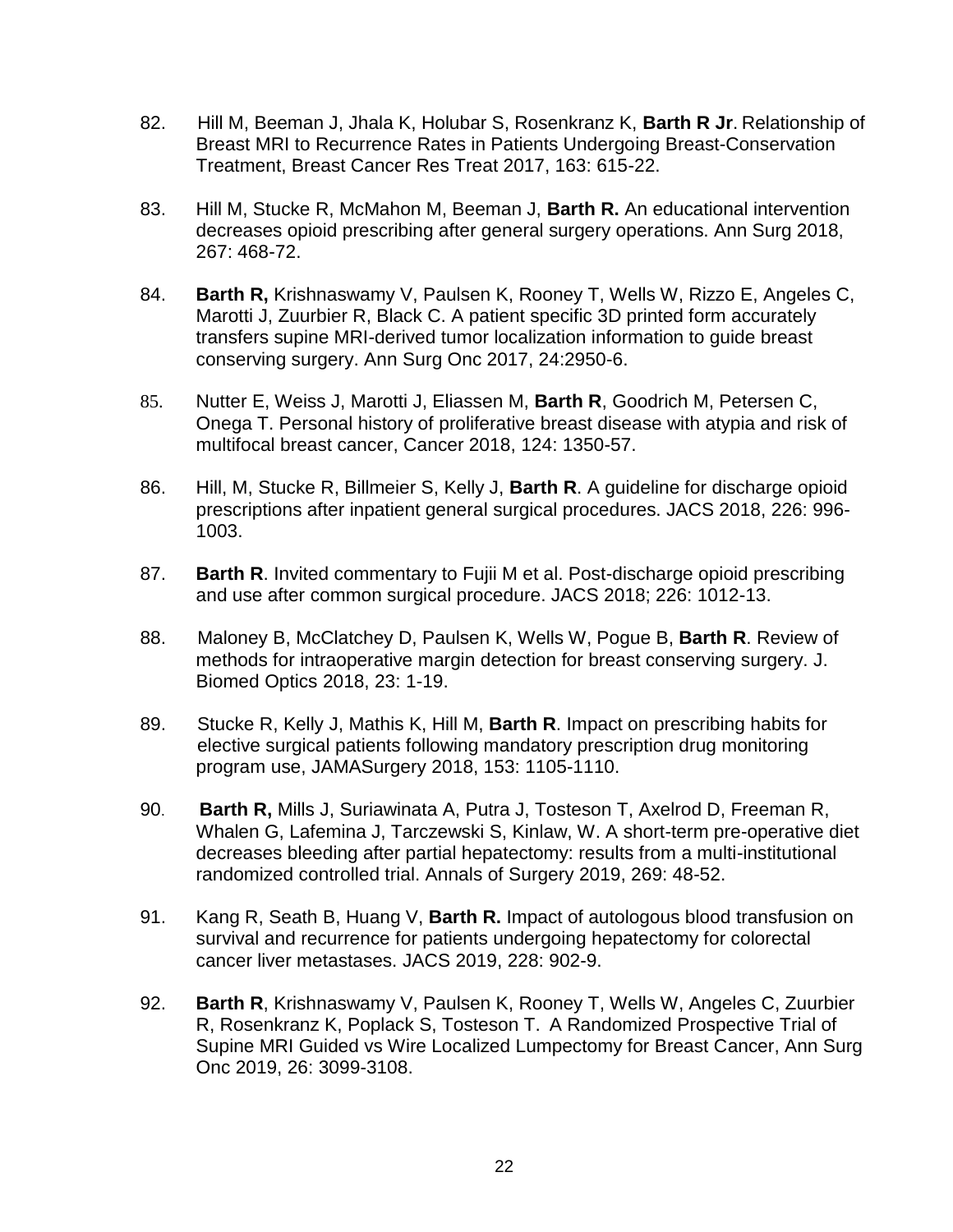- 93. LeBlanc R, Barton D, **Barth** R, Shirai K, Angeles C, Wong S, Yan S. Small and Isolated Immunohistochemistry-Positive Cells in Melanoma Sentinel Lymph Nodes are Associated with Disease Specific and Recurrence Free Survival Comparable to that of Sentinel Lymph Nodes Negative for Melanoma, Am J Surg Path 2019, 43: 755-65.
- 94. Louie C, Kelly J, **Barth R**. Decreased post-surgical opioid prescribing does not affect provider satisfaction scores, JAMASurgery 2019, 154: 1049-54.
- 95. **Barth R.** Borderline and malignant phyllodes tumors: how often do they locally recur and is there anything we can do about it? Ann Surg Onc 2019, 26: 1973-5.
- 96. Auffenberg G, Smith A, Averch T, **Barth R**, et al. Opioid stewardship in Urology, Submitted for publication, Urology Practice.
- 97. Byrd B, Krishnaswamy V, Gui J, Rooney T, Zuurbier R, **Barth R.** J. Am Coll Surg**.** The Shape of Breast Cancer, Ann Surg Oncol 2020, in press.
- 98. Kang R, Reed J, Glaser A, **Barth R.** Eliminating Opioids from Breast Conserving Surgery: a Peri-operative Pain Management Pathway, J. Am Coll Surg, 2020, in press.
- 99. **Barth R,** Waljee J. This should be a "never-event". JAMASurgery 2020, in press.
- 100. **Barth R.** Profiles of Surgical Entrepreneurs. J. Am Coll Surg 2020, in press.
- 101. Durand M-A,…**Barth R**…,Elwyn G. What matters most: randomized controlled trial of breast surgery conversational aid across socioeconomic strata. Submitted for publication.
- 102. Smith K, **Barth R**, Colacchio T, Angeles C, Chevalier J, Bergmann L, Purich E, Gardner T. Intra-operative secretin stimulation to prevent post-operative pancreatic fistula formation: a double-blind,randomized,placebocontrolled trial. Submitted for publication.
- 103. Wells J, Miller T, Chamberlin M, Shee K, Bean J, Marotti J, Wells W, Trask H, Kolling F, Bhatt A, Kaufmann P, Schwartz G, **Barth R**, Arrick B, Gui J. Plasma DNA as a "liquid biopsy" incompletely complements tumor biopsy for identification of mutations in patients with oligometastatic breast cancer. Submitted for publication.

#### **Book chapters:**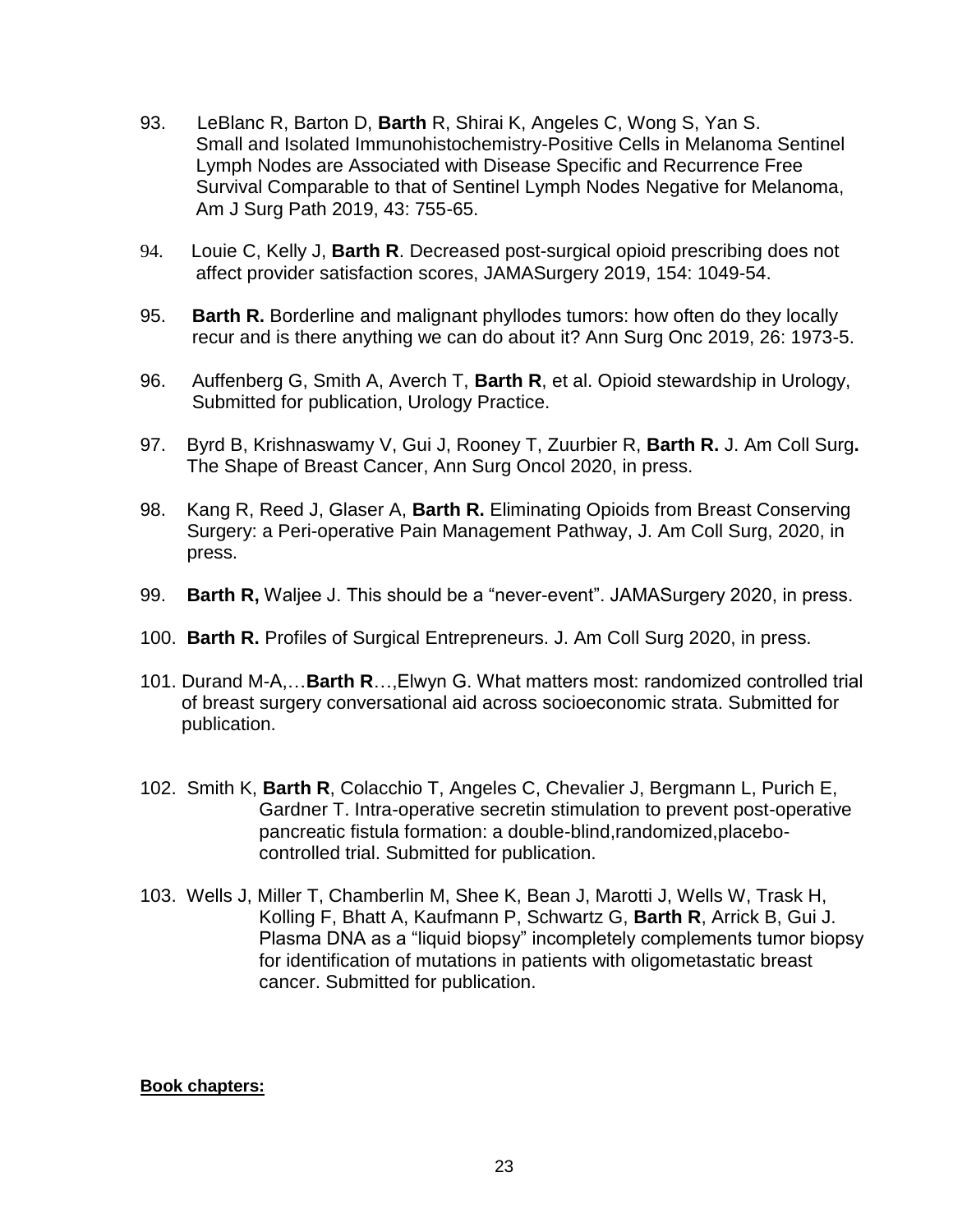- 1. **Barth RJ**. Lymphocyte cytokine secretion in response to tumors. In: Chang AE and Shu S, ed. Immunotherapy of Cancer with Sensitized T Lymphocytes. R. G. Landes Co., Austin, TX., 1994, p. 79 - 89.
- 2. **Barth RJ** and Mulé JJ. Cytokine gene transfer into tumor cells: animal models. In: Moen R and Brenner M , ed. Gene Therapy in Cancer. Marcel Dekker, Inc., NY, NY, 1996, p. 73- 93.
- 3. **Barth RJ** and Mule, JJ. Interleukin-2: Preclinical trials. In: Rosenberg SA, ed. Biologic Therapy of Cancer: Principles and Practice. Lippincott Williams and Wilkins, Phil. PA, 2000, p. 19-31.
- 4. **Barth RJ** and Dietrich, A. Colorectal Cancer. In: Rose M, DeVita V, Lawrence T and Rosenberg S ed. Oncology for the Primary Care Provider. Lippincott Williams and Wilkins, Phil PA, 2013, p. 303-7.
- 5. **Barth RJ**. The use of opioids in the post-operative period. Cameron's textbook of Surgery 2019.

#### **Major media events**

3/7/17 Washington Post article. "Surgeons were told to stop prescribing so many painkillers. The results were remarkable."

3/17 NH Public Radio interview on opioid prescribing research.

6/6/17 Jack Heath radio interview on our opioid prescribing research.

6/13/17 Atlantic LIVE. Pulse: On the Front Lines of Health Care. Opioid prescribing research.

12/5/17 NH Public Radio live interview on inpatient opioid prescription guidelines.

12/6/17 WCAX TV interview on inpatient opioid prescription guidelines.

12/7/17 WNTK "First Look" morning talk show interview on inpatient opioid prescription guidelines.

12/19/17 WPTZ Burlington, VT. TV interview on inpatient opioid study

3/30/18 STAT First Opinion. Trump wants to reduce opioid prescriptions by one third. We can start now.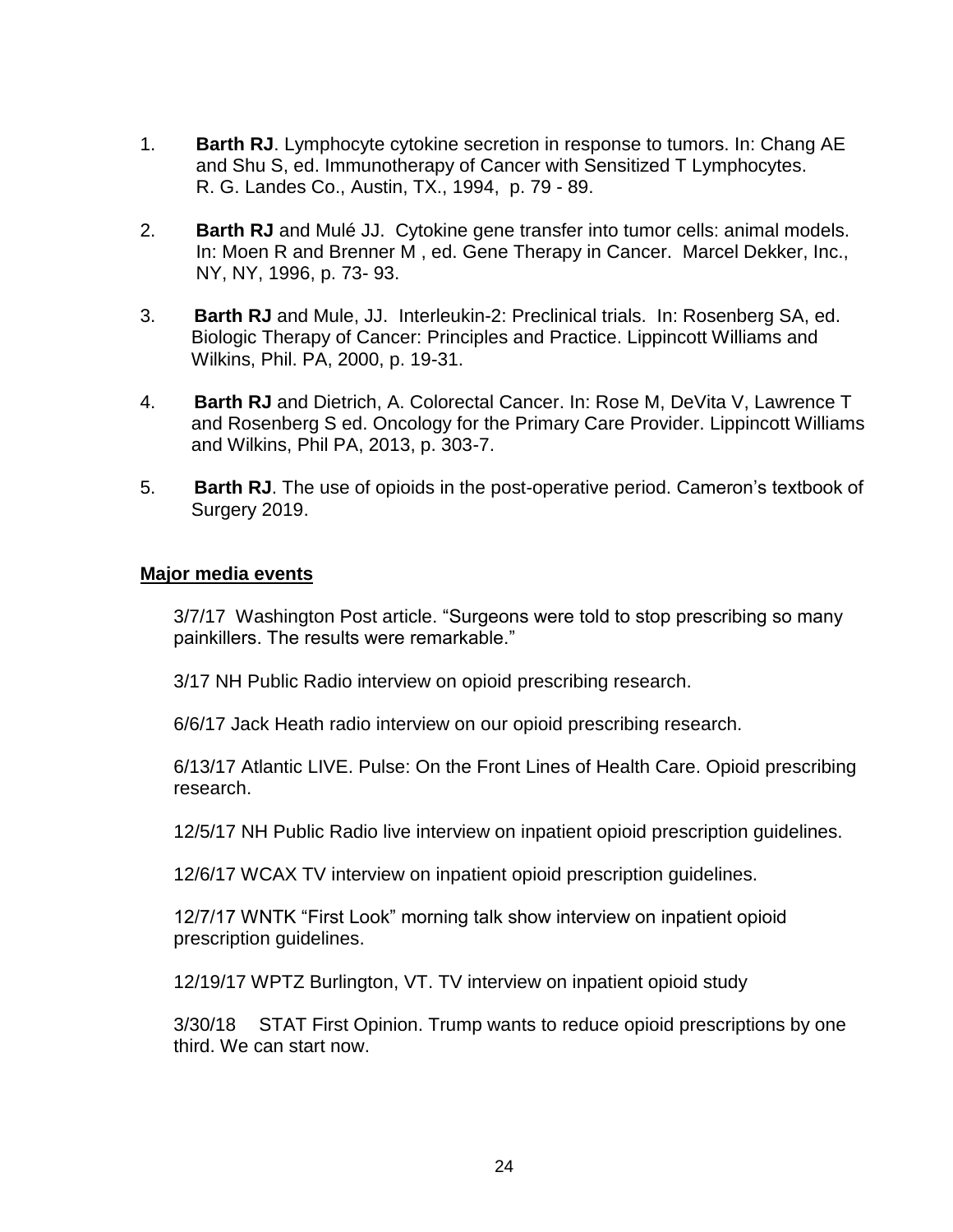6/5/18 NH National Public Radio (NPR) guest on "The Exchange" with Laura Kanoy to discuss the drop in opioid prescribing in NH in 2017.

6/11/18 NH Union Leader. Front page feature article about our research on opioid prescribing.

6/19/18 NY Times. Feature article: Prescribing Opioids: how many are too many?

2/18/19 NBC television. "The State of Addiction". Interview on our research findings on opioid prescribing.

#### **Abstracts Presented at Regional or National Meetings:**

- 1. **Barth RJ,** Mule J, Bock S, and Rosenberg S. Generation of rapidly proliferating tumor infiltrating lymphocytes with cytolytic specificity and therapeutic efficacy in mice. Presented: Surgical Forum, American College of Surgeons, 1989.
- 2. **Barth RJ**, Mule J, and Rosenberg S. TIL with in vitro cytolytic specificity are specifically therapeutic in vivo. Presented: American Association of Cancer Research, 1990.
- 3. **Barth RJ** and Coppola, M. Lack of an immunosuppressive effect of IL-10 on the murine anti-tumor immune response. Presented: Society of Biologic Therapy, 1994.
- 4. Camp B, Memoli V and **Barth RJ**. In situ cytokine secretion by breast cancer TIL. Presented: Society of Surgical Oncology, 1995.
- 5. **Barth RJ** and Coppola, M. Lack of an immunosuppressive effect of IL-10 on the murine anti-tumor immune response. Presented: Society of Surgical Oncology, 1995.
- 6. **Barth RJ** Cytokine production in situ by lymphocytes infiltrating human tumors. Presented: Frederick Coller Society meeting, 1995.
- 7. Kaufman P, Valone F, Gerke G, Guyre P, Memoli V, **Barth R**, Phipps K, Lewis L, Deo Y and Fanger M. Immunological stimulation of bispecific antibody (BsAb) MDX-210 (Anti-Fc $\Box$ R1 X Anti-HER-2/neu) in patients with breast or ovarian cancer that overexpress HER-2/neu is schedule dependent. Presented: American Society of Clinical Oncology, 1995.
- 8. **Barth RJ** and Memoli,V. TNF and IL-4 produced in situ by colon cancer tumor infiltrating lymphocytes predicts survival. Presented: Society of Surgical Oncology, 1996.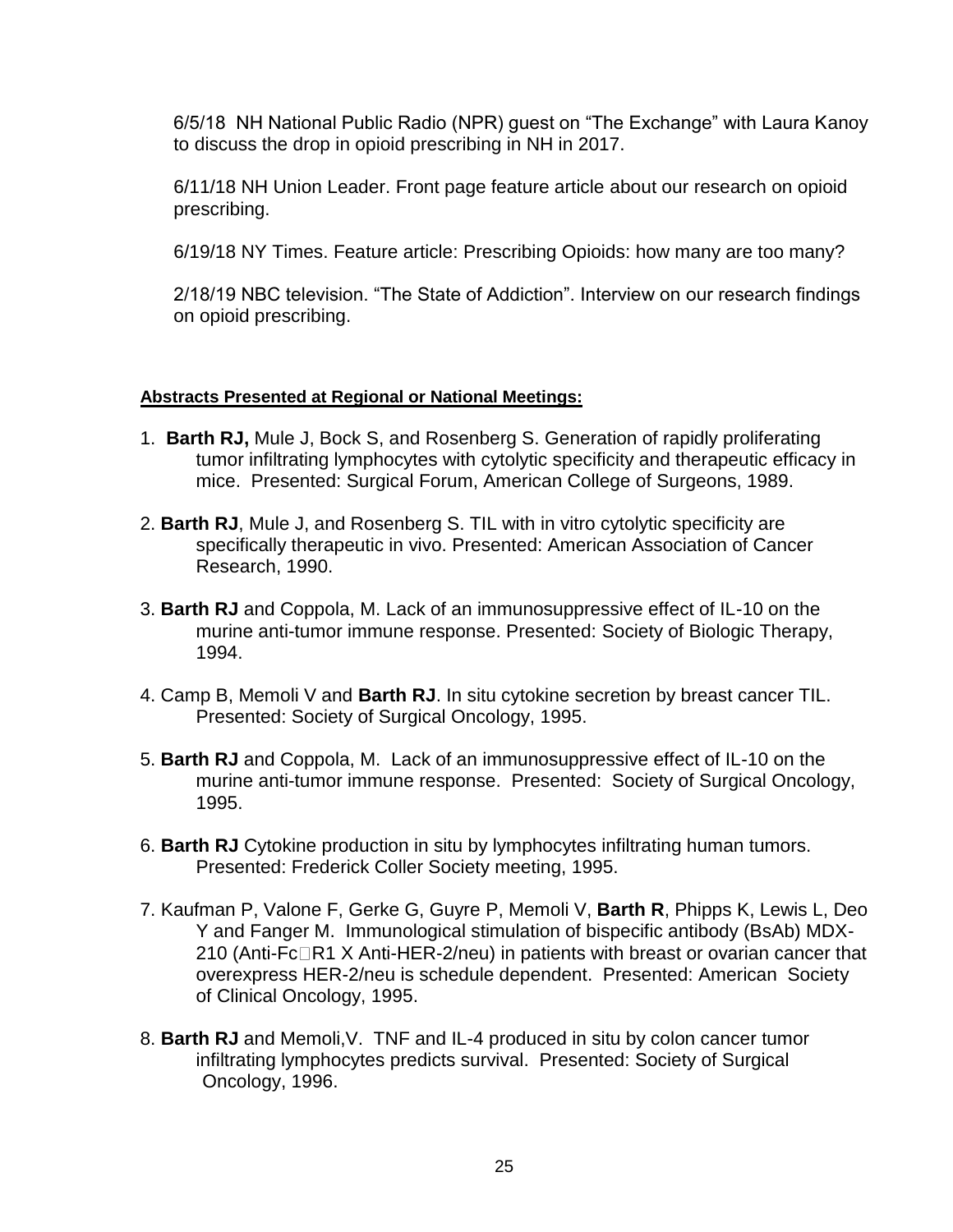- 9. **Barth RJ**. Cytokine production in situ by lymphocytes infiltrating human tumors. Presented: Eastern Surgical Society, 1996.
- 10. Anthony S, Ihnat M, Ernstoff M, Kaufman P, Lewis L, **Barth R**, Memoli V, Dain B, Arvizu C, MacKay K, Daly-Finn L, and Hamilton J. Suppression in expression of P-glycoprotein and other proteins associated with multidrug resistance (MDR) by mitomycin C in metastatic breast cancer patients: preliminary results from a pilot clinical trial. Presented: American Association for Cancer Research, 1996.
- 11. **Barth, RJ**, Burchard, K, Sutton, J, Tosteson, A, Colacchio, T, Henriques, H, Howard, R, and Steadman, S. Short-term outcomes following mesh or Shouldice herniorrhaphy: a randomized, prospective study. Presented: New England Surgical Society, 1996.
- 12. Kaufman PK, Lewis LD, **Barth RJ**, et. al. Bispecific antibody 520C9 X 22 and interferon gamma is an immunologically active treatment for patients with metastatic adenocarcinomas that overexpress Her-2/neu. Presented: San Antonio Breast Cancer Symposium, 1996.
- 13.Mackarem, G, Roche, C, **Barth, R**, Ting, P, Hughes, K. Does mammography benefit women in their forties? Presented: New England Cancer Society, 1996.
- 14.Kaufman P, GuyreP, **Barth R**, Lewis L, Memoli V, Curnow R, Deo Y, Harris R, Valone F, Wallace P, Wells W, Schned A, Fisher J, Waugh M, Phipps K, MacKay K, Fanger M, Ernstoff M. Phase I trial of interferon gamma and MDX 210 inpatients with metastatic carcinomas that overexpress her-2/neu. American Society of Clinical Oncology 1997.
- 15. **Barth, RJ,** Mackey, M, Gunn, J, Ting, P, Noelle, R. CD40/CD40L interactions have a critical role in T cell priming induced by tumor vaccines. Presented: American Association for Cancer Research, 1997.
- 16. **Barth, RJ**, Rowland-Morin, PA, Mott, LA, Burchard. KW. Communication effectiveness training improves surgical resident teaching ability. Presented: Association for Surgical Education, 1997.
- 17. **Barth, RJ**, Mackey M, Gunn J, Noelle R. Dendritic cells require activation via CD40 in vivo to generate protective anti-tumor immunity, Presented: Society of Surgical Oncology 1998.
- 18. Lambert L, Colacchio T, **Barth RJ.** Interval hepatic resection of colorectal metastases improves patient selection. Presented: New England Surgical Society 1999.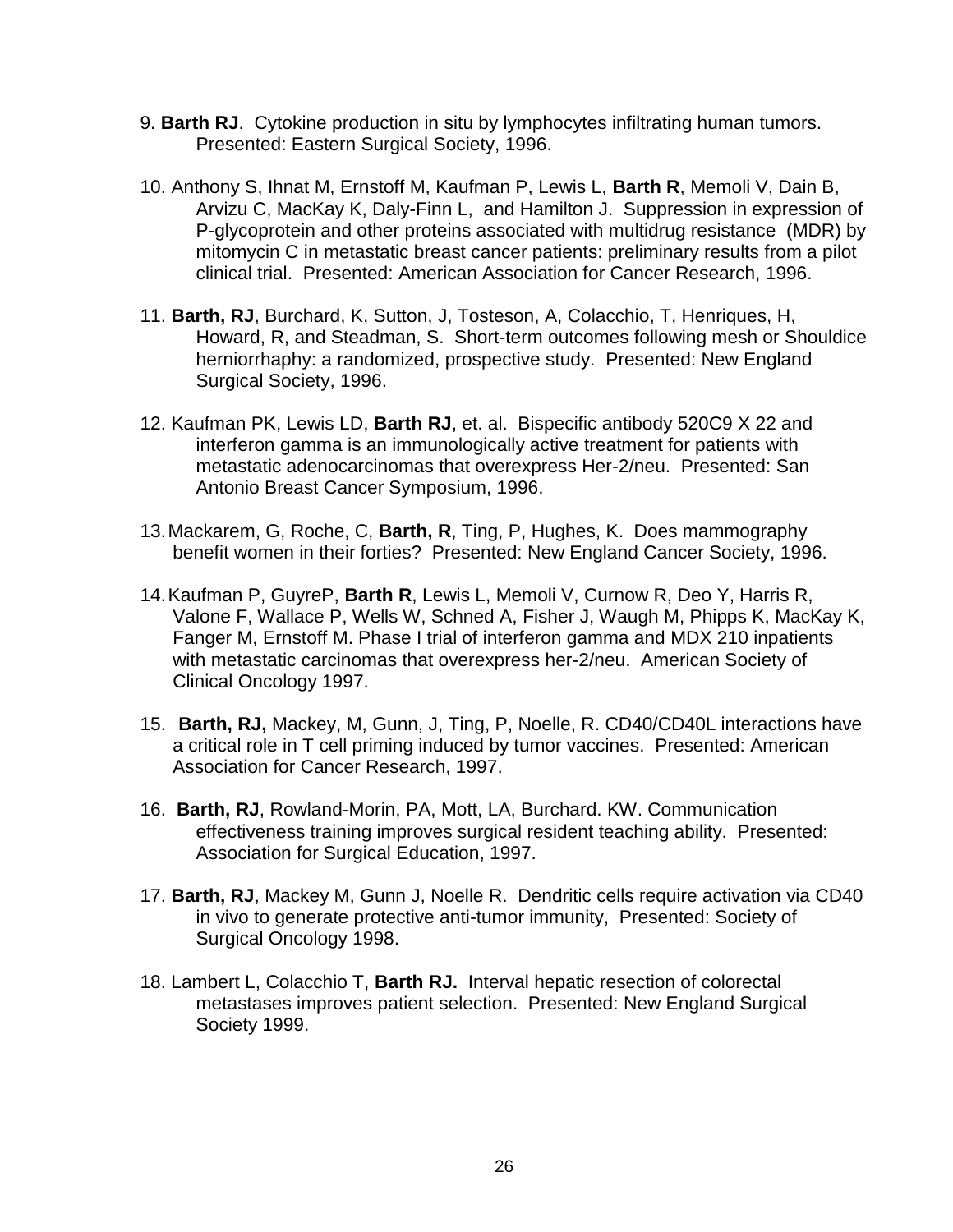- 19. **Barth RJ** and Schwab T, Influence of the cytokine microenvironment on dendritic cell infiltration in colorectal cancer. Presented: American College of Surgeons Surgical Forum 1999.
- 20.Kaufman P, Lewis L, Nervi A, **Barth R**, Cole B, Anthony S, Hermann D, Ernstoff M, Hamilton J. Phase I trial of mitomycin c down regulation of multidrug resistance proteins and mitomycin c and paclitaxel combiniation therapy. Proc Am. Soc. Clin. Oncology 1999.
- 21. Tretter C, Schwaab T, Heaney J, **Barth R**, Perry A, Cole B, Schned A, Phillips D, Fisher J, Waugh M, Ernstoff M. Increase in T cell precursor frequency in patients with renal cell carcinoma and melanoma treated with autologous tumor vaccine plus GM-CSF. ASCO, 2000.
- 22.**Barth RJ**. Discussant: Universal helper peptides augment dendritic cell based antitumor vaccines, New England Surgical Society, 2000.
- 23.Lambert L, Gibson G, **Barth RJ**. Intranodal immunization with a dendritic cell tumor vaccine is more effective than subcutaneous or intravenous routes. Presented: American College of Surgeons Surgical Forum 2000.
- 24.**Barth RJ**, Mitchell S, Wells W. A prospective study of adjuvant radiation therapy after resection of borderline and malignant phyllodes tumors: interim report. Presented: New England Cancer Society, 2000.
- 25.Gibson G, Lesnikoski B, Yoo J, Cady B, **Barth RJ**. A comparison of ink directed and whole cavity re-excision for breast lumpectomy specimens with positive margins. Presented: Society of Surgical Oncology, 2001.
- 26. **Barth RJ.** Treatment of patients with metastatic colon cancer with a dendritic cell vaccine. Presented: New England Cancer Society, 2002.
- 27. Pipas, J.M., **Barth RJ**, Zaki B, Colacchio T, Gordon S, Bettman M, Sutton J, Perez R, Meyer L, McDonnell C, Cole B. Docetaxel/Gemcitabine followed by Gemcitabine and Radiotherapy in Patients with Pancreatic Carcinoma. Am Soc Clin Onc, 2003.
- 28. Siegel A, Alvarado M, **Barth RJ**, Brady M, Lewis J. Can parathyroid hormone level predict the outcome of parathyroid scintigraphy?. Am Roentgen Ray Society meeting 2004.
- 29. Pipas, J.M., **Barth RJ**, Zaki B, Colacchio T, Gordon S, Bettman M, Sutton J, Perez R, Meyer L, McDonnell C, Cole B. Docetaxel/Gemcitabine followed by Gemcitabine and Radiotherapy in Patients with Pancreatic Carcinoma. Am Soc Clin Onc, 2004.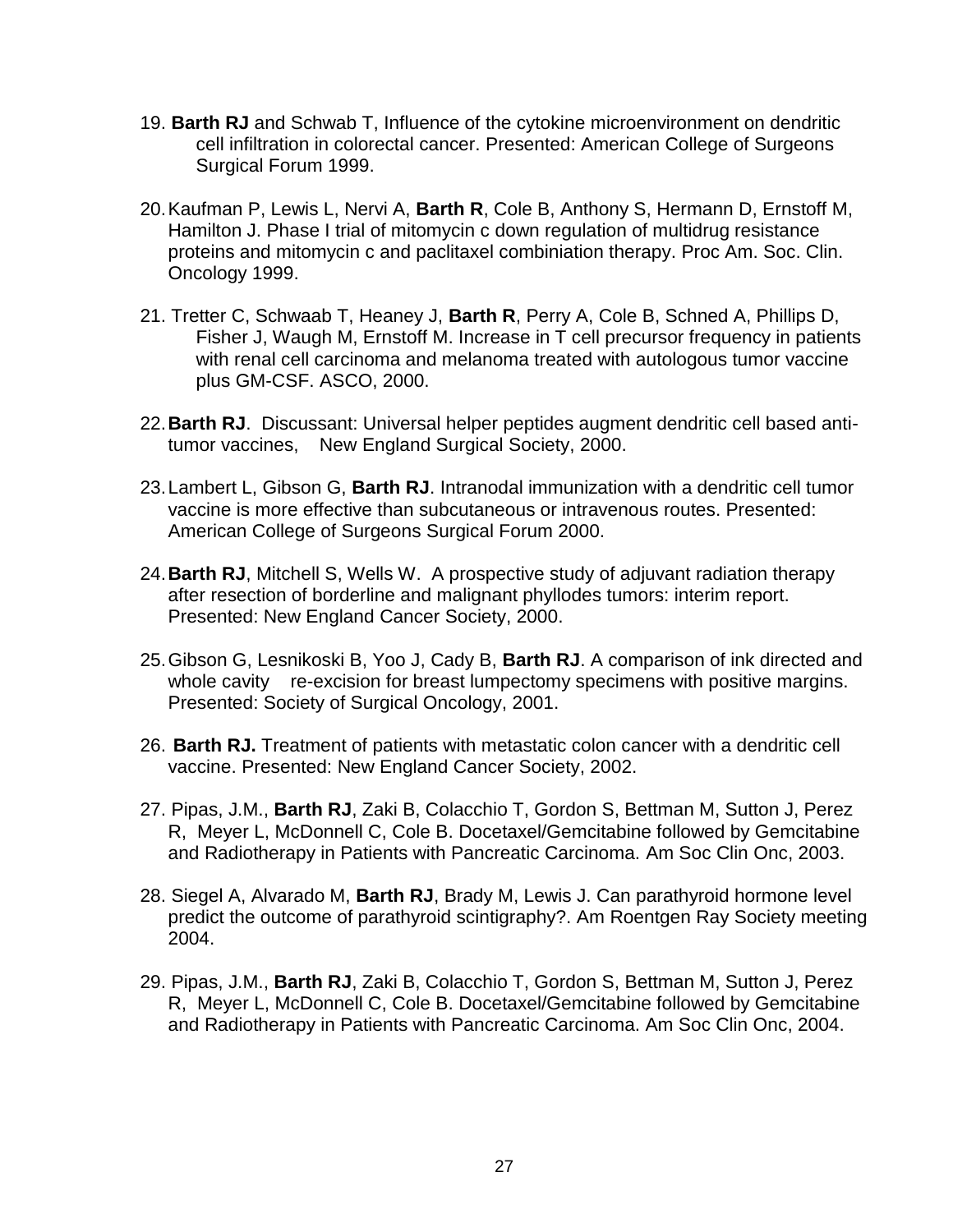30. **Barth RJ,** Wallace P, Fischer D, Smith, J, Noelle R. Treatment of metastatic colorectal patients with a tumor lysate pulsed dendritic cell vaccine: a randomized evaluation of ex vivo CD40L activation.

International Society for the Biological Therapy of Cancer, 2004.

- 31.Valsdottir, E and **Barth RJ**. Induction of humoral immune responses in colorectal cancer patients with a dendritic cell vaccine. American Society of Colorectal Surgeons, 2005.
- 32.Greer S and **Barth RJ**. Neoadjuvant therapy and local recurrence in pancreatic carcinoma. New England Surgical Society, 2005.
- 33. Valsdottir, E, Sorensen M, Butterly L and **Barth RJ**. Barriers to screening for colorectal cancer, The Icelandic Medical Journal, 4/2007.
- 34. Gorechlad J, McCabe E, Higgins J, Likosky D, Lewis P, Rosenkranz K and **Barth RJ**. Screening for recurrences In patients treated with breast conserving surgery: Is there a role for MRI?, New England Surgical Society, 2007.
- 35. Edmunds H, Szafranska A, Gordon S, Doleshal M, Barth R, Gutman E, Suriawinata A, Korc M, Labourier E, Tsongalis G. Analysis of pancreatic microRNA biomarker candidates In fine needle aspirates preserved In RNA*Retain* . Association for Molecular Pathology, 2007.
- 36. Barth R, Wells W, Mitchel S, Cole B. A prospective, multi-institutional study of adjuvant radiation therapy after resection of malignant phyllodes tumors. Society of Surgical Oncology, 2009.
- 37.Bauman L, **Barth R**, Rosenkranz K. Breast conservation in women with multicentric breast cancer: is it feasible? Am Soc Breast Surgeons, 2010.
- 38.**Barth R,** Fischer D, Wallace P, Channon J, Noelle R, Gui J, Ernstoff M. A randomized trial of ex vivo CD40L activation of a dendritic cell vaccine in colorectal cancer patients: tumor-specific immune responses are associated with improved survival.

Am Assoc Cancer Research, 2010.

39.**Barth R**, Fischer D, Channon J, Wells W, Levine G, Poplack S. T cell immune responses after cryotherapy of breast cancer. New England Surgical Society, 2010.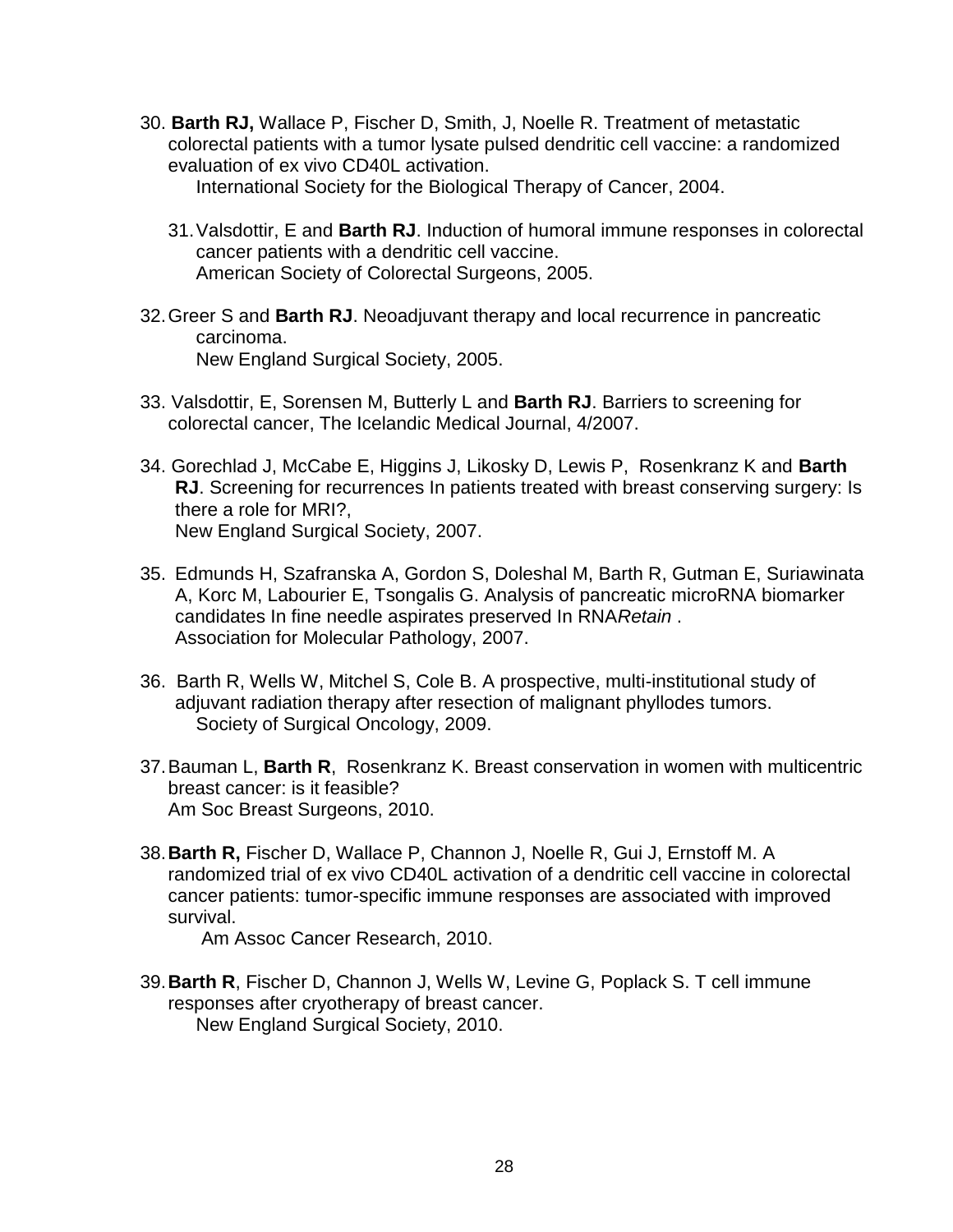40.Reeves J, Ng D, Suriawinata A, Gui J, Mills J, **Barth R,** Short term preoperative diet modification decreases steatosis and steatohepatitis in patients undergoing hepatic resections.

New England Surgical Society, 2010.

41.Tsui E, Rosenkranz K, McCabe E, Underhill K, Gui J, **Barth R.** Increased rates of long term complications after Mammosite brachytherapy compared to whole breast radiation therapy.

New England Surgical Society 2011.

- 42.Tiger J, Barth R. Melanoma masquerading as atypical squamous proliferation. American Academy of Dermatology, 2012.
- 43.Davis K, **Barth R**, Gui J, Dann E, Rosenkranz K. The use of MRI in the preoperative planning for women with newly diagnosed DCIS: risk or benefit? American Society of Breast Surgeons 2012.
- 44.Stanifer B, Suriawinata A, Gui J, **Barth R**. Colon cancer metastases are not infiltrated by favorably prognostic T cells: evidence for the escape phase of the cancer immunoeditting hypothesis in humans. New England Surgical Society 2012.
- 45. Xue Y, Abou Tayoun AN, Abo KM, Pipas JM, Gordon SR, Gardner TB, Barth RJ Jr, Suriawinata AA, Tsongalis GJ. MiRNA-148a as a diagnostic marker for pancreatic ductal adenocarcinoma. J Molec Diagn 2012;14(6):710 (ST53). Association for Molecular Pathology, Long Beach, CA.
- 46.Pallone M, Paulsen K and **Barth R.** Improved tumor localization for breast conserving surgeries using supine breast MRI and 3D optical scanning. New England Surgical Society 2013.
- 47.Ma H, Marotti J, Goodney P, Barth R, Eisenberg B, Holubar S, Rosenkranz K. Papillary carcinoma of the breast: is nodal staging indicated? New England Surgical Society 2013.
- 48.Hill M, Holubar S, Garfield Legare C, Luurtsema C, **Barth R.** Peri-operative bundle decreases post-operative hepatic surgery infections. New England Surgical Society 2014.
- 49.**Barth R**. An Improved method for tumor localization for breast conserving surgery.

Northeast Medical Association 2014.

50.DSouza A, Elliott J, Gunn J, **Barth R**, Samkoe K, Tichauer K, Pogue B. Accounting for lymphatic delivery differences during fluorescence imaging of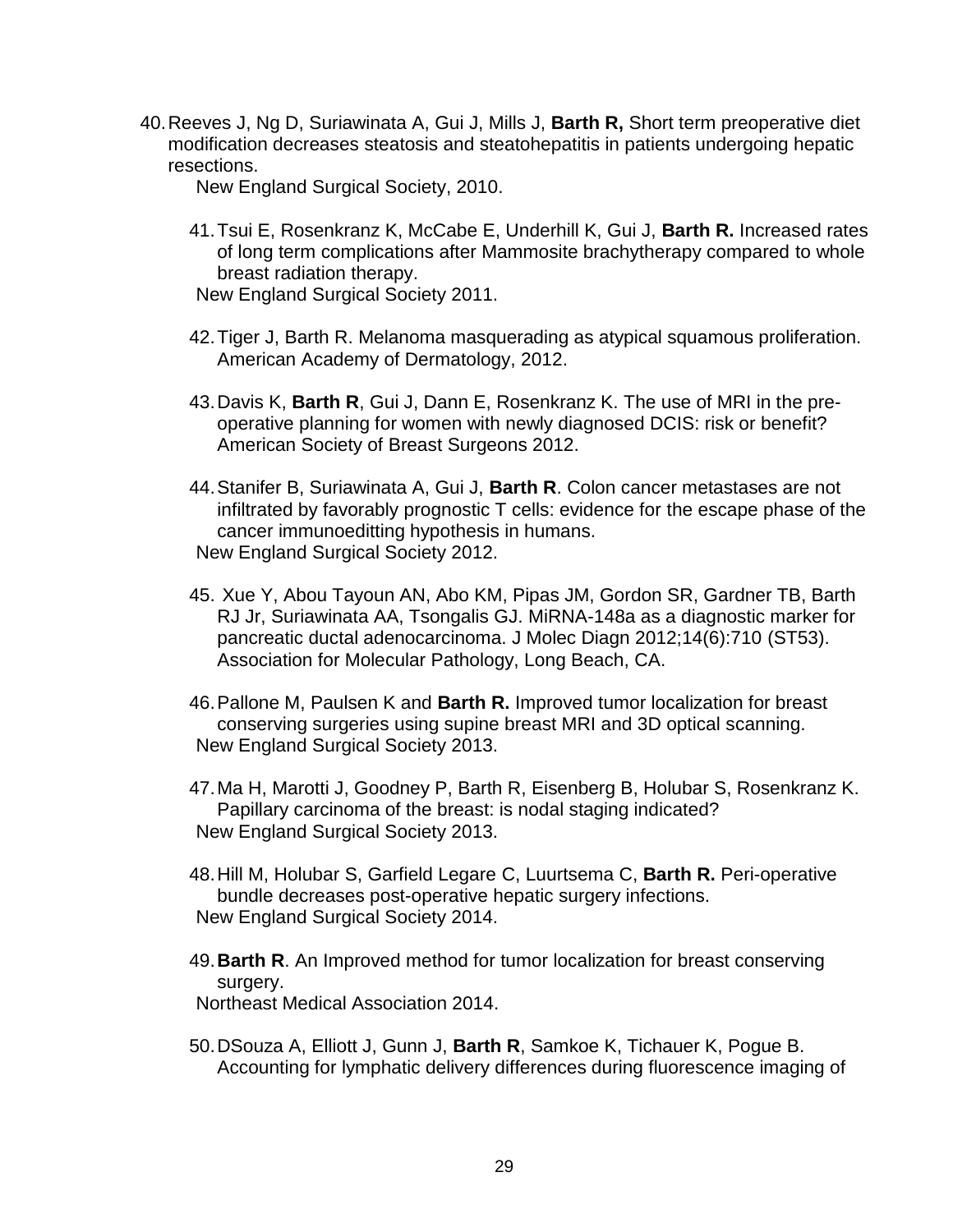lymph nodes reveals differences between normal and tumor-bearing nodes. SPIE Photonics West 2015.

- 51.Louie R, Cheung M, Bostok I, Gordon S, Gardner T, Sutton J, Colacchio T, **Barth R**, Smith K. Utility of intra-operative bile cultures to predict postoperative infectious complications following pancreaticoduodenectomy. New England Surgical Society 2015.
- 52.Louie R, Tonneson J, **Barth R**, Rosenkranz K. Liver function tests in the diagnostic work-up of newly diagnosed stage III breast cancer: added value or just an additional test?
- New England Surgical Society 2015.
- 53.David C. Qian, Xiangjun Xiao, Jinyoung Byun, Arief A. Suriawinata, Stephanie C. Her, Christopher I. Amos, **Richard J. Barth Jr**. PI3K/Akt/mTOR signaling and plasma membrane proteins are implicated in responsiveness to adjuvant dendritic cell vaccination for metastatic colorectal cancer. American Assoc of Cancer Research 2016.
- 54. Hill M, McMahon M, Stucke R, **Barth R**. Wide variation and excessive dosage of opioid prescriptions for common general surgical procedures. New England Surgical Society 2016.
- 55.Hill M, Beeman J, Jhala K, Rosenkranz K, **Barth R**. Relationship of breast MRI to recurrence rates in breast conservation treatment. New England Surgical Society 2016.
- 56. **Barth R**, Mills J, Suriawinata A, Putra J, Tosteson T, Whalen G, LaFemina J, Kinlaw W, Tarczewski S. A short-term pre-operative diet decreases bleeding in liver surgery: results from a multi-institutional randomized clinical trial. Society of Surgical Oncology, 2017.
- 57.**Barth R**, Krishnaswamy V, Paulsen K, Rooney T, Wells W, Rizzo E, Angeles C, Marotti J, Zuurbier R, Black C. A patient-specific 3-D printed form accurately transfers supine MRI derived tumor localization information to guide breast conserving surgery.
- American Society of Breast Surgeons, 2017.
- 58.Hill M, Stucke R, Billmeier S, Beeman J, **Barth R**. A guideline for discharge opioid prescriptions after inpatient general surgical procedures. New England Surgical Society, 2017.
- 59.Louie C, Kelly J, **Barth R.** . Decreased post-surgical opioid prescribing does not affect provider satisfaction scores. New England Surgical Society 2018.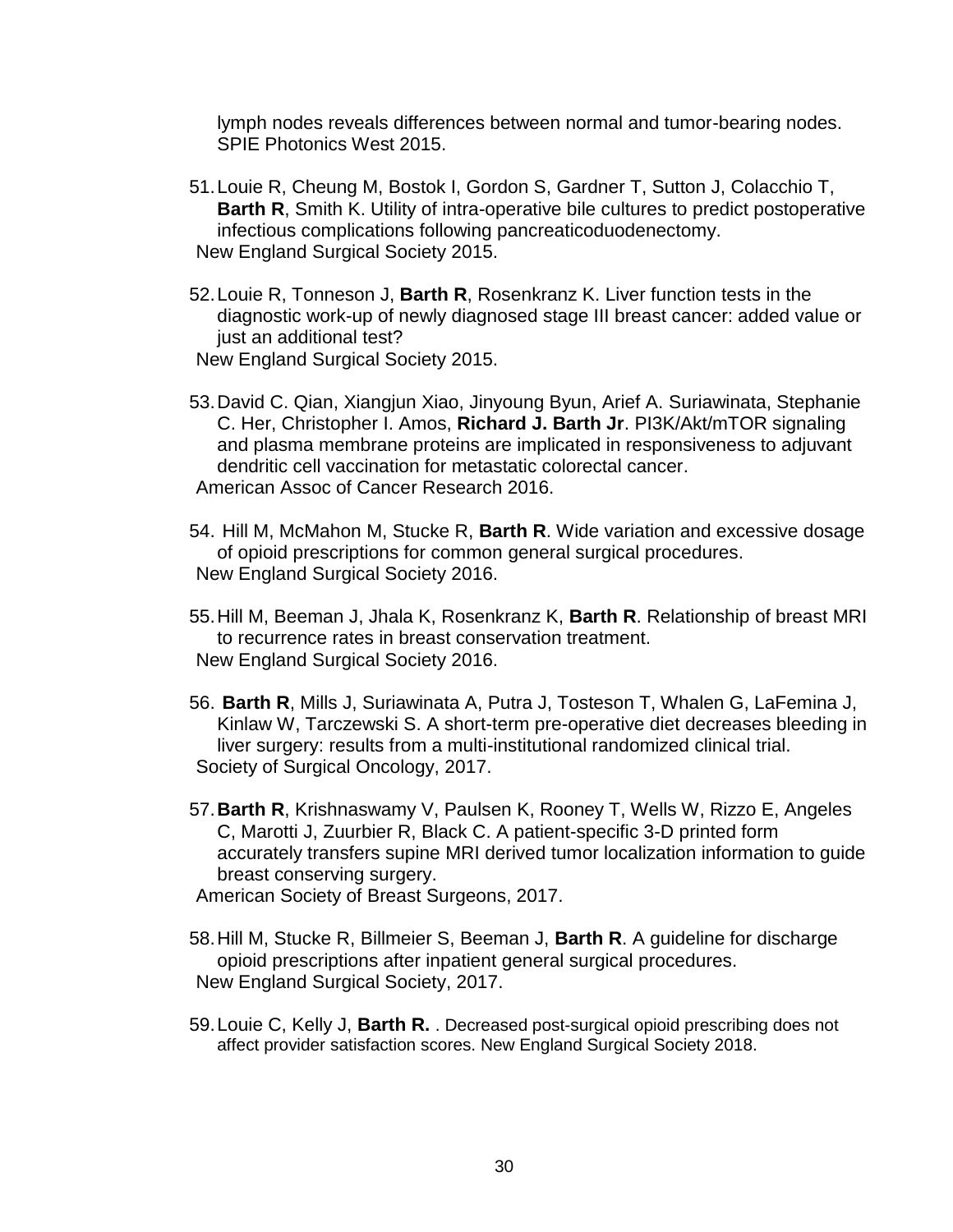- 60.Kang R, Seath B, Huang V, **Barth R.** Impact of autologous blood transfusion on survival and recurrence for patients undergoing hepatectomy for colorectal cancer liver metastases. New England Surgical Society 2018.
- 61.**Barth R,** Krishnaswamy V, Paulsen K, Rooney T, Wells W, Angeles C, Zuurbier R, Rosenkranz K, Poplack S, Tosteson T. A Randomized Prospective Trial of Supine MRI Guided vs Wire Localized Lumpectomy for Breast Cancer. American Society of Breast Surgeons, 2019.
- 62.Byrd B, Krishnaswamy V, Rooney T, Zuurbier R, **Barth R**. The Shape of Breast Cancer. New England Surgical Society 2019.
- 63.**Barth R**. Appropriate opioid prescribing after general surgery operations. Eastern Surgical Society 2019.
- 64.**Barth R**. Profiles of Surgical Entrepreneurs. Presidential Address, New England Surgical Society 2019
- 65.Myers L, Chamberlin M, **Barth R**. A modified tumor board as a capstone to a seven week foundations of medical science course. Northeast Group on Educational Affairs 2020

#### **XIX. Clinical Trials**

#### **Clinical trials I designed, wrote and executed as Principal Investigator:**

| 1990 | A prospective study of the value of core needle biopsy and<br>FNA in the diagnosis of soft tissue masses.                                             |
|------|-------------------------------------------------------------------------------------------------------------------------------------------------------|
| 1993 | A randomized prospective study of mesh vs Shouldice<br>herniorraphy.                                                                                  |
| 1998 | A prospective multi-institutional study of adjuvant radiation<br>therapy after resection of malignant phyllodes tumors.                               |
| 2001 | A randomized trial of ex vivo CD40L activated dendritic<br>cell vaccine therapy for patients with metastatic colorectal<br>(FDA IND# 9554)<br>cancer. |
| 2004 | Alternative breast imaging modalities: correlation with<br>local tissue property measurements and histopathologic<br>indices in palpable masses.      |
| 2006 | A pilot study of ultrasound guided cryoablation of small<br>unifocal invasive ductal breast cancer using contrast                                     |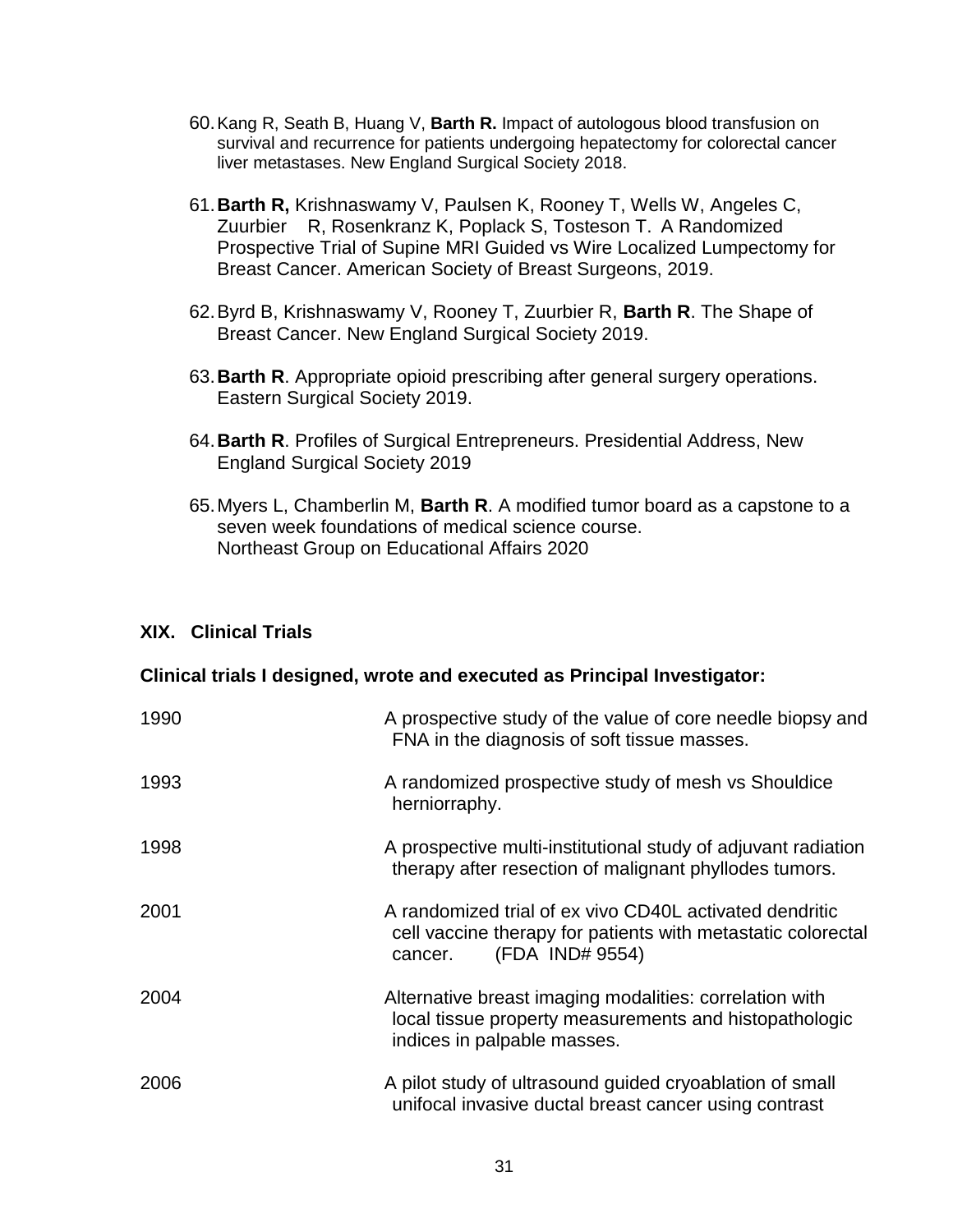|                                         | enhanced MRI to evaluate tumor viability and<br>immunologic assays to identify and characterize a<br>cryoablation induced immune response. |
|-----------------------------------------|--------------------------------------------------------------------------------------------------------------------------------------------|
| 2009                                    | A study of the use of supine MRI Images in breast<br>conserving surgery.                                                                   |
| 2009                                    | A prospective study of partial breast adjuvant radiation<br>therapy after resection of malignant phyllodes tumors.                         |
| 2012                                    | A randomized phase II study of the effect of a low calorie<br>diet on patients undergoing liver resection.                                 |
| 2015                                    | A study to evaluate the accuracy of a breast cancer<br>locator in patients with palpable cancers                                           |
| 2016                                    | D16196 A pilot multi-institutional study to evaluate the<br>accuracy of the Breast Cancer Locator in patients with<br>palpable cancers     |
| 2017                                    | D17168 The prone to supine breast MRI trial                                                                                                |
| 2018                                    | The Excess Opioid study                                                                                                                    |
| 2019                                    | D19160 Lumpectomy specimen margin evaluation with<br>tomography and structured light imaging                                               |
| 2019                                    | A randomized prospective trial of Breast Cancer Locator<br>quided vs wire localized partial mastectomy for breast<br>cancer                |
| <b>Clinical trials, co-investigator</b> |                                                                                                                                            |
| 2001                                    | A phase I study of twice weekly gemcitabine and                                                                                            |

| ∠∪∪ 1 | <b>TV phase I stagy of twice weekly germeitablite and</b><br>concomitant radiation therapy in patients with<br>adenocarcinoma of the pancreas.                                                     |
|-------|----------------------------------------------------------------------------------------------------------------------------------------------------------------------------------------------------|
| 2005  | Docetaxel/gemcitabine followed by gemcitabine and<br>radiation therapy in patients with pancreas cancer.                                                                                           |
| 2010  | Ultrasound evaluation of sentinel lymph nodes in<br>melanoma patients and in patients with melanocytic<br>tumorsof unknown metastatic potential or atypical spitz<br>nevi: a prospective database. |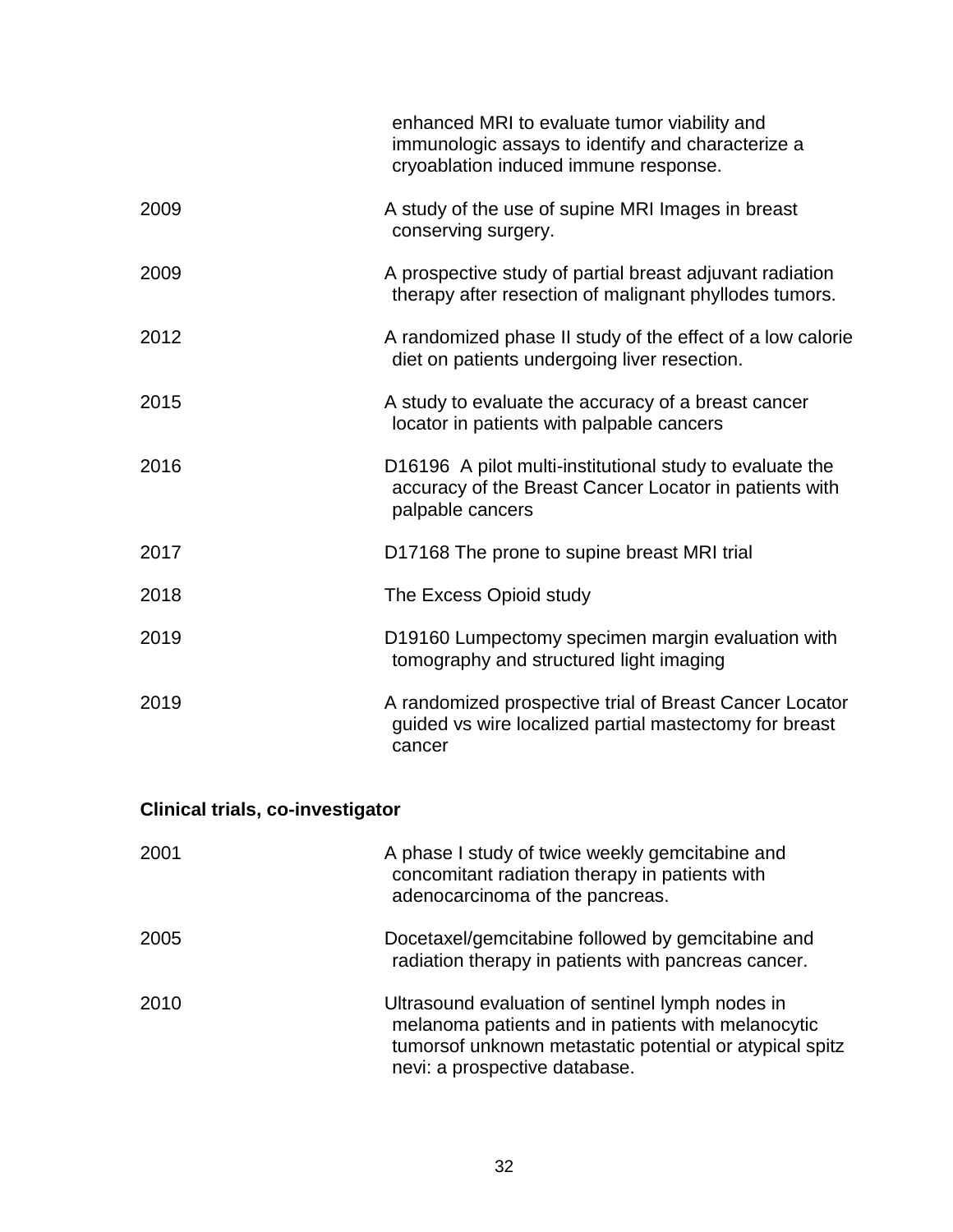| 2012 | A phase II trial of cetuximab, twice weekly gemcitabine    |
|------|------------------------------------------------------------|
|      | and intensity modulated radiation therapy in patients with |
|      | pancreas cancer.                                           |

# **National Clinical trials, institutional Principal Investigator**

| 2000 | ACOSOG Z10 A prognostic study of sentinel node and<br>bone marrow micrometastases in women with clinical T1<br>or T <sub>2</sub> NO breast cancer.                             |
|------|--------------------------------------------------------------------------------------------------------------------------------------------------------------------------------|
| 2000 | ACOSOG Z11 A randomized trial of axillary node<br>dissection in women with clinical T1 or T2 NO breast<br>cancer who have a positive sentinel node.                            |
| 2009 | MSLT-2 A phase III multicenter trial of sentinel<br>lymphadenectomy and complete lymph node dissection<br>vs sentinel lymphadenectomy alone in cutaneous<br>melanoma patients. |

# **XX. INVITED PRESENTATIONS (2008-present):**

| 2/6/08  | <b>Catholic Medical Center Grand Rounds</b><br>Minimizing local recurrences: Clinical studies of three different tumors                              |
|---------|------------------------------------------------------------------------------------------------------------------------------------------------------|
| 3/12/08 | Dartmouth conference on PET scanning<br>PET scans and colorectal cancer: A surgical oncologist's perspective                                         |
| 9/24/08 | <b>New England Surgical Society</b><br>Moderator, panel discussion: When states ensure health care: lessons<br>from Maine, Massachusetts and Vermont |
| 1/15/09 | <b>Rutland Hospital Grand Rounds</b><br>Three breast cancer studies: MRI, phyllodes tumors and cryotherapy                                           |
| 1/22/09 | <b>Springfield Hospital Grand Rounds</b><br>Three breast cancer studies: MRI, phyllodes tumors and cryotherapy                                       |
| 1/23/09 | Dartmouth-Hitchcock Medical Center Dept of Surgery Grand Rounds<br>Two Dartmouth breast cancer studies: phyllodes tumors and cryoablation            |
| 3/7/09  | Dartmouth conference on PET scanning<br>PET scans and colorectal cancer: A surgical oncologist's perspective                                         |
| 5/5/09  | <b>Wisconsin Surgical Club</b><br>Two Dartmouth breast cancer studies: phyllodes tumors and cryoablation                                             |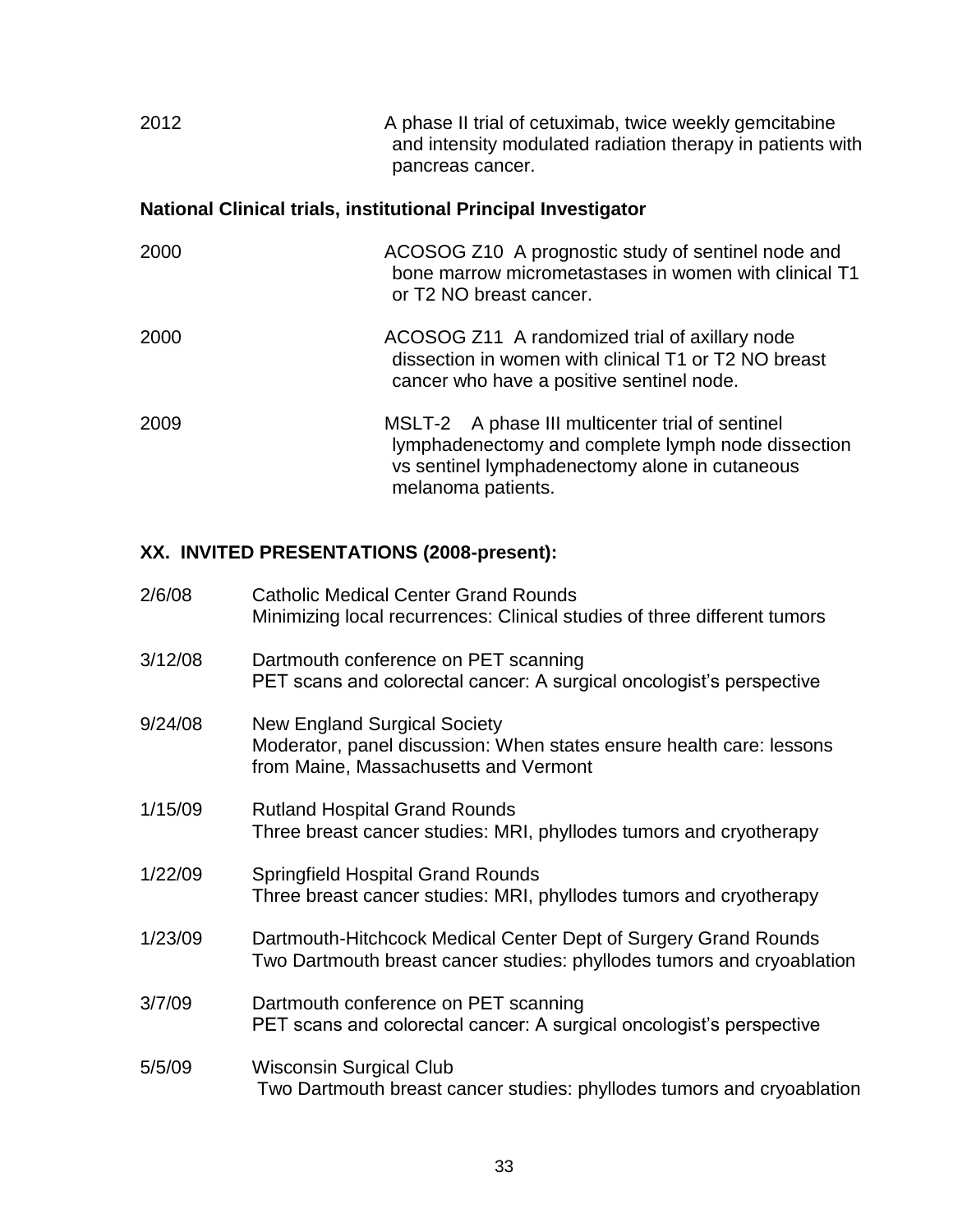| 9/21/09  | Dartmouth GI conference<br>Effect of neoadjuvant therapy on local recurrence after resection of<br>pancreatic cancer                                                                                      |
|----------|-----------------------------------------------------------------------------------------------------------------------------------------------------------------------------------------------------------|
| 10/13/09 | Massachusetts General Hospital Breast Program Grand Rounds<br>Two Dartmouth breast cancer studies: phyllodes tumors and cryoablation                                                                      |
| 10/19/09 | Mary Imogene Bassett Hospital Grand Rounds<br>Two Dartmouth breast cancer studies: phyllodes tumors and cryoablation                                                                                      |
| 3/4/10   | <b>Norris Cotton Cancer Center Grand Rounds</b><br>Two Dartmouth Clinical Studies: Phyllodes tumors of the breast and a<br>vaccine for colon cancer                                                       |
| 3/7/10   | Dartmouth conference on PET scanning<br>PET scans and colorectal cancer: A surgical oncologist's perspective                                                                                              |
| 3/5/11   | Dartmouth conference on PET scanning, Stowe, VT<br>PET scans: their use in colorectal and pancreatic cancer                                                                                               |
| 4/6/11   | Dartmouth-Hitchcock Medical Center Dept of Surgery Grand Rounds<br>Colon cancer and the immune system                                                                                                     |
| 4/8/11   | The Peter J. Mozden Visiting Professorhip in Surgical Oncology, Boston<br><b>Medical Center</b><br>Towards a personalized vaccine for colorectal cancer and<br>A surgeon's quest for no local recurrences |
| 1/19/12  | <b>Rutland Regional Medical Center Grand Rounds</b><br><b>Advances in Liver Surgery</b>                                                                                                                   |
| 3/4/12   | Dartmouth conference on PET scanning, Stowe, VT<br>PET scans: their use in colorectal and pancreatic cancer                                                                                               |
| 4/11/12  | Dartmouth-Hitchcock Medical Center, Current Concepts in the Treatment<br>of Colorectal Cancer. Stage IV Colorectal Cancer- Curative Treatment<br>Options.                                                 |
| 5/9/12   | Visiting Professor. Maine Medical Center<br>Frontiers in the Treatment of Patients with Colorectal Metastases to the<br>Liver                                                                             |
| 6/10/12  | Maine/NH Chapter American College of Surgeons Annual Meeting<br>Frontiers in the Treatment of Patients with Colorectal Metastases to the<br>Liver                                                         |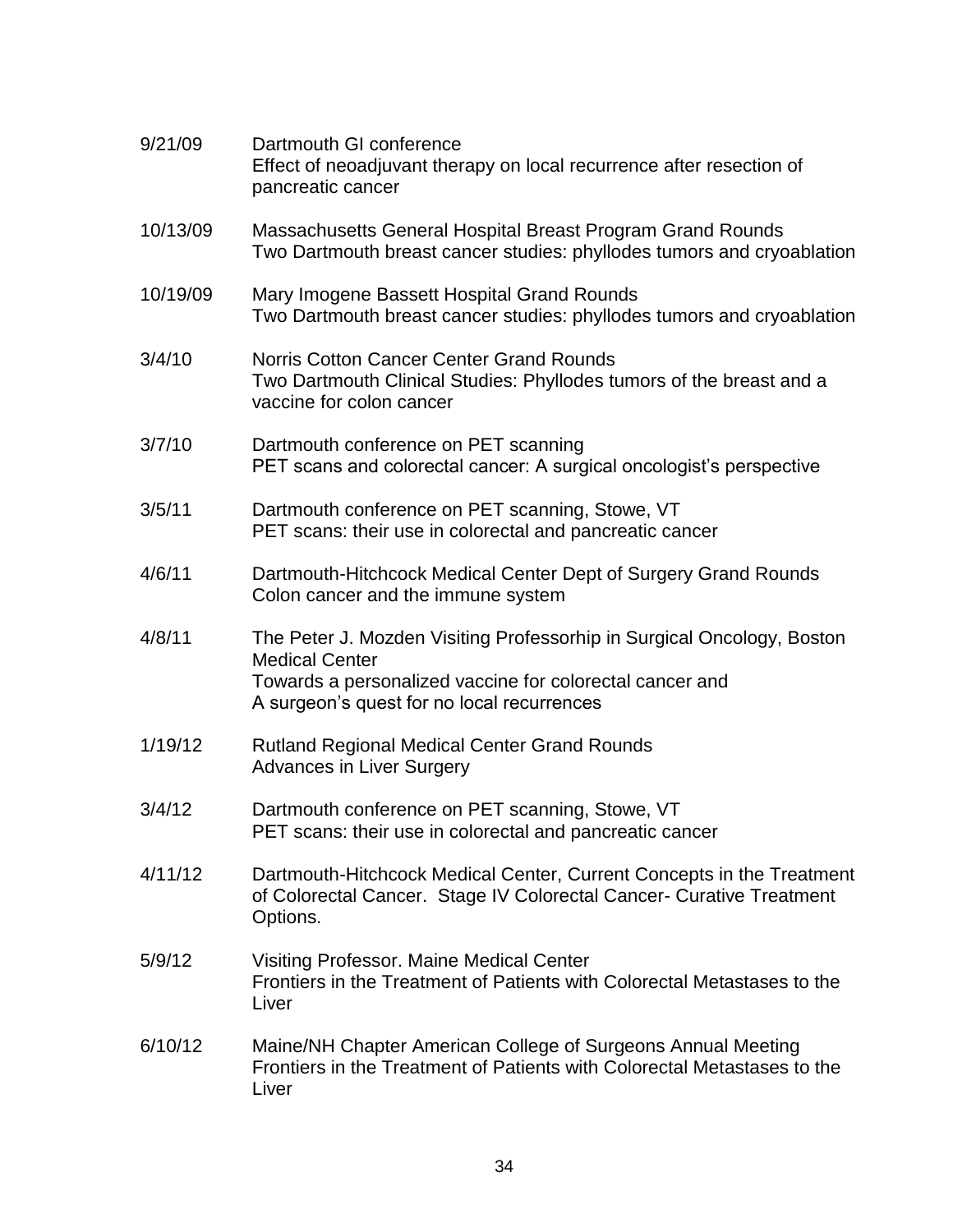| 2/12/13  | <b>Maine General Medical Center</b><br>Frontiers in the Treatment of Patients with Colorectal Metastases to the<br>Liver                                   |
|----------|------------------------------------------------------------------------------------------------------------------------------------------------------------|
| 11/22/13 | <b>DHMC Department of Surgery Grand Rounds</b><br>Smorgasbord                                                                                              |
| 10/10/14 | <b>DHMC Hepatobiliary Conference</b><br>Multidisciplinary Treatment of Pancreatic Cancer                                                                   |
| 5/8/15   | Northeastern Breast Cancer Symposium<br>Image-directed breast surgery                                                                                      |
| 10/24/15 | Northern New England Clinical Oncology Society<br><b>Treatment of Hepatic Metastases from Colorectal Cancer</b>                                            |
| 12/8/15  | <b>DH Value Institute Grand Rounds</b><br>Infection Prevention Bundles Lead to Decreased Infections in Liver,<br><b>Colorectal and Pancreatic Patients</b> |
| 10/7/16  | <b>DHMC Hepatobiliary Conference</b><br>Liver surgery: how to make it safer and easier                                                                     |
| 1/31/17  | <b>Norris Cotton Cancer Center Grand Rounds</b><br>Breast MRI: new perspectives                                                                            |
| 10/4/17  | State of Washington Medical Society Annual Meeting. Opioid Prescribing<br>after General Surgical Procedures.                                               |
| 11/5/17  | NH Medical Society Annual Meeting. Opioid Prescribing after General<br>Surgical procedures.                                                                |
| 2/8/18   | Visiting Professor, John's Hopkins Combined Anesthesia/Surgery<br>conference. Appropriate opioid prescribing after general surgical<br>procedures.         |
| 2/13/18  | National Drug Abuse Treatment Clinical Trials Network Steering<br>Committee webinar. Appropriate opioid prescribing after general surgical<br>procedures.  |
| 5/19/18  | Maine Chapter American College of Surgeons annual meeting.<br>Appropriate opioid prescribing after general surgical procedures.                            |
| 9/6/18   | Honored Guest Speaker. New England Section of the American Urologic<br>Association Annual Meeting. Opioid Prescribing after Surgery                        |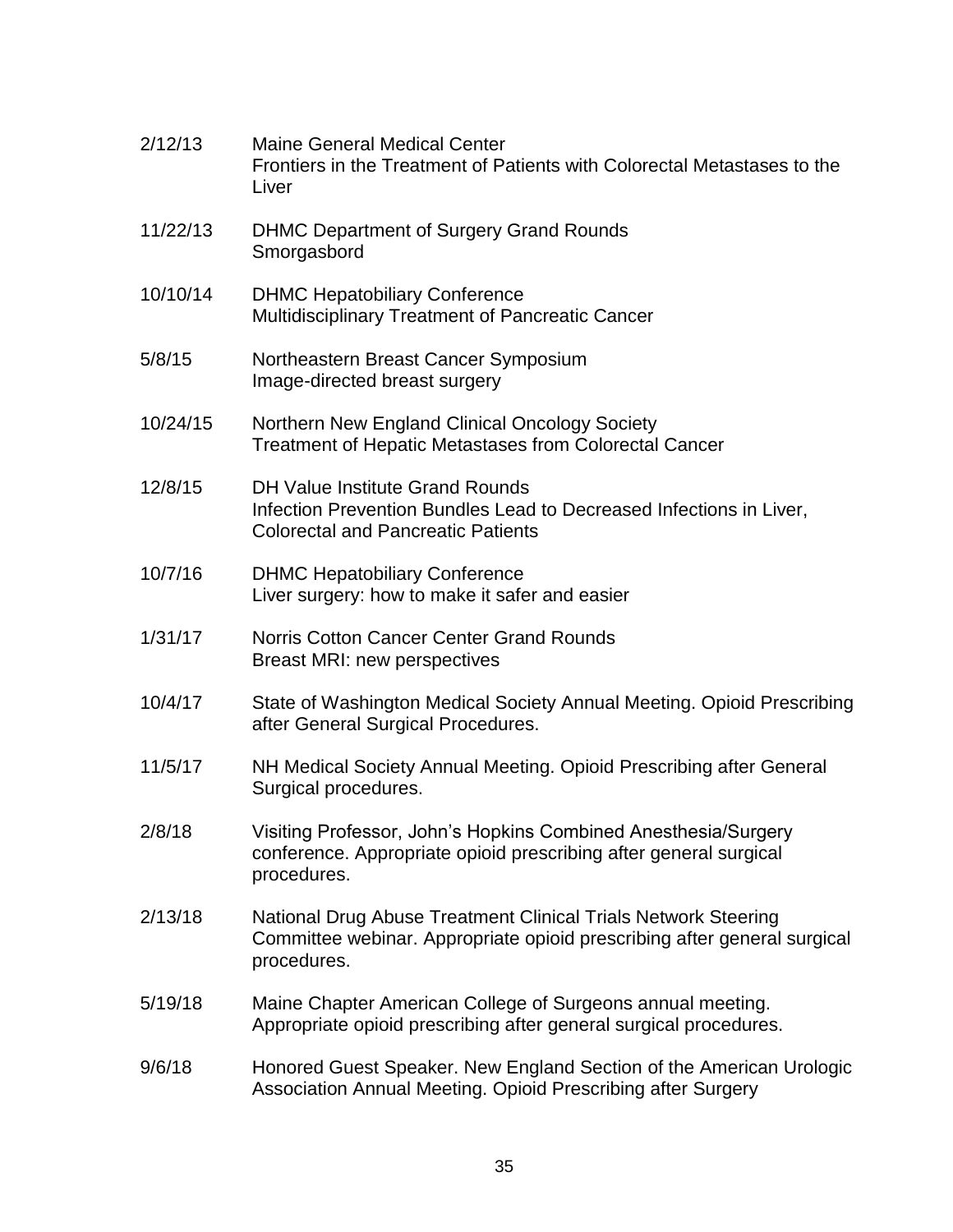| 10/23/18 | Keynote speaker. New Hampshire Hospital Association annual meeting<br>Appropriate opioid prescribing after surgery                                             |
|----------|----------------------------------------------------------------------------------------------------------------------------------------------------------------|
| 12/8/18  | Invited speaker, American Urologic Association Quality summit on Opioid<br>Prescribing                                                                         |
| 2/20/20  | Eichler '57 Foundations in Medicine and Humanities Seminar<br>The Breast Cancer Locator: a new device to increase the accuracy of<br>breast conserving surgery |

#### **XXI. Personal Statement:**

I had the good fortune to do a research fellowship during my surgical residency in Steve Rosenberg's lab, Surgery Branch, NCI. This provided me with the training and insight to pursue my core research efforts in immunotherapy and the immune response to cancer. As a research fellow I made seminal observations about adoptive immunotherapy with tumor infiltrating lymphocytes (TIL). Using low dose IL-2, I was able to culture tumor specific TIL (JI 1990), a principle utilized when TIL were subsequently cultured in clinical trials. I also discovered that the mechanism whereby TIL caused tumor regressions was not necessarily direct cytolysis (the prevailing concept in the lab at the time), but through secretion of cytokines like IFN-γ and TNF (J Exp Med 1991).

I maintained an active immunotherapy lab at Dartmouth for 15 years. In collaboration with Randy Noelle (and funded with an NCI R29 award) we made the novel observation that anti-tumor immunity required signaling between CD40, on dendritic cells, and CD40 ligand, on T cells (Ca Res 1997). I proceeded to embark on several studies of dendritic cell (DC) immunotherapy in mice. Our most important finding was that injection of DCs directly into lymph nodes (compared to sc or iv routes that others were utilizing) resulted in the development of much more potent T cell immune responses (Ca Res 2001). This finding was confirmed by others in a clinical trial. In a classic example of translational research, we then utilized the insights from our murine studies to design a DC vaccine trial in patients. This is the most significant study I have conducted. I obtained an IND from the FDA and was funded as a project PI on the Dartmouth Immunology COBRE grant. We performed a first in man trial of an adjuvant DC vaccine using a whole cell source of antigen in patients with metastatic colorectal cancer (Clin Ca Res 2010). We were able to induce immune responses against the patient's own tumor in 2/3 of the patients we immunized and observed that the patients who developed an immune response were much more likely to be recurrence free 5 years later. I then worked with the NCC Genomics Shared Resource to deep sequence the tumors and evaluated the T cell immune response present *in situ* in liver metastases of these patients to try to understand why some responded to vaccination and others did not (Clin Ca Res 2017). My expertise in the field of immunotherapy has led me to be appointed to the Editorial Boards of Annals of Surgical Oncology and the Journal of Immunotherapy.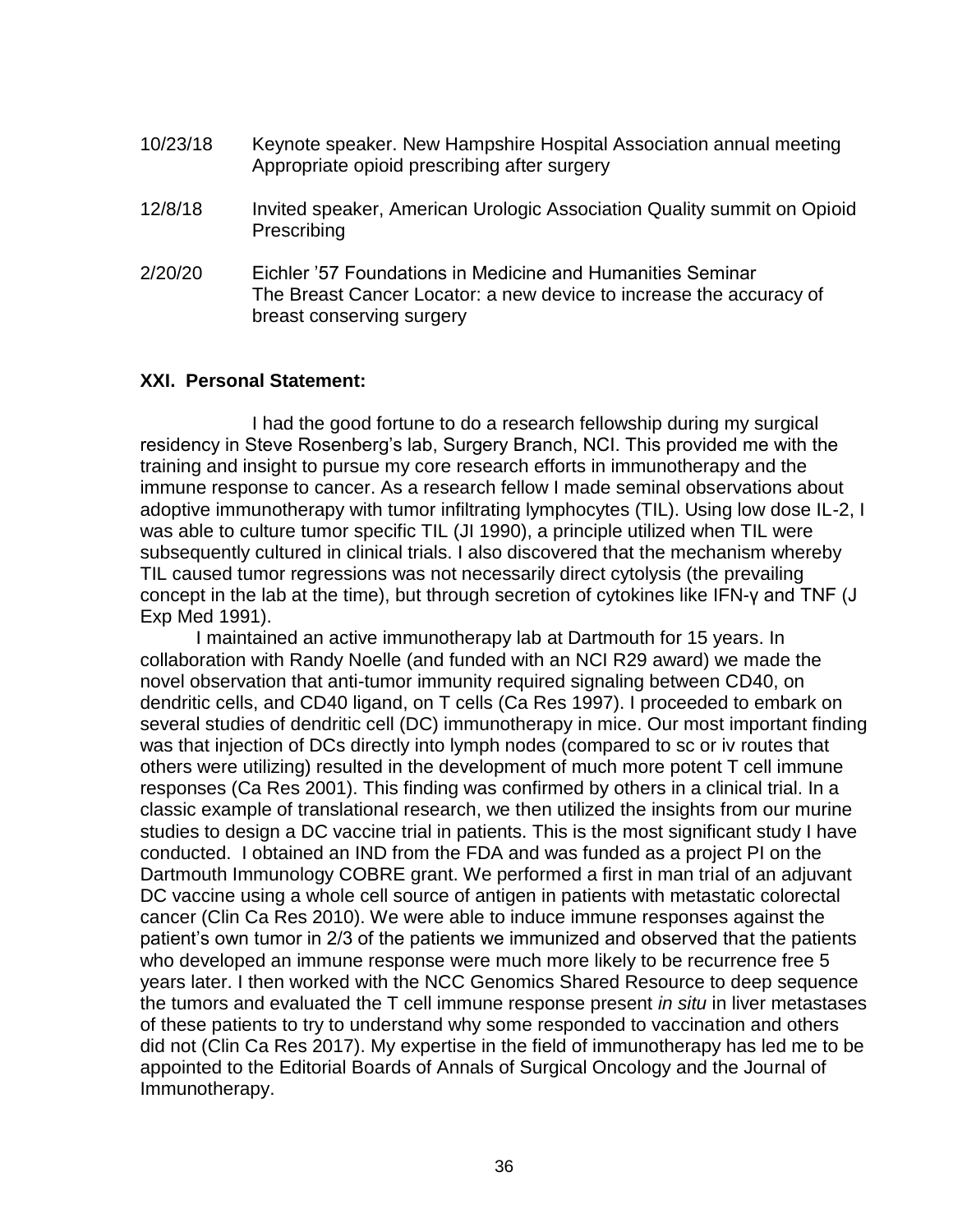I have also performed several clinical studies which have yielded novel results and have changed patient care. While a surgical oncology fellow I designed a study which was the first in the US to show that core needle biopsy could be used to diagnose sarcomas (Surgery 1992). The standard of care for biopsy of soft tissue masses soon changed from incisional biopsy to core needle biopsy. In collaboration with one of my surgical mentors, Dr. Cady, we published that a novel method of inking breast cancer specimens after lumpectomy allowed us to minimize the amount of tissue removed when re-excision was performed to obtain negative margins (Ann Surg Onc 2001). This practice is now the standard of care at Dartmouth and many other institutions. I have been integrally involved in several clinical trials of neoadjuvant chemoradiotherapy for pancreatic cancer patients. These trials have been designed and executed by our multidisciplinary GI tumor group at Dartmouth. We have uniquely demonstrated a specific benefit of administering chemoradiation therapy prior to surgery: a decreased rate of subsequent local recurrence (J Am Coll Surg 2008). I am quite fond of my study of patients with phyllodes tumors, an unusual type of breast cancer. The local recurrence rate after margin negative lumpectomy for these patients is 25%. In the only prospective study ever performed on patients with phyllodes tumors, we demonstrated that adding radiation therapy to lumpectomy resulted in no local recurrences in 46 patients (Ann Surg Onc 2009). This paper was selected as one of the 10 most influential papers of the year by the American Society of Breast Surgeons and has changed the standard of care of treatment for these patients. Building on our novel observation that a short term low calorie diet prior to liver resection greatly decreased hepatic steatosis and decreased the risk of bleeding during liver surgery, I designed and obtained funding for a prospective clinical trial to evaluate the effectiveness of this diet on clinical outcomes after liver resection. We have shown that the use of a pre-op diet can decrease blood loss in hepatic surgery by 50% and makes it much easier for the surgeon to manipulate the liver intra-operatively (Ann Surg 2019). Another set of very interesting clinical studies we have recently completed was motivated by the nation's opioid epidemic. We evaluated 650 patients undergoing common general surgical operations at Dartmouth and showed that there was very wide variability in opioid prescription practices. Furthermore, opioids are being way over-prescribed: only 25% of the pills are being used by patients (Ann Surg 2017). By merely educating surgeons about this problem and providing a guideline for rational opioid prescribing we were able to cut opioid prescriptions by over 50% and still take care of patients' pain (Ann Surg 2018). We have also found that the number of opioids prescribed to surgical inpatients the day prior to discharge is the best predictor of outpatient opioid use, and used this to develop a general guideline for opioid prescription after discharge (JACS 2018). I am currently PI on a prospective clinical trial at Dartmouth that focuses on maximizing disposal of excess opioid pills after surgery.

Another line of research has led me to co-found a company to develop a new device designed to improve the precision of breast conserving surgery. In collaboration with engineers Keith Paulsen and Venkat Krishnaswamy we have shown in a funded pilot study that obtaining a breast MRI in the supine position (rather than the standard prone position) allows us to accurately localize breast cancers in the operating room. We received a NIH R21 grant to fund a randomized prospective clinical trial which we accrued 138 patient to at Dartmouth. This study showed that the positive margin rate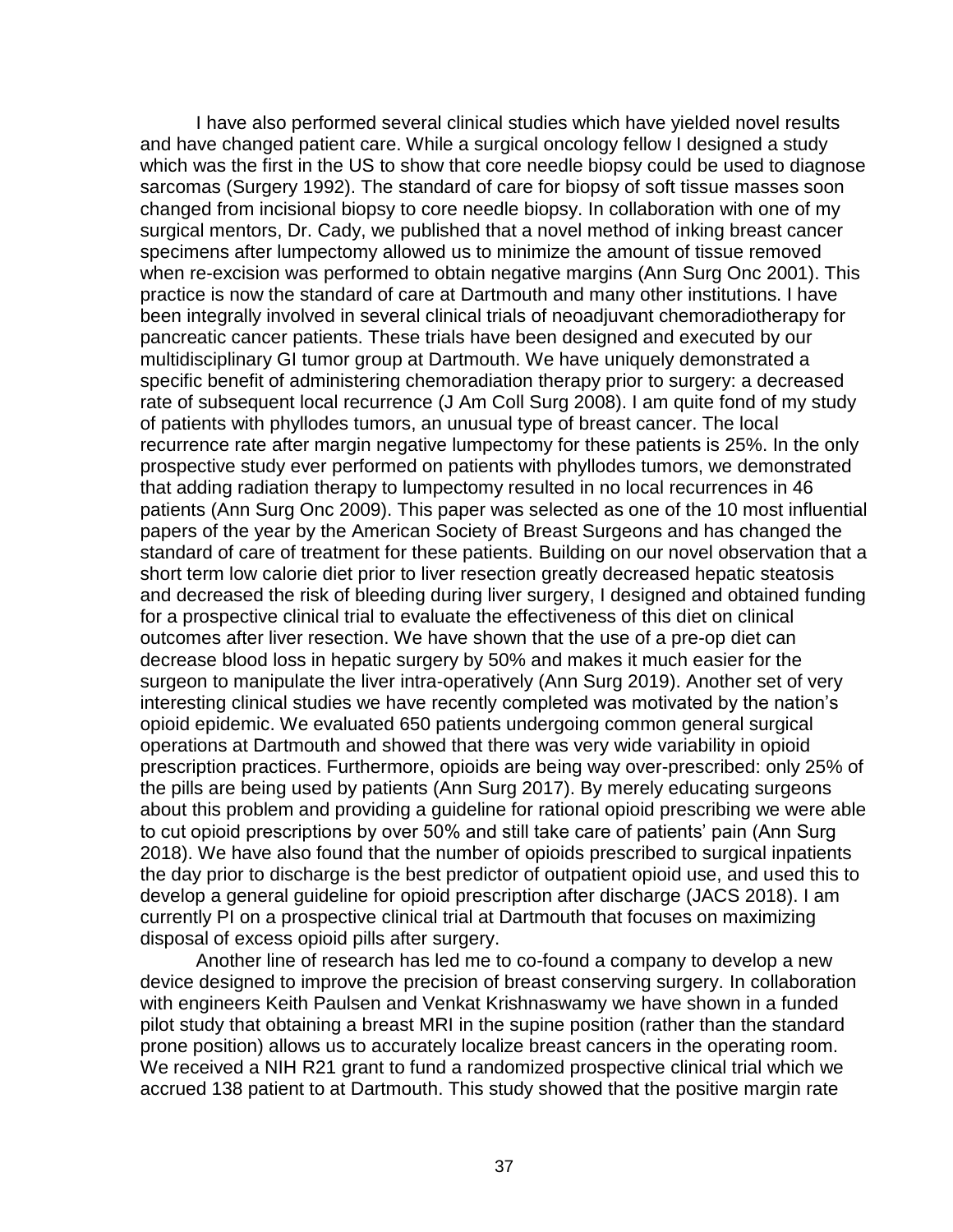was cut in half: from 23% to 12%, using supine MRI guided surgery (Ann Surg Onc 2019). Pushing this technology to the next level, I invented a 3-D printed device called the Breast Cancer Locator, which we have tested in a pilot clinical trial (Ann Surg Onc 2017). We formed a company, CairnSurgical, Inc., to develop this device. We received SBIR phase 1 and 2 grants and are actively accruing to a second pilot clinical trial to demonstrate its feasibility at sites outside of Dartmouth. We have submitted an IDE application to the FDA, have secured series A investor funding and are poised to begin a pivotal randomized prospective trial of the Breast Cancer Locator vs standard of care localization at a dozen medical centers.

Teaching has been an important priority for me throughout my career. I initiated, organized, and taught in a weekly clinical teaching conference for senior surgical residents from 1993-2007. Twenty five residents, medical and PhD students have been involved in research projects with me that have resulted in presentations at national meetings and publications. Two have gone on to faculty appointments in surgical oncology at academic medical centers. I have received 5 teaching awards from medical students and surgery residents, including the Arthur Naitove Award, the Surgery Chief Resident's Award for teaching excellence, the Dartmouth Mosenthal Surgical Fellowship, the DMS Excellence in Teaching Award and election to AOA by medical students. Outside of Dartmouth I have been honored to serve on the Program Committee of the New England Surgical Society (NESS) from 2003 to the present. In 2008, as Chair of that committee, I was responsible for organizing and leading the annual scientific meeting. As Recorder of the NESS (a 5 year senior leadership position in the Society) I initiated a "Paper of the Year Award" and a Publications Committee. I was elected Vice-President of the Society in 2015 and served as President of the NESS in 2019.

I have held major administrative positions in both the Norris Cotton Cancer Center and the Department of Surgery. For 8 years I was Director of the GI Oncology Program, a multidisciplinary group of physicians who meet on a weekly basis to determine the treatment of individual patients, and also develop, prioritize and accrue patients to clinical research studies. For 3 years I chaired the Clinical Cancer Care Committee, the committee that oversees the workings of all of the NCCC clinical oncology programs. I co-directed the Immunology and Cancer Immunotherapy Research Program (one of the 6 core research programs of the NCCC) for 7 years, facilitating interactions between clinical and basic science investigators. I recently helped direct a strategic planning effort for the NCCC.

During the past 16 years my main administrative responsibilities have focused on the Section of General Surgery. As Section Chief, I have expanded our Section from 10 to 24 surgical faculty. I have successfully launched several initiatives. We initiated a Division of Colorectal Surgery 8 years ago and now have 3 busy full time colorectal surgeons and a physician's assistant. We have expanded and transformed our Acute Care/Trauma Division to be available in-house 24/7 for urgent surgical patients. In addition, I initiated a mutually beneficial collaboration with four local community hospitals whereby DHMC general surgeons operate and provide care to patients at these local hospitals.

Clinical care comprises the majority of my time (55%), with about 20% in research, 5% in teaching and 20% in administration. I perform approximately 250